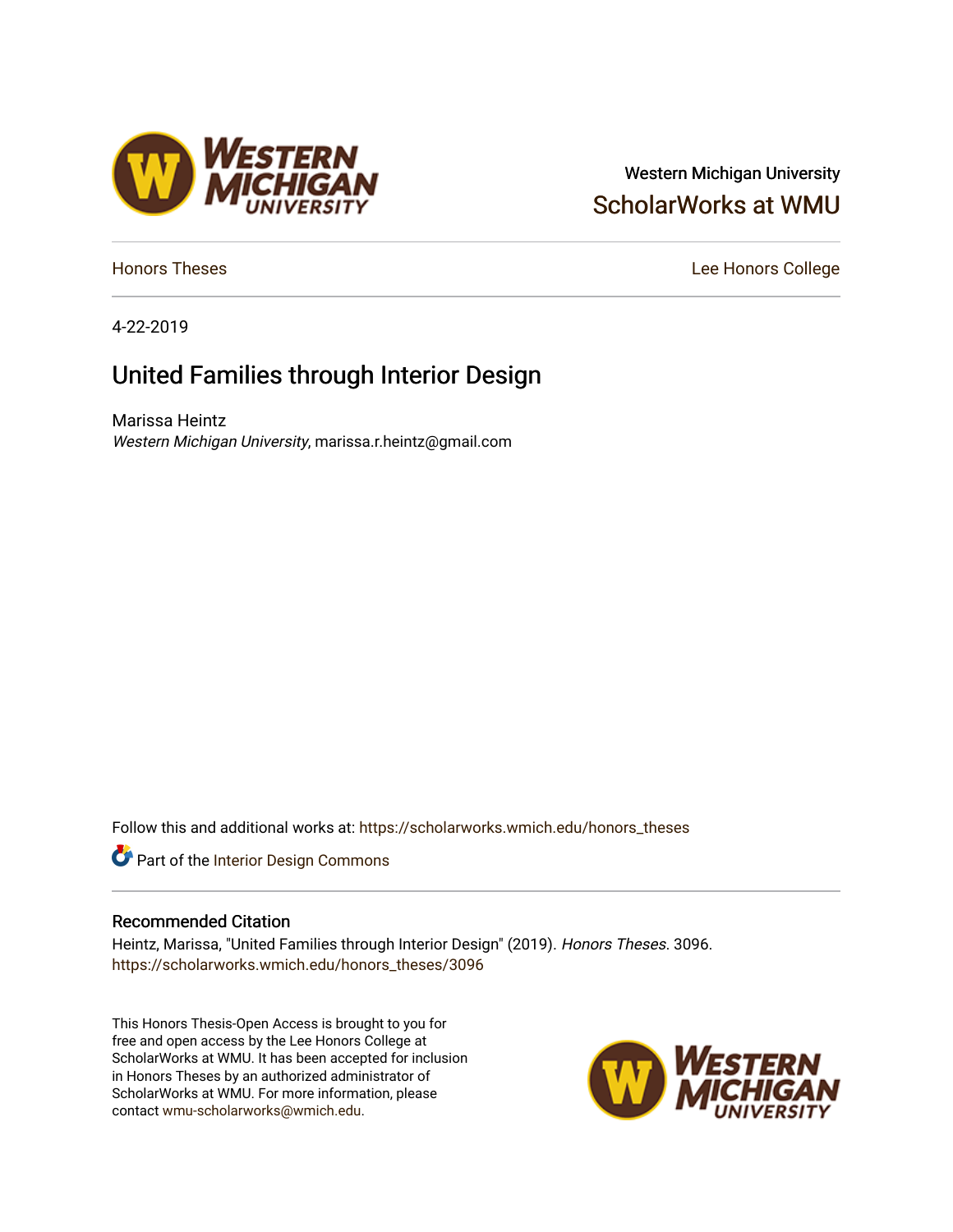MARISSA R HEINTZ FCS 4510 Fall, 2018

# **Table of Contents**

**Introduction** 

Hypothesis

Foster Care: Definition and Goals

Process of Removal

Reasons for Placement in the Foster Care System

Existing Problems within the Foster Care System

Different Perspectives of the Foster Care System

How the Person Raising a Child Affects Their Health & Well-being

Birth Parents Ability to Change

Reunification Process

Case Studies of Familiar Facilities

Observations of Similar Facilities

Psychology of Interior Design

Design Solution

# UNITING FAMILIES IN THE FOSTER CARE SYSTEM THROUGH INTERIOR DESIGN: A RESEARCH PAPER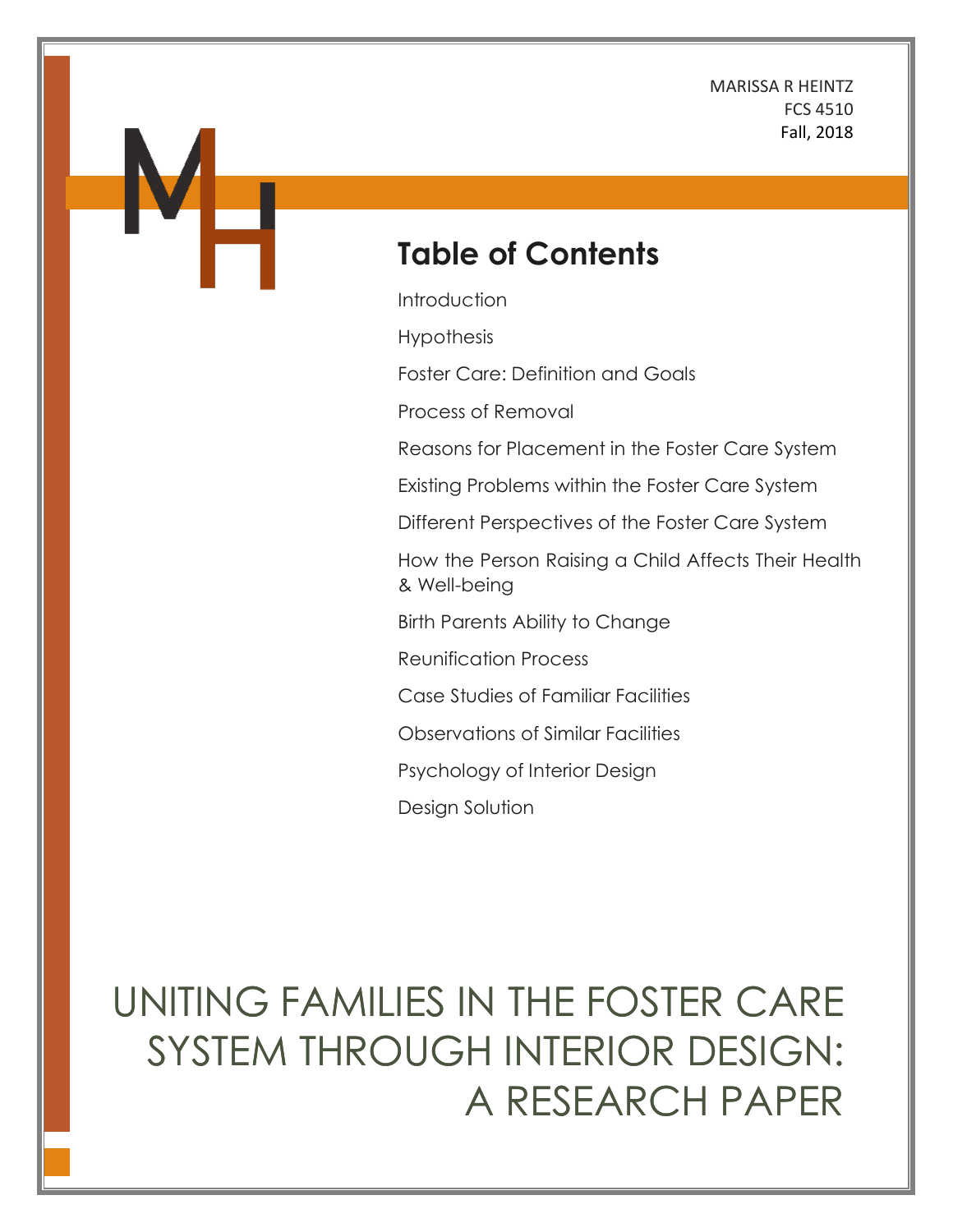#### **Introduction**

"Design with purpose and passion." Any successful design is driven by intentionality. Any design decision should be made with rationale and reasoning behind it. A designer should be passionate about what they are designing. Design is creative problem solving. It evaluates various issues in how people live, work and play and works to make people's lives easier. Design can play a role in helping resolve some of the problems in this world such as homelessness, poverty, or division by looking at them from a different perspective.

One particular issue that design could help solve are the problems within the foster care system. Many children are separated from their biological family and are transferred from house to house without having a place to truly call their own. This is partially due to the fact that children are re-introduced into an unstable home too quickly, when no real change has occurred. This causes them to be moved back and forth from a stable environment with their foster parent, to an unstable one. This obviously does not seem to be in the best interest of the child. According to one foster parent, the two girls she was watching had to be placed back into the volatile home of their birth mom in order to get her rights as a parent taken away. The social workers knew that it was an unsafe home, and that the birth mom was continuing to make poor choices, yet they needed evidence of her neglect in order to get her rights as a parent revoked (Forster). Imagine how difficult this must have been for these children. One minute they were in a safe home, and the next they were able to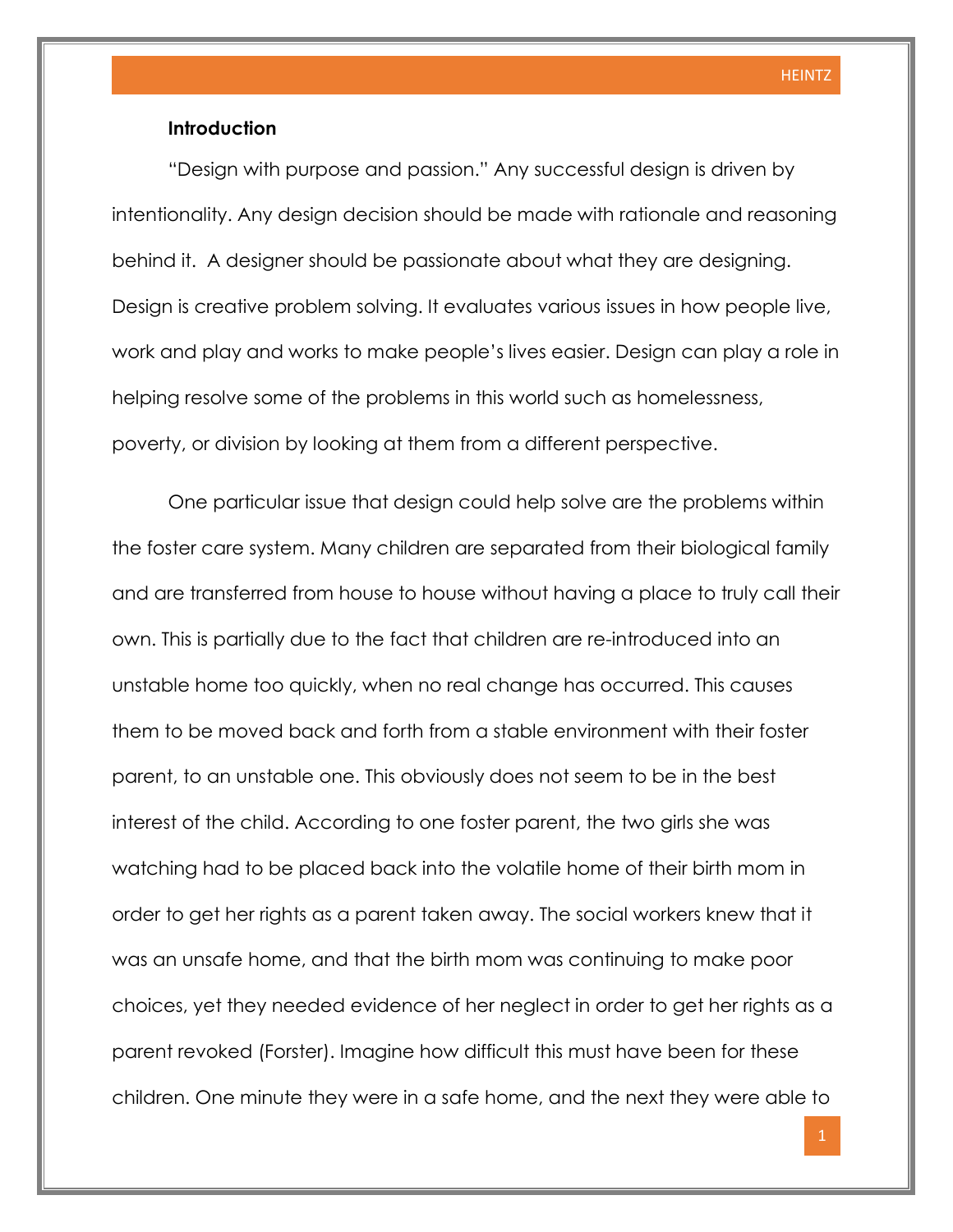be reunited with their mom, yet only for a short time and in a dangerous place. Although this is just one example of the problems within the foster care system, a bigger problem is that this does not address the heart of the issue. The heart of the matter is doing what is in the best interest of the children. Too often children are torn apart from their family too quickly and placed within a foster home as soon as possible. What if instead, the focus was to keep them with their biological families and work to teach them to be a healthier family? Of course, this solution will not work with every situation. Some children do not have any biological family who are living, and some parents will be unwilling or unable to change to become a suitable parent. This project works to explore the possibilities of reuniting families by providing the proper facilities and training to do so. Research reveals that the foster care system could be improved upon significantly. **The question here however is how can a facility be designed intentionally to unite and support families and improve the foster care system?** 

#### **Hypothesis**

Of course, the design of a building can only do so much to truly solve a problem. However, according to Maslow's hierarchy of needs, we cannot advance ourselves if our basic needs are not met. Therefore, providing a facility that provides shelter and other basic needs will help motivate them to better work within a facility that trains them in independent living skills and maintaining and obtaining employment. Furthermore, the environments we surround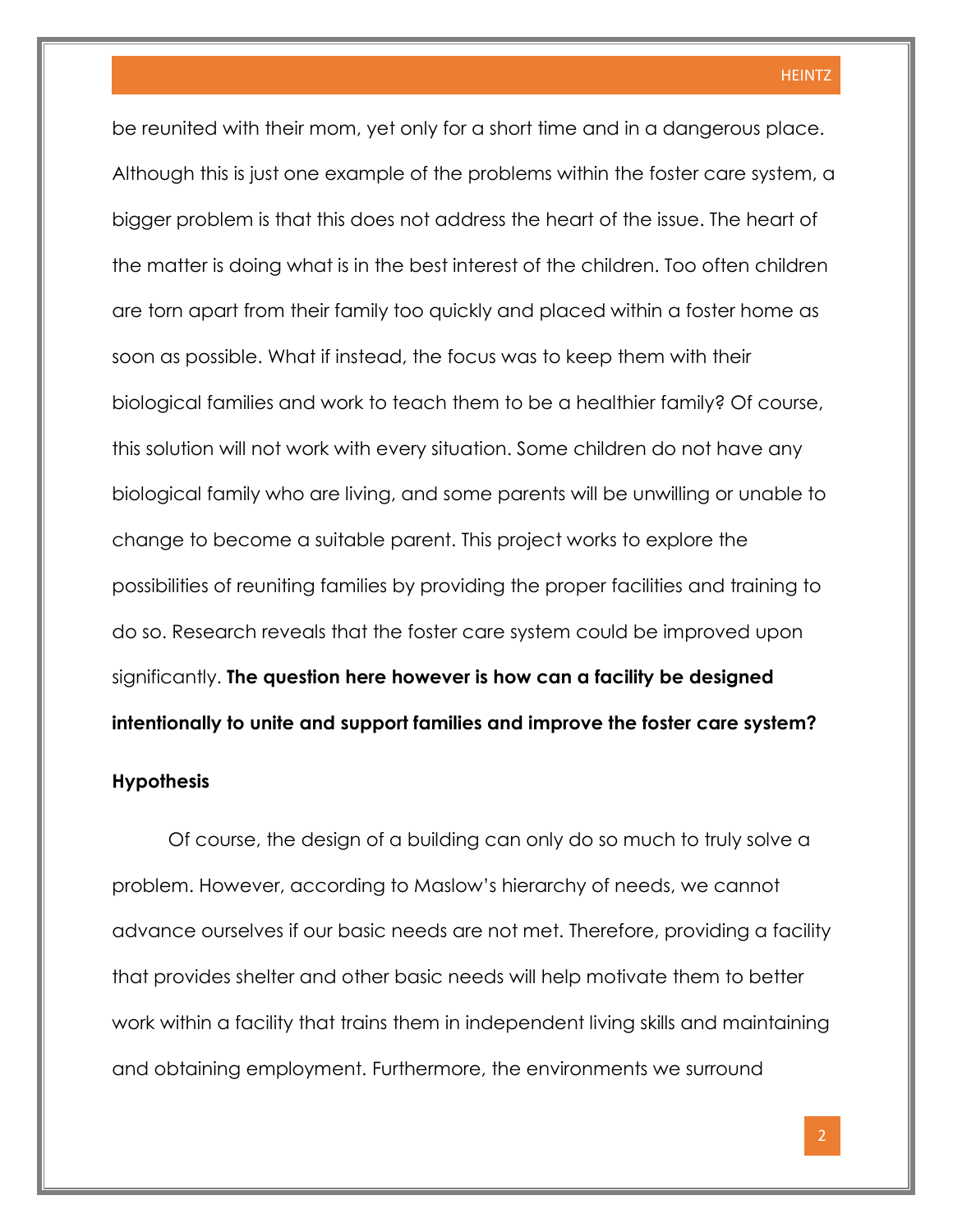ourselves with everyday have tremendous effects on our health (Augustin, 1-14). Raising a child in a healthy, supportive environment is crucial. Providing a facility that works to support and develop a family as a whole instead of separating them in order to later reunite them, is in the best interest of all of those involved. Consequently, I believe that a transitional housing facility partnered with a community center that focuses on developing parenting skills, life skills, and focusing on their holistic health in order to unite families will be successful.

#### **Foster Care: Definition and Goals**

In order to design a facility that works to improve the foster care system, it is imperative to understand exactly what the foster care program does. The foster care system "is a temporary arrangement in which adults provide for the care of a child or children whose birthparent is unable to care for them" (National Adoption Center). The ultimate goal is to provide the best home for the child, which usually is done through reunification with their birth family. However, it may be determined that reunification is not in the child's best interest, in which case an adoption family is then found for them. Foster care is a temporary service, while adoption is permanent. In some cases foster parents do become adoptive parents (National Adoption Center).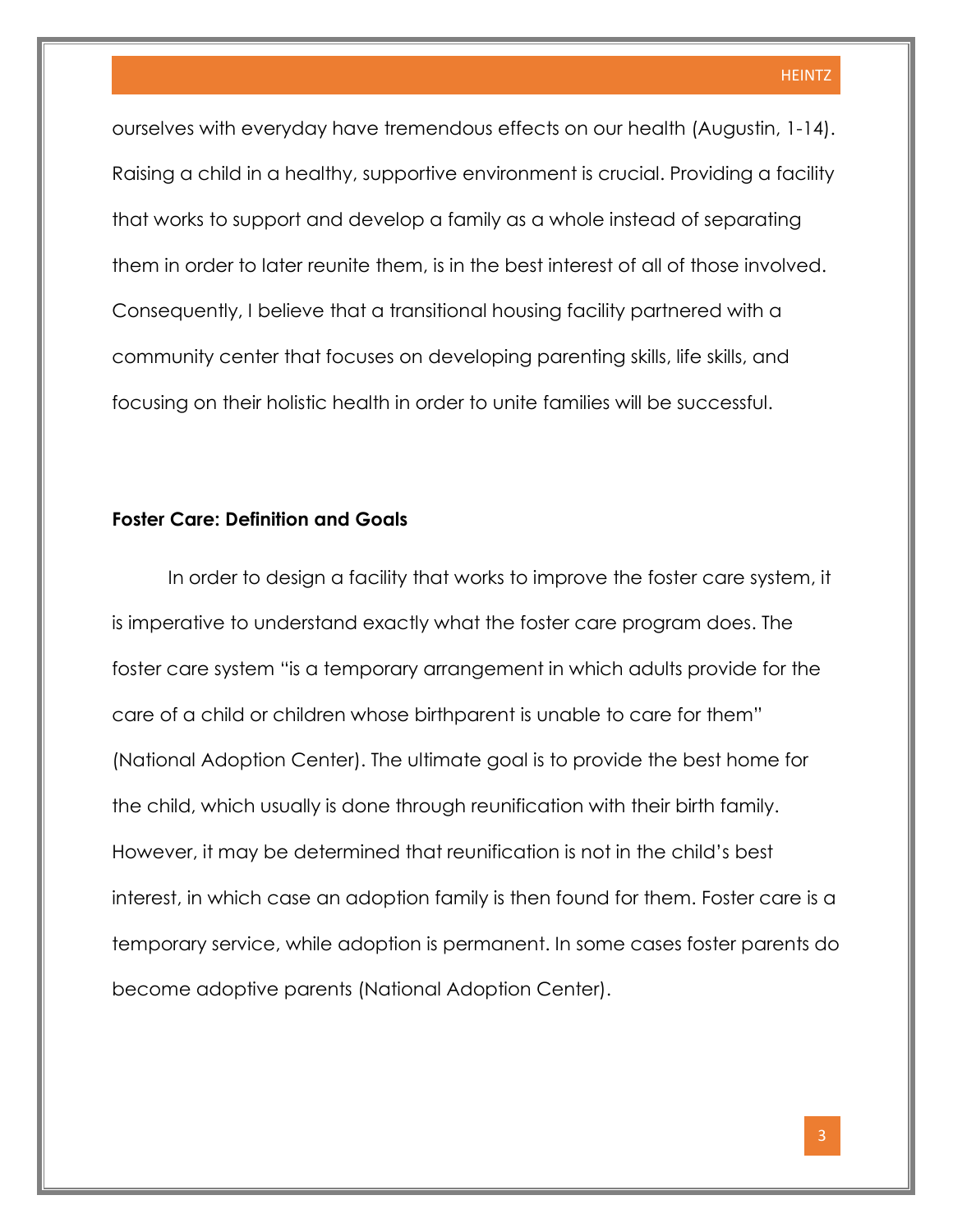#### **Process of Removal**

It is imperative to understand the process of removal of a child from a home in order to best understand how to provide for them. If a child is found to be in an abusive home or is being neglected, how soon are they removed? Is a safe home for them found first before removal? Or are they separated from their parents as soon as possible? To begin, there are a couple of different types of removal; emergency removal without a court order, emergency with a court order, non-emergency removal and contesting removal. The Department of Family and Protective Services (DFPS) can remove a child from a parent or legal guardian without a court order in certain emergency circumstances. In this case, the court appoints an attorney ad litem for the child (Legal Aid of Northwest Texas and CPS Family Helpline for Strong Families & Safe Children) and they may be placed in a medical facility for treatment, a behavioral treatment facility for evaluation or foster home. There is also the possibility that they are placed with an emergency guardian or relative that the parent delegates. This is not an ideal situation for the child, but luckily most children do not end up in emergency custody (Washington). In an emergency situation, DFPS can also request an order to remove the child in an ex parte hearing that does not require the parents to be present. If the child is not believed to be in immediate danger, they may request Temporary Managing Conservatorship of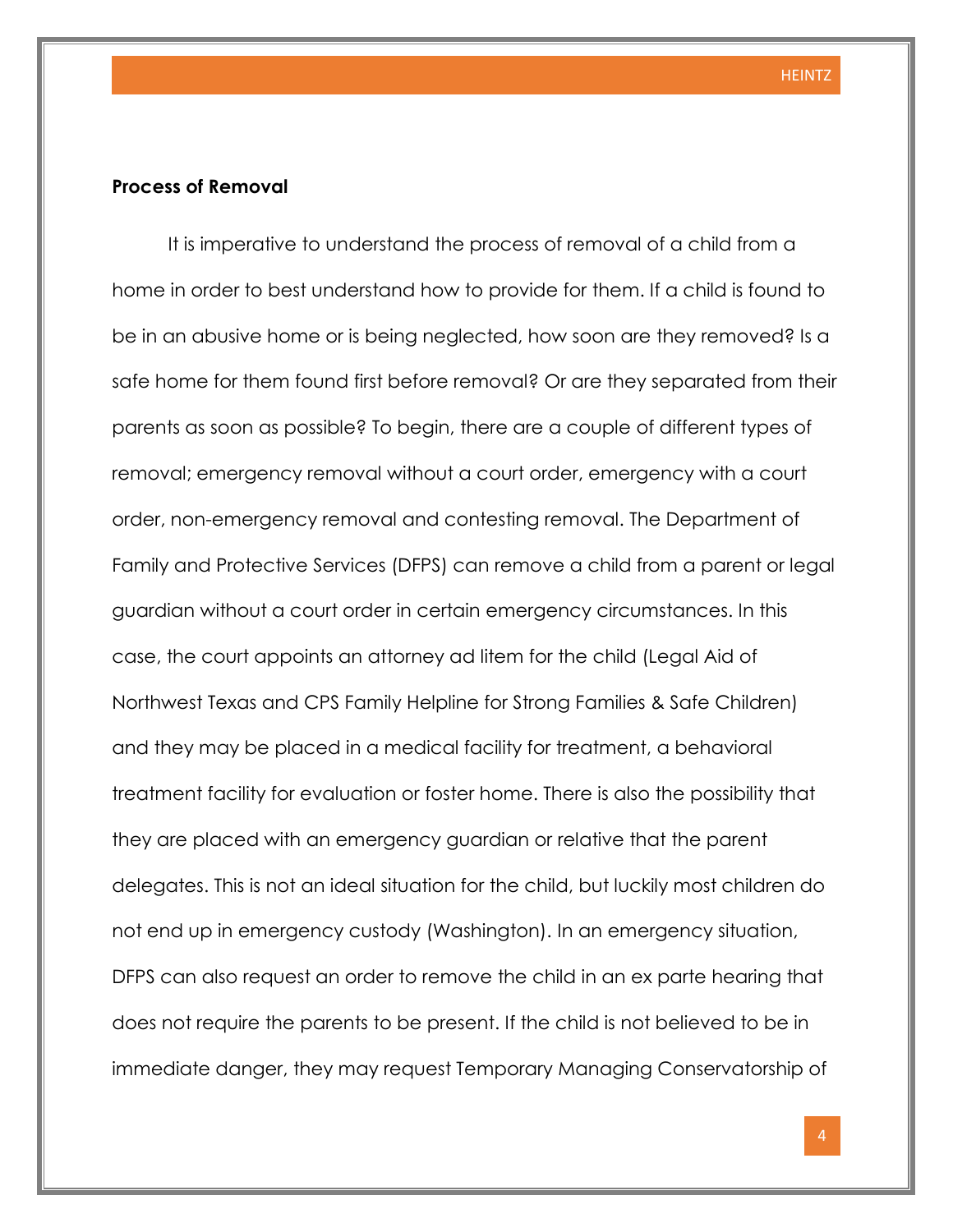a child. This requires filing a petition and notices the parents of the hearing, in which they are allowed to attend and provide a defense concerning the request of DFPS. If a parent does not agree with the court order, they may contest the emergency removal or request a full hearing (Legal Aid of Northwest Texas and CPS Family Helpline for Strong Families & Safe Children). There are some problems with this removal process. To begin, abuse or neglect is not clearly defined. For example, substance exposure is not clearly defined as a criteria for removal. Furthermore, parents and guardians are not always properly informed about their right to request a review by the Family Advocacy Office. In fact, around half of the case workers that were interviewed were not even familiar with the Family Advocacy Office themselves and therefore are unable to explain this right to the parents. Lastly, there is no real study evaluating the impact that the removal review teams are having and therefore the process could be doing more harm than good (Office of the Auditor General). Although the removal of the children from the home is done in order to protect them, the process of removal does not seem to take the child's needs as the first priority. The foster parents that they are placed with have all been evaluated and are considered suitable parents, however like any relationship, bonding and chemistry should be considered. It is never a good situation when a relationship is one sided. A child has no say in who they are placed with temporarily and could easily not get along with their foster parent. This of course is not the main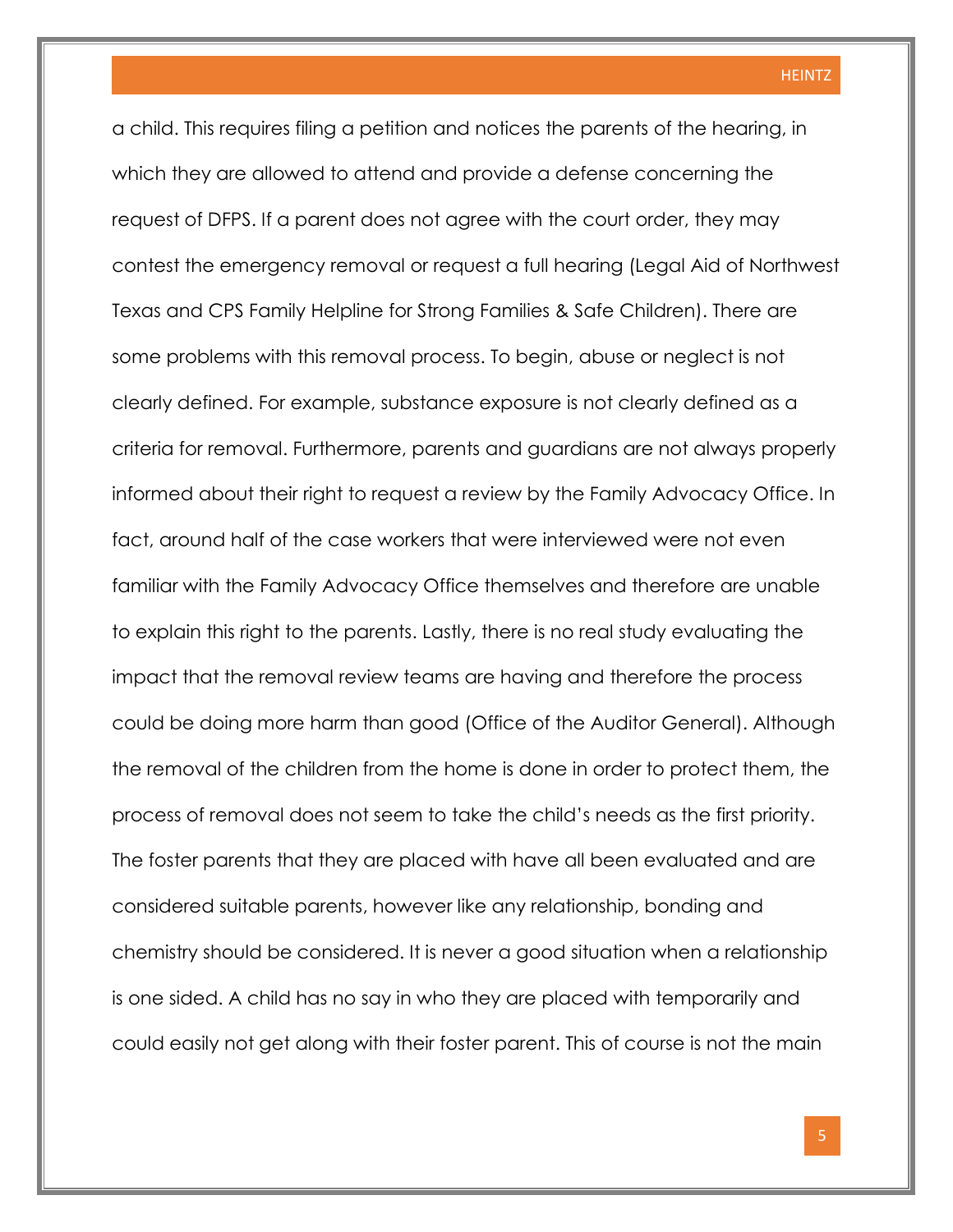concern in this situation, as finding a safe place for them to stay is the real goal. However, their emotions in the situation should be a consideration.

The chart below shows a general overview of the process of removal and placement in a foster care home (Harper).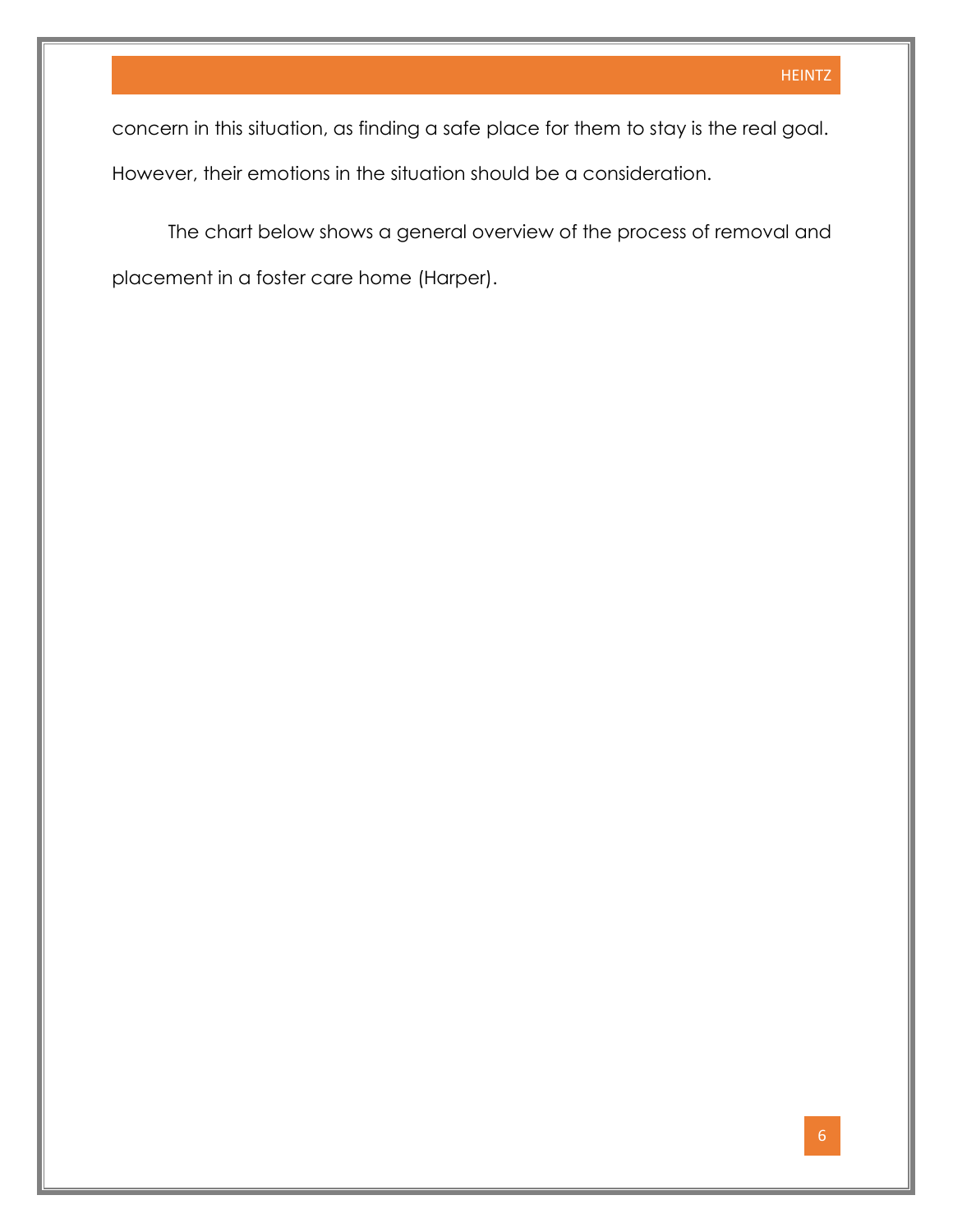

**Reasons for Placement in the Foster Care System**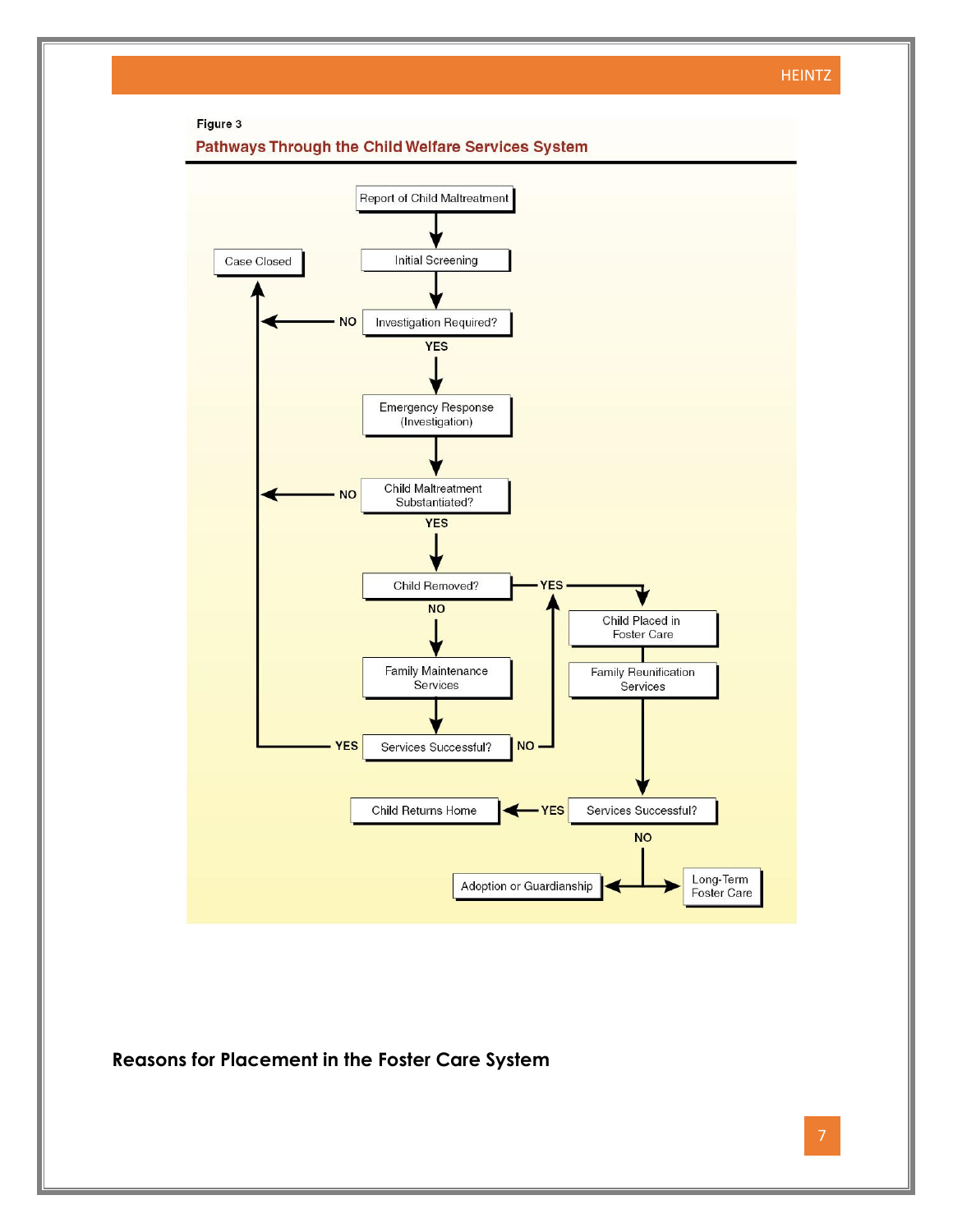Reasons that children are in the foster care system range from abandonment, neglect, physical abuse, sexual abuse, or not having an available caretaker. A study done from October 1991 to December of 1992 examined 749 children at the Child Protection Center in San Francisco to evaluate the reasons they were there. Half of the children that were studied were under 6 years of age. Neglect was the most common placement reason at 30%, physical abuse was a close second at 25% and not having an available caretaker was 24% of the children studied. Abandonment was 9%, failed placement was 7% and sexual abuse was 5%. Substance abuse was found to be a problem for 30% of the parents studied. In cases of neglect, the percentage was even higher at 51% (Takayama, 201-207).

More current data from 2015 shows an increase in the number of kids entering the foster care system and a decrease in those leaving. In 2015 there were 427,910 children in foster care. This has been growing progressively since 2012 when there were only 397,301 children in foster care. Although neglect is still the most common reason for placement into foster care (61%), there has been an increase in the cause being parents abusing drugs (32%). This percentage has also risen from 2012 when it was only 28.5%. A child welfare director at Advocated for Children and Youth, Melissa Rock, says "the single biggest factor driving the numbers up is the substance abuse issues among parents". Other reasons for placement include caretaker's inability to cope (14%), physical abuse (13%), child behavior problem (11%), inadequate housing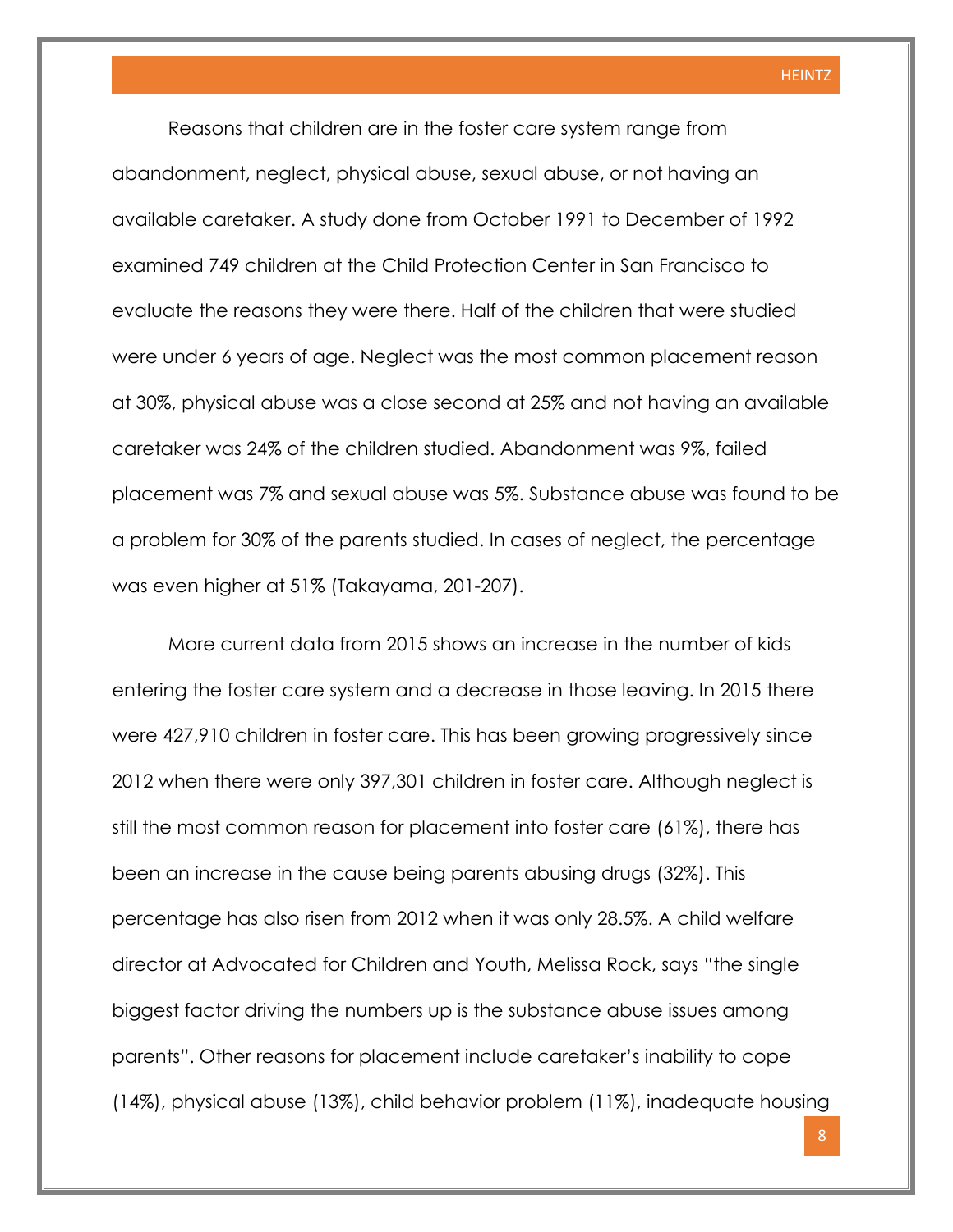(10%), parent incarceration (8%), alcohol abuse (6%), abandonment (5%), sexual abuse (4%), drug abuse child (2%), child disability (2%), relinquishment (1%), and parent death (1%). It is important to note that these percentages are not mutually exclusive meaning that there can be more than one reason for the child to be removed from the home (The AFCARS Report, 2016).

This data is intriguing in that it shows that the majority of these reasons have the potential to be prevented. Of course, there are many circumstances that are beyond anyone's control, and some things no one can change no matter how hard they try. However, most of the issues such as neglect, abuse, behavior problems, inadequate housing, and drug abuse could be prevented. This does not mean that it will be an easy task, but it is definitively not impossible.

#### **Existing Problems within the Foster Care System**

The general public was asked what they thought were some of the main issues with the foster care system today. This was done through an online survey and the participants ranged from the following: people who knew someone who had fostered children before, people who had fostered children themselves, people who had been fostered themselves or people who had no personal experience with the system. A majority of the respondents thought that the foster care system did not focus enough on the children's needs. Some concerns included; inconsistencies with the placement of the kids, placement in foster care homes that are not safe, splitting up siblings, children that "age out"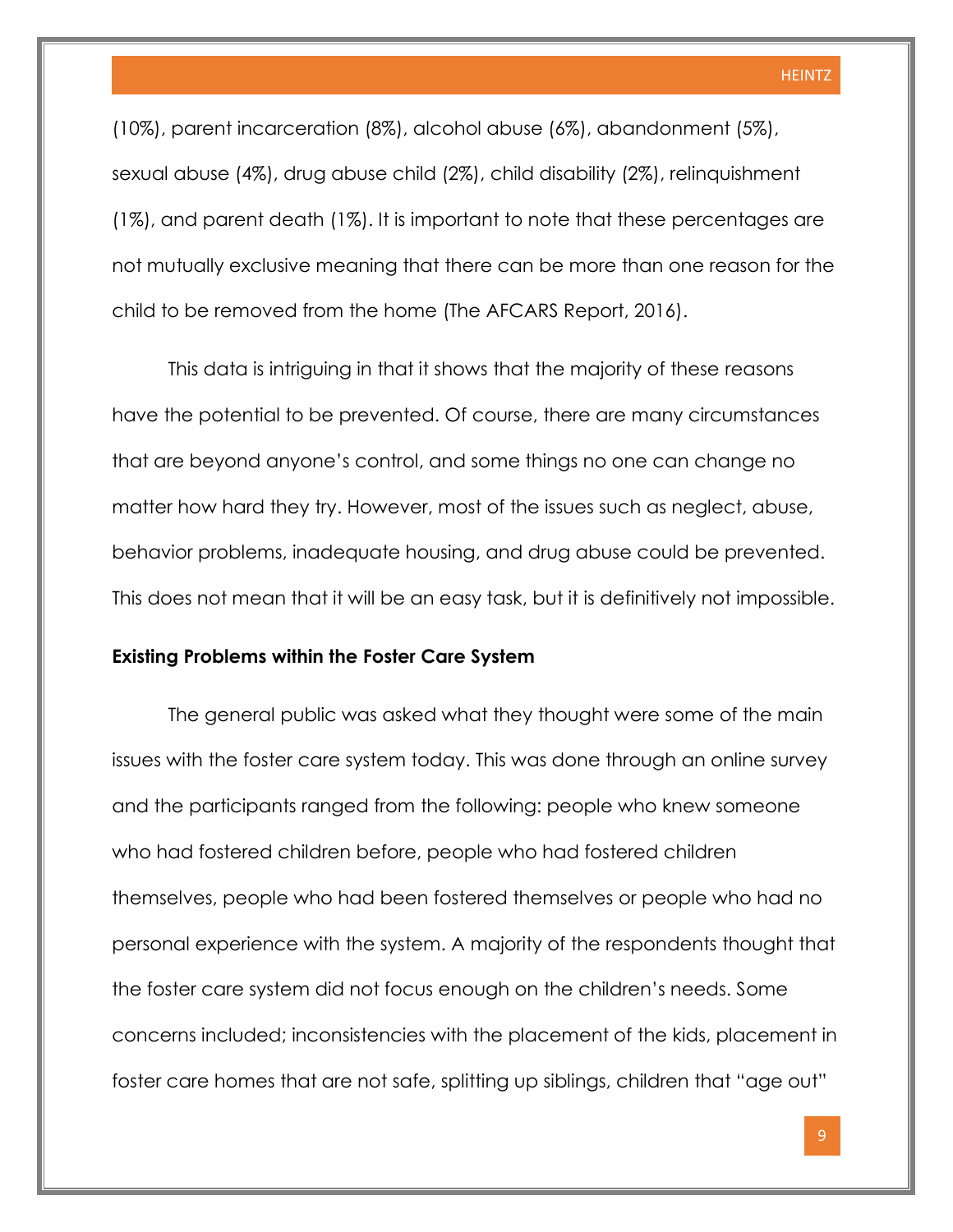of the system without support systems in place, foster children getting switched from home to home, and children being removed and returned too quickly to unstable environments. The list of problems continued, but many of the issues involved how the foster care system had gotten away from focusing on the main issue; the health and well-being of the children. Other problems that were of concern for the respondents were those families that become foster parents in order to get compensation from the government for their own well-being instead of working to improve the children's lives. At the same time, the process to become a foster parent is highly complicated, making fewer people interested in becoming foster parents, which there is already a lack of (Heintz).

#### Screening Foster Care Parents

In regards to the issues addressed through the survey, understanding how foster care families are evaluated as well as what determines when placement back into the home is acceptable was thought to be vital. Through a personal interview of an individual going through the process of becoming a certified foster parent, the complexity of the process became clear. This person has still not been able to complete the drawn out process and they have been working towards completion for months. In order to become certified foster parents, each member of their family had to go through a case study of themselves evaluating everything from how they were raised, to their past relationships to their current mental health. Each case study was around twenty five pages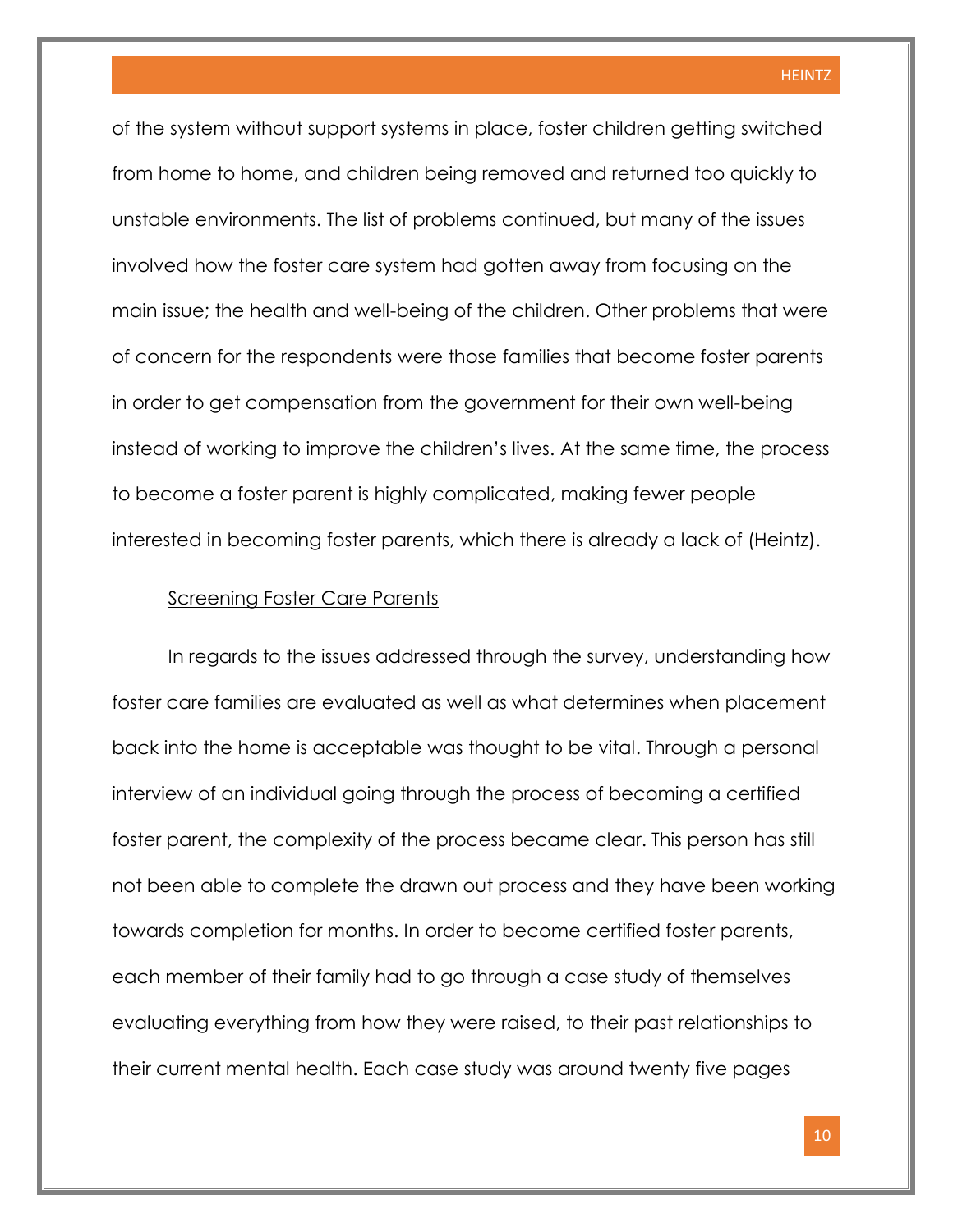long. In addition, they had to have personal references, employer references, and employment histories of resumes, financial statements, and medical statements. They also each had to go through physicals, document that they had never had any mental issues or counseling, go through 12 hours of education outside of the home, and have a caseworker perform multiple home visits to ensure the safety of their home. Although these requirements are fairly strict, they seem to be reasonable evaluations to ensure that the home is safe for a child. However, the requirements continue to include elements that might seem excessive. Such things included measuring each bedroom, making sure medications and cleaning products are in a locked box regardless of the foster child's age, having a well test, completing a carbon monoxide test, testing the temperature of the water, and making sure fire alarms are on every floor (Forster). These are just a small list of the requirements and paperwork that needs to be filed to receive certification. Understandably, it is a good thing that the process is thorough. However, from talking to this individual, it was clear that the process is so extensive that it has been difficult to stay motivated and continue to the end. This family has had to change things within their home and go through a tremendous amount of work just to childproof the space. On one hand, this is reasonable, but on the other, they have successfully raised three of their own children under that roof and they are changing things in their home that they did not even do for their own biological children. Another problem that arose through the questionnaire was the lack of foster care parents to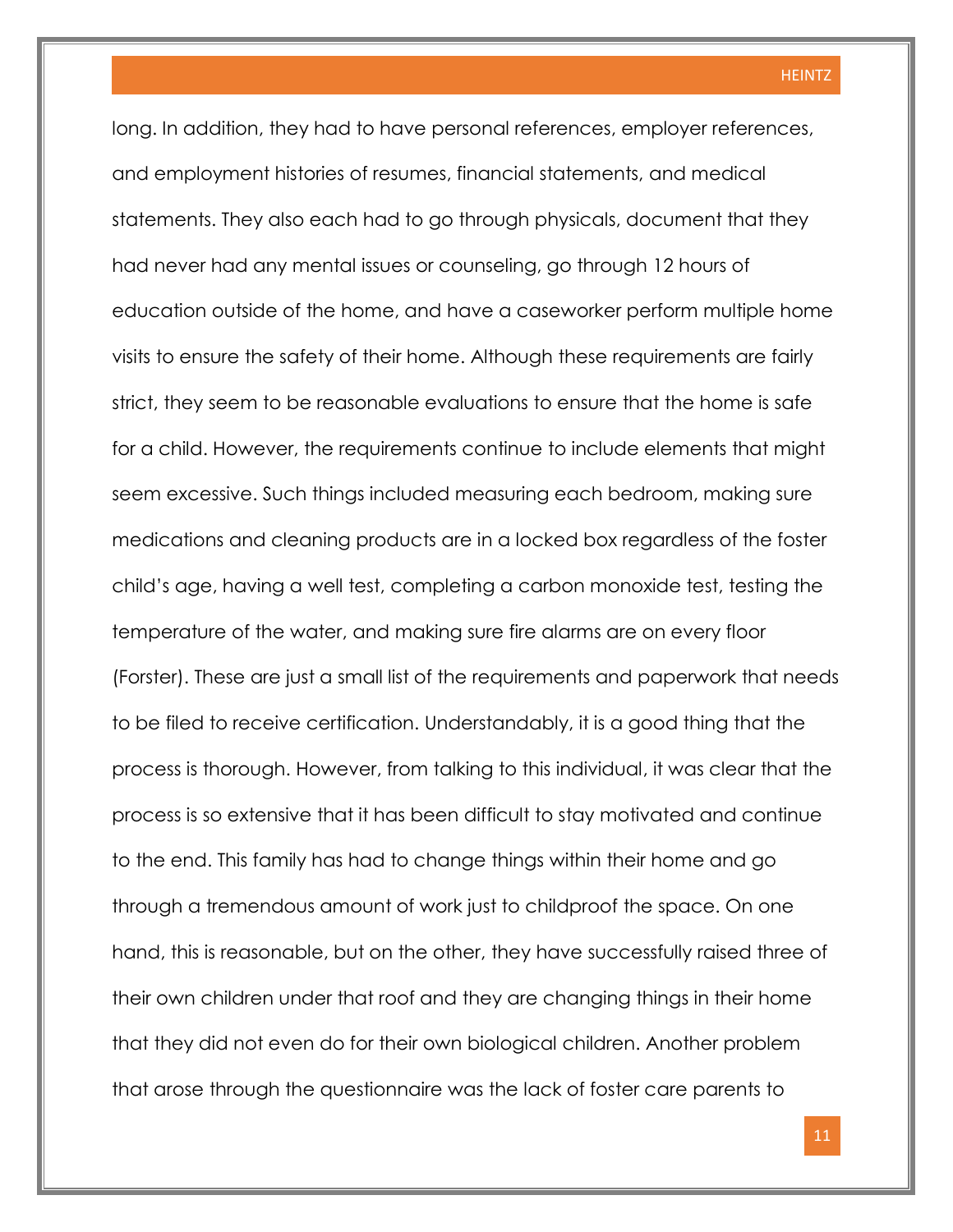place children with. This could be directly related to the fact that the path to becoming one is so complicated that it discourages others to become one. This raises the question, how do unfit foster parents make it through the system? What, besides compensation, motivates them to go through the drawn out process?

Interviews with two different social care workers revealed that unfit foster parents might not be as common as people assume. Unfortunately this does not mean that it does not occur at all, but is rare. The evaluation of foster parents does not end as soon as they complete the process of becoming a registered foster parent. During the first two months a social worker checks in at the home twice a month. If the family stays in the same home after the first two months, their home visits are reduced to once a month. In reality the social worker ends up visiting more frequently. This is because, if the child is 5 years or younger, they offer at least two visitations a week that the social worker supervises. This visitation is between the birth parent and child and allows the parent to be able to reconnect with their child under professional supervision (Leightner). To ensure the child is in a safe home, this evaluation process continues when the child stays in the same placement for more than one year. Each year the foster parents are required to participate in six hours of training similar to the courses that they take when first entering the process. They also fill out paperwork yearly to see how they and the child are doing together. Every other year this paper work is more thorough and in depth. A caseworker also comes into the home to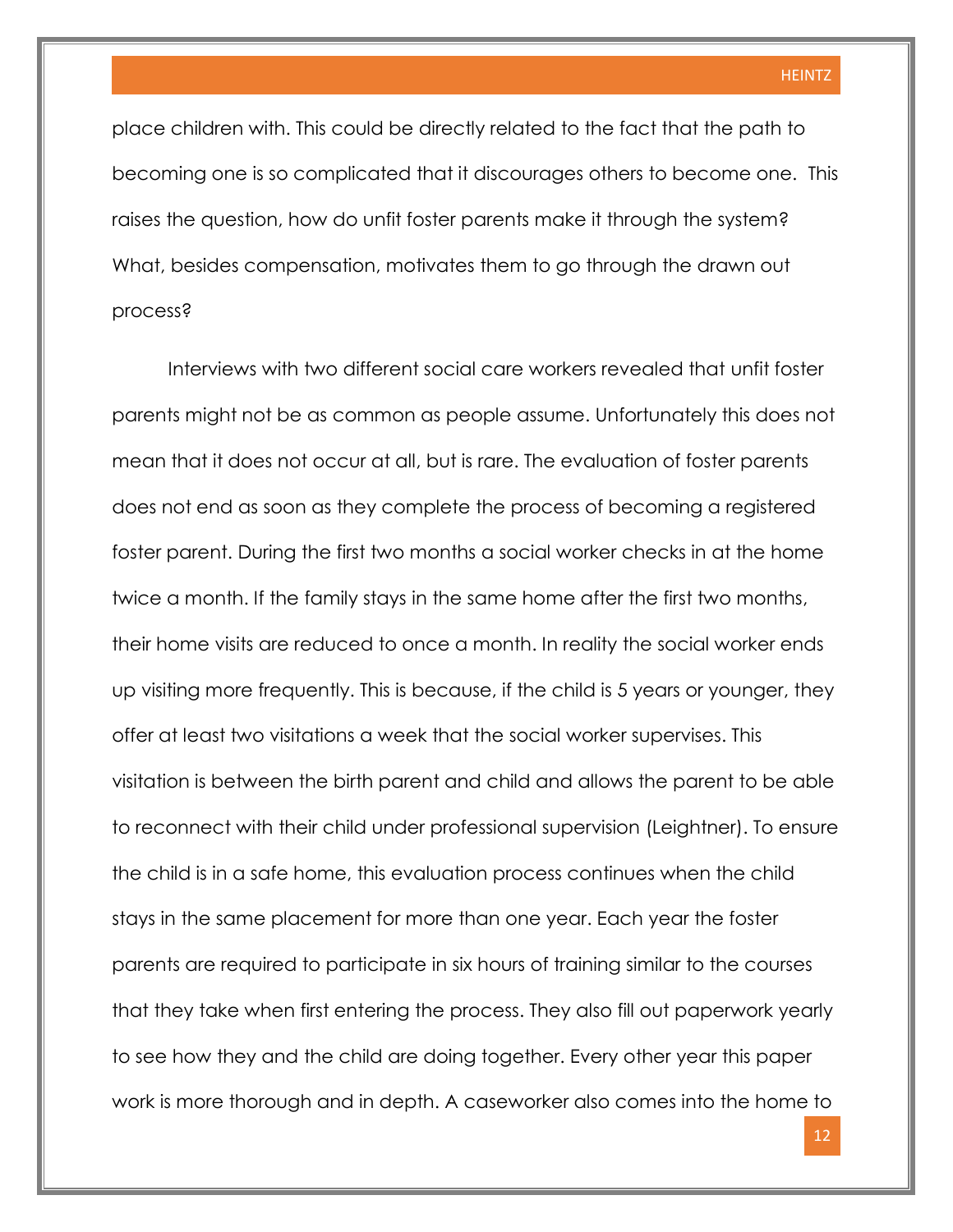evaluate it every month (Taylor). So how is it that foster children end up in unsafe foster care homes? This most likely happens when the "foster care parents" are relatives of the birth parents. They may call themselves foster parents, but have not been registered. Relatives still have to be assessed similarly to a foster parent. A general house check is conducted, their financial records are evaluated, records of their medical history and metal health are submitted and a background check is conducted. Although their criminal record is also still assessed, there is more leeway. They can still be approved to parent the child if they are found to have a felony as long as it is not child -related or a violent crime. Overall, the process is definitely not as thorough. A big background check of the relative is still completed to assess and see what their convictions are, however they are not required to do a local background check to see whether police have had to be involved. In one case, children were living with their aunt and uncle for two years. After a social case worker got their case, a local background check was conducted and found that the uncle had 16 different allegations of domestic violence against his wife. He had not been convicted, but the home the children were in was obviously not a safe place (Woods). This is one way children end up in foster homes that are still not safe and harmful to their growth and development.

#### Children "Aging Out" of the System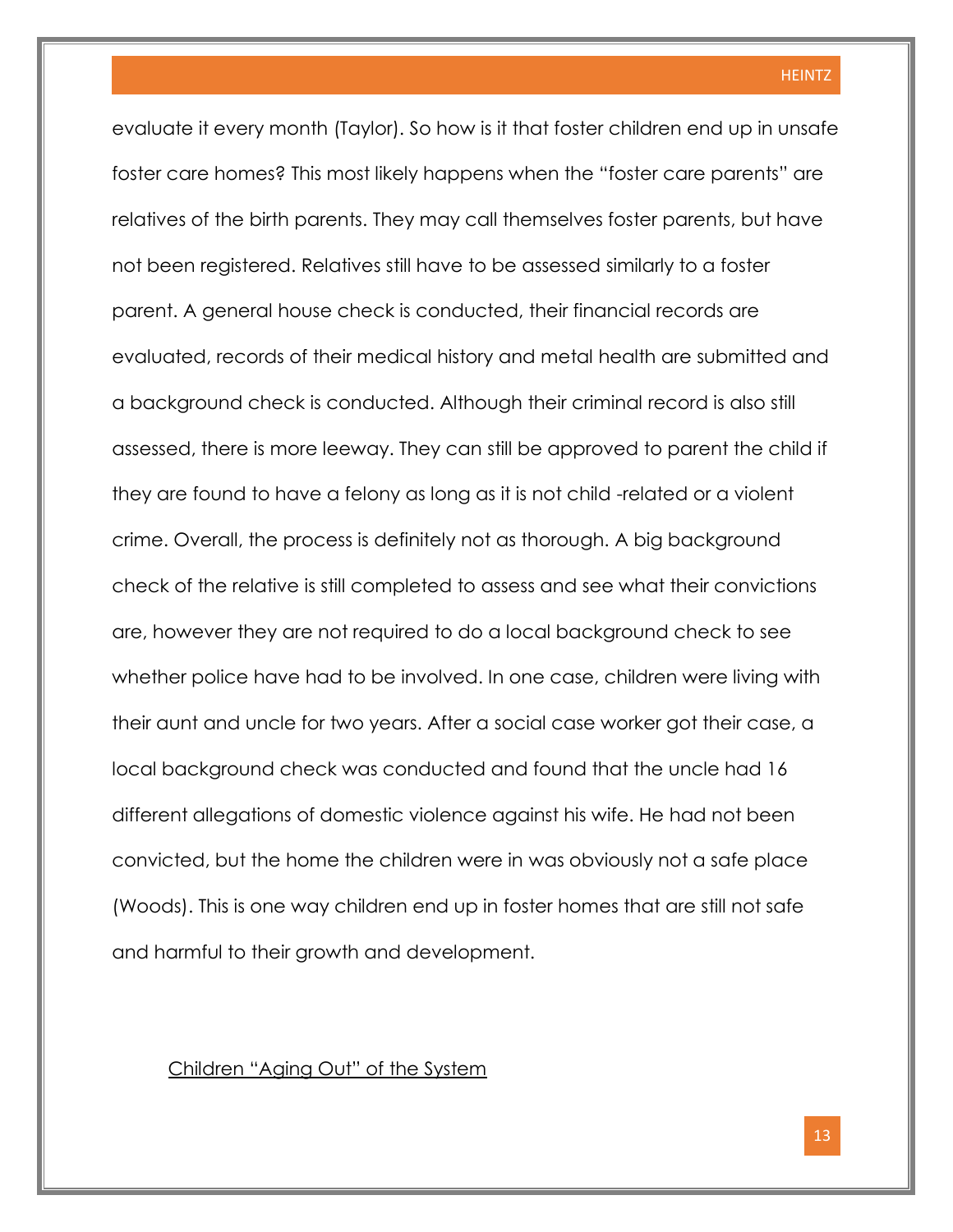Another problem found within the foster care system are those youth that "age out" of the foster care system. Transitioning to adulthood can be a challenge for all adolescents, however most have supportive families that provide both emotional and economic reinforcement. The youth transitioning to adulthood in foster care however are faced with lack of family support, educational deficiencies, employment and income problems, inadequate or inappropriate living arrangements, and medical and mental health problems. Sadly, a lot of these needs are not met because they lack health insurance. The good news however is that the federal government is working on various policies and programs to better support the older youth in the system. States are now required to work with youth to develop a transition plan that includes health insurance with the Fostering Connections to Success and Increasing Adoptions Act of 2008 (Pub L No. 110-134). Youth are also now qualified for Medicaid coverage until they are 26 under the Patient Protection and Affordable Care Act of 2010 (Pub L No. 111-148). Even though these Acts have strengthened the provision of health care needs for adolescents in foster care, there are still lots of challenges. Access to care will still be troublesome if Medicaid payment rates do not improve. Furthermore, medical professionals may be hesitant to serve these youth because of lower payment rates (Council on Foster Care, Adoption, and Kinship Care and Committee on Early Childhood). This is the government's way of assisting with this problem but they are only focusing on the youth's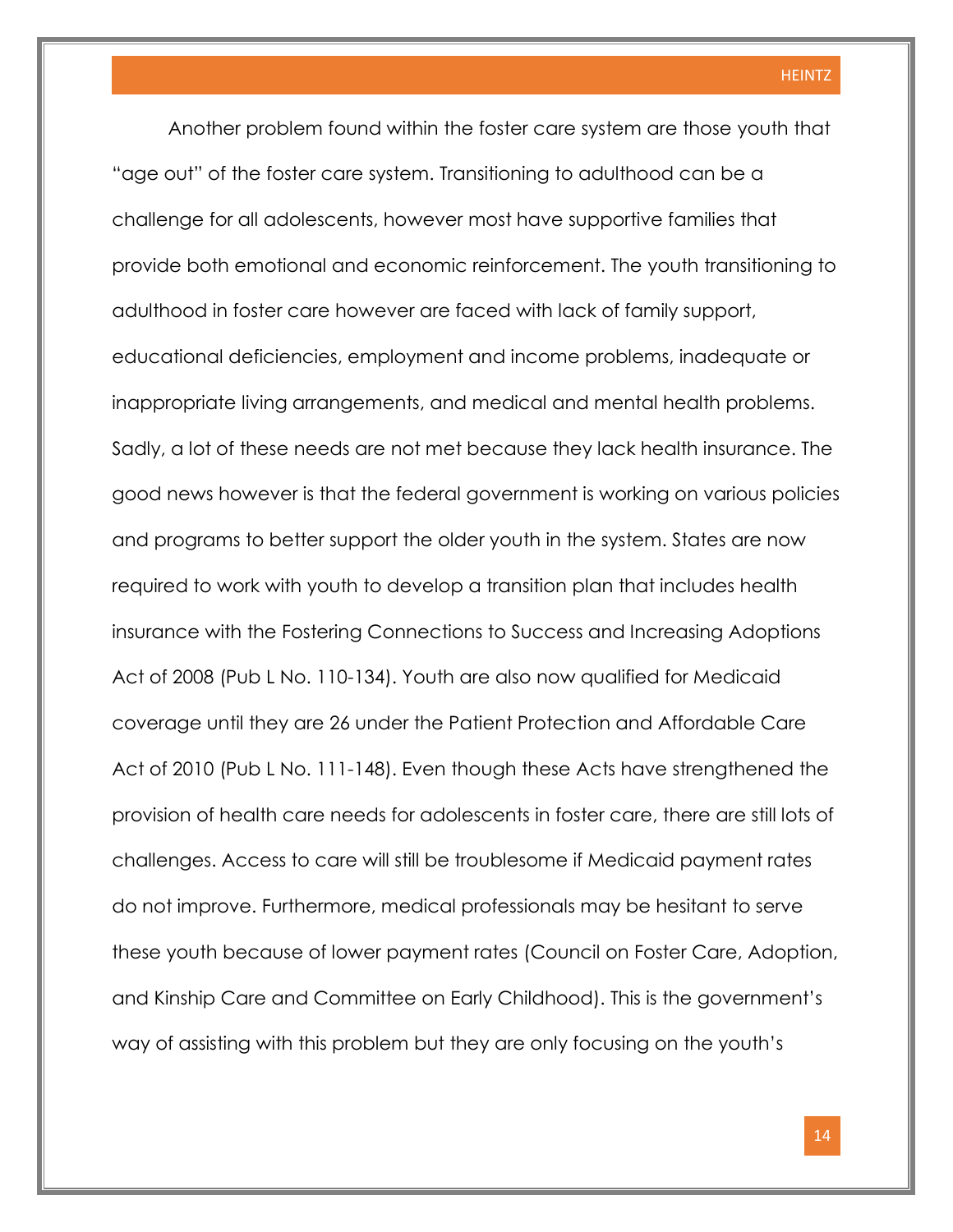medical needs. They still lack family support, employment, and adequate living arrangements.

One study that looked into this issue further tested whether aging out of foster care contributed to homelessness risk in emerging adulthood by using prospective comparison. It examined national rates of homelessness in the transition to adulthood with those who were involved in the child welfare program. Interestingly, those who age out of foster care are just as likely to experience homelessness as those who were never placed in a foster care home. Those who were reunified with their families after being placed in foster care were found to have the lowest probability of homelessness. The policies and programs that are provided by child welfare involvement protect youth and without it they would have greater risk of housing problems. There is no evidence however that extended foster care after one turns 18 is beneficial. The favorable connection shown between lower rates of homelessness and reunification emphasizes the potential of families and promoting housing stability. Families provide a safety cushion for youth when transitioning to adulthood by providing a place to stay, assistance with rent, or advice in practicing independence. Although more research is needed, child welfare services that work to accentuate family functioning could reduce the homelessness risk of youth (Fowler, Marcal, Zhang, Day, Landsverk).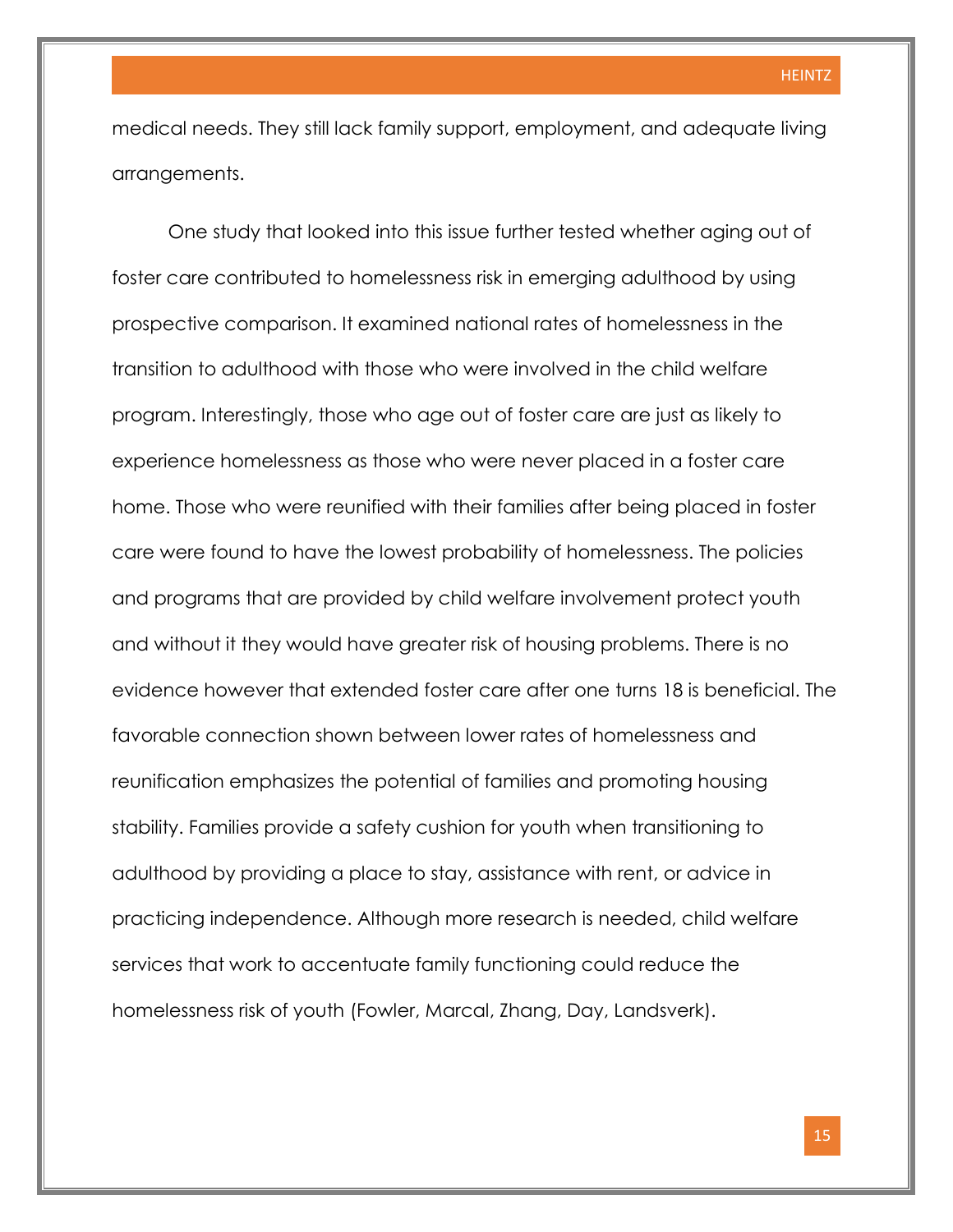

#### **Different Perspectives of the Foster Care System**

Now let us take a look at the perceptions of the different problems within the foster care system. Understanding the foster care system from multiple perspectives such as the foster parent, the biological parent, child protective services, and as a foster child is essential to understanding the problems as a whole. These perspectives were drawn from surveys of 243 people who were asked what the role of foster care is, the challenges within foster care, what some misconceptions in foster care are and improvement ideas for foster care. Key takeaways from listening to the viewpoint of biological parents were that they see foster care as a way to abduct their children from them. The foster parents however view the system as a way to help a child by taking them away from a harmful biological family. A politician's view on foster care is that it is only necessary if a child is in physical danger. From the participants who were interviewed, all of them, with the exception of the social worker, were aware that there is significant corruption in the foster care system. The biological parent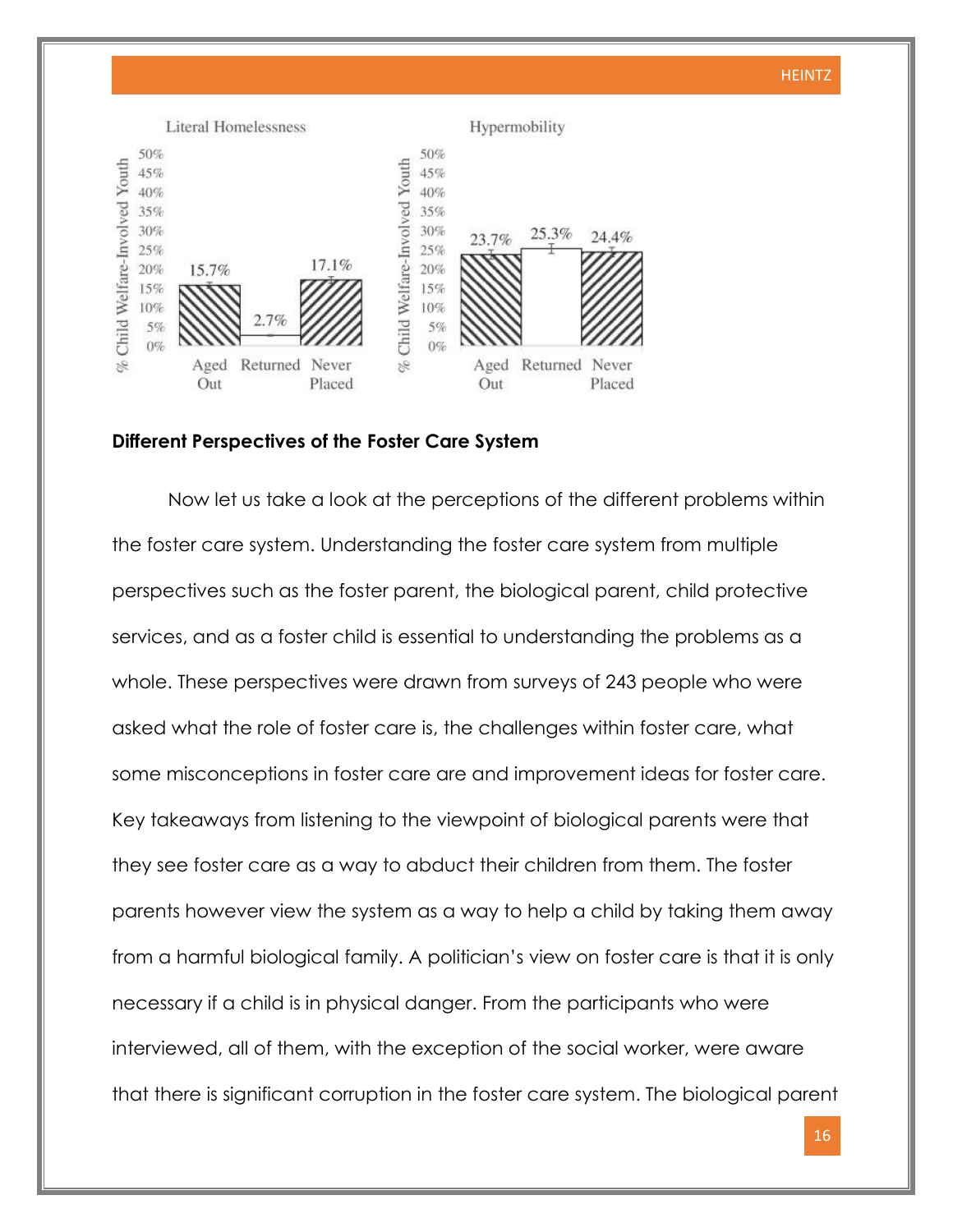saw corruption through the system retaining their children from them. The foster parents thought it was corrupted by withholding their rights and the politician saw problems with sex trafficking within the system. The next question asked was what each participant thought could be improved upon. Biological parents felt that they should have more authority in how they raise their children. Foster parents thought that teaching biological parents to be more responsible as well as offering additional adoption incentives would help. Social workers on the other hand thought that there was a need for more caseworkers, and politicians thought that the system should be demolished altogether. A final question that was asked in the survey was whether or not each participant thought that the foster care system as a whole was working. This was one question that the majority could agree on, in that most participants responded no. Some other intriguing insights and ideas for improvement in the system included pairing up successful families with families that are in need and providing training and support for them. Another idea was to create treatment facilities were kids can receive intensive therapy with experienced trauma informed professionals. Furthermore, providing funding for biological parents to obtain a skill and oneon-one support for both the child and the parent was another proposed solution. Weekly therapy focusing on strengthening the family was another notion. In general, anything that stops the "us versus them" mindset in which both foster parents and birth parents can work together would help improve the foster care system (Schwandt, 2017).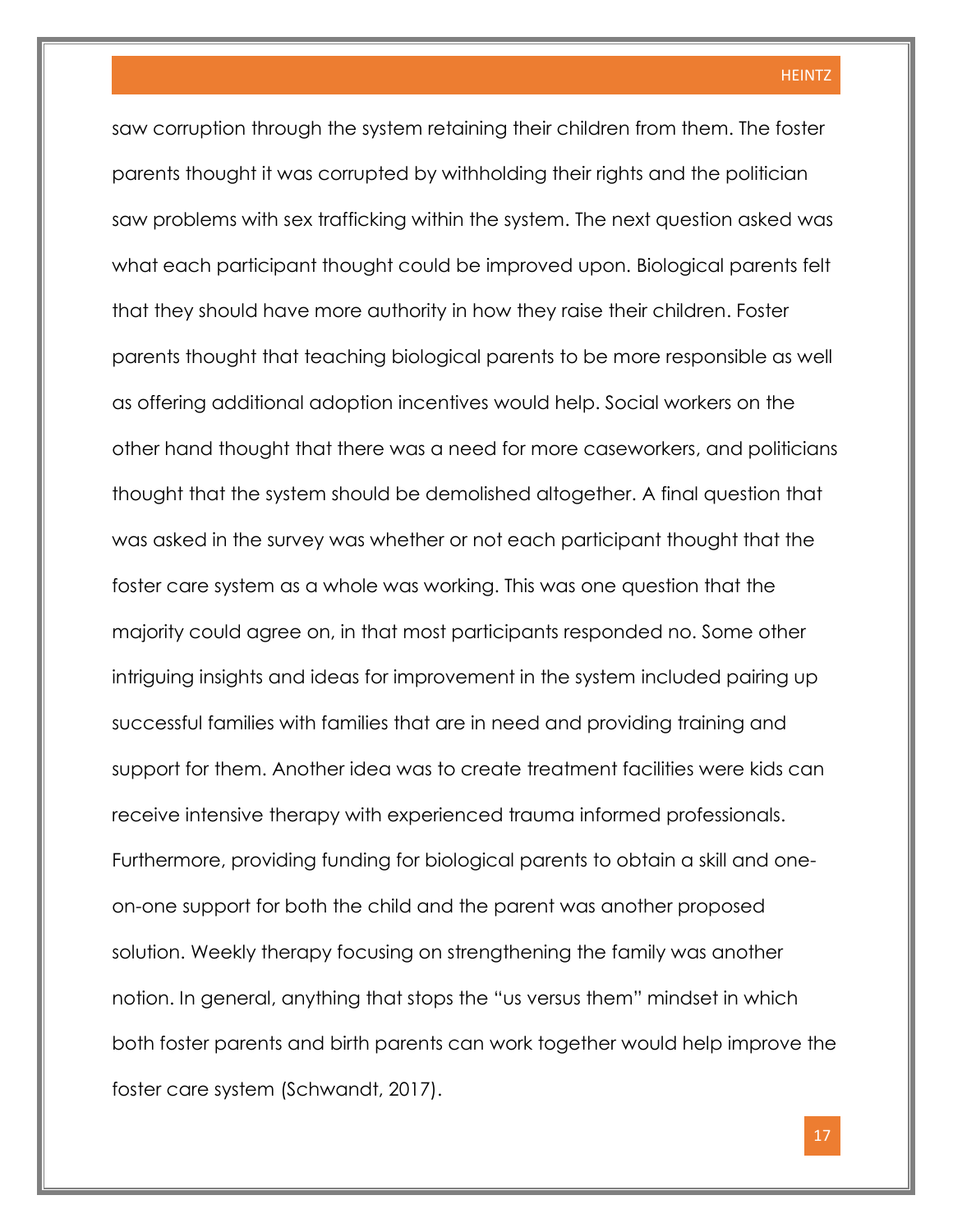The results from this survey are particularly remarkable in the fact that most biological parents truly want to care for their children and want to remain with them. Unfortunately they might not have the resources to do so. They may not even be able to care for themselves. Furthermore, this information comes into play in correspondence with the reasons why kids are put into the foster care system in the first place. As stated earlier, many of the reasons could be prevented. However, a lot of them could really only be prevented if the biological parent is cooperative and willing to try. This survey gives reason to believe that most biological parents are willing to put in the effort necessary to prevent them from having to give up custody of their child.

Of course the perspective of the child within the system is also crucial. No matter what kind of relationship a child has with their parents each and everyone one of them are biologically hard-wired to form an attachment relationship with their parents. Even abused and neglected children form this relationship with their abusive caregivers. Multiple articles and research have discovered that the majority of kids in the foster care system report feelings of "rejection by and longing for an attachment with their parent" (Baker, 177-183). One particular study of over 700 children in foster care in England stated "It was significant that many young people took every opportunity to reiterate that they missed their families, would like more contact with family and friends and would like to return home eventually" (Timms and Thoburn, 94). Furthermore, another study in 2008 in the United States found that "No matter what their parents had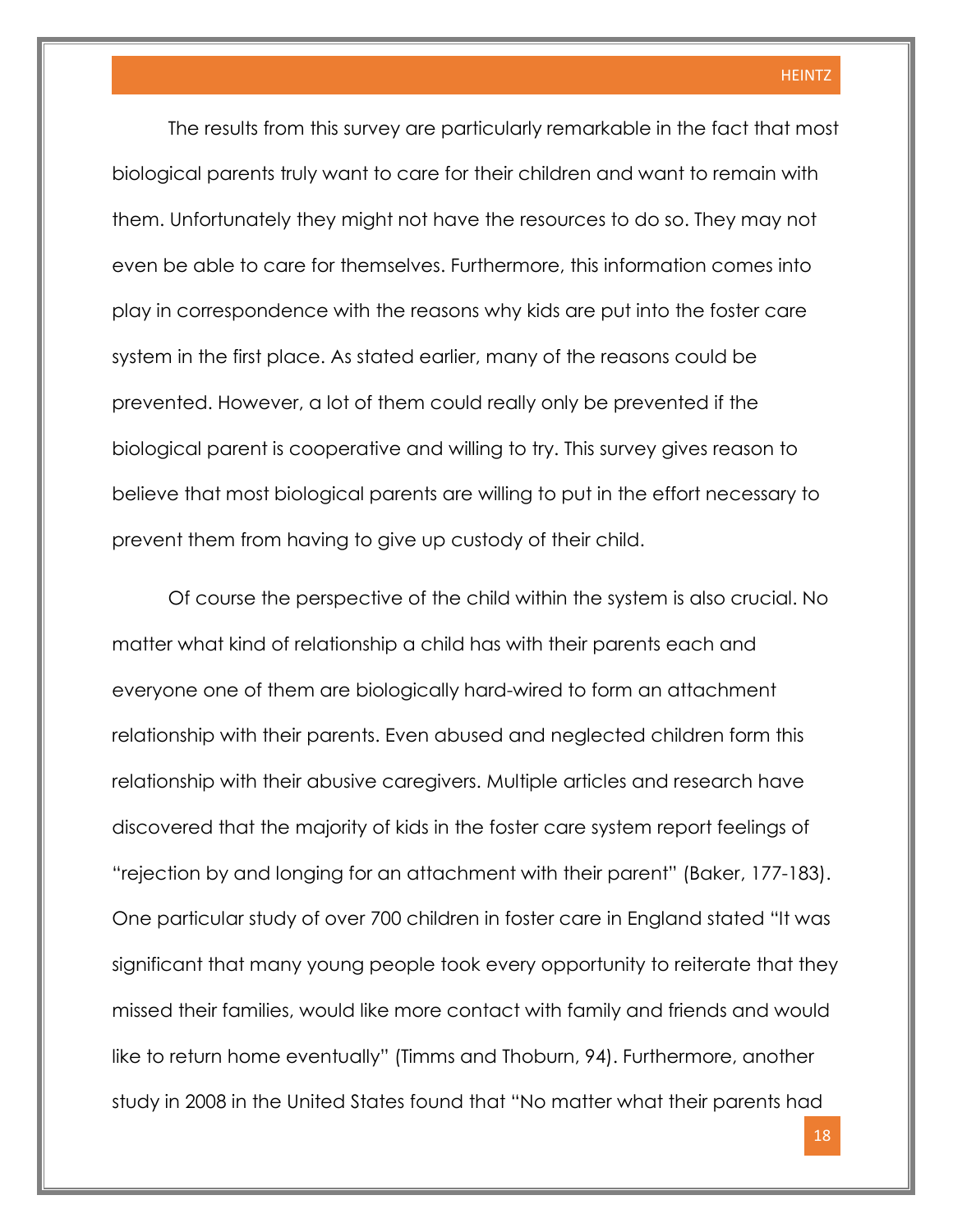done, all the respondents missed and longed for their birth parents, and thought about them frequently" (Bogolub, 94). Many even found that the majority not only wanted to be with their birth parent but actually were afraid to be separated from them, despite them being abusive. Furthermore, children often blame themselves for placement in the foster care system. Even when they recognize their parents for having shortcomings they still blame themselves as the main contributing factor. On the other hand, there are still quite a few children who are grateful for being removed from their home, recognizing that they are much safer in a new one. A handful of the children reported missing their birth parents, but the possibility of being reunited with them was still concerning for them. They recognized that the foster home was much safer than their previous home (Baker, 177-183).

According to a foster child who is now with an adoptive family, one way that the foster care system could be improved is maximizing efforts to keep siblings together. As a young child she was separated from her older siblings and was not able to see them for months at a time. As one can only imagine, it was extremely difficult to be away from her siblings. To make matters worse, every time there was a court hearing while going through the adoption process, she would have high hopes of being reunited with her siblings and going home with them. Unfortunately, this was not the case until age four when a family adopted all four of her siblings and they finally were able to be together again.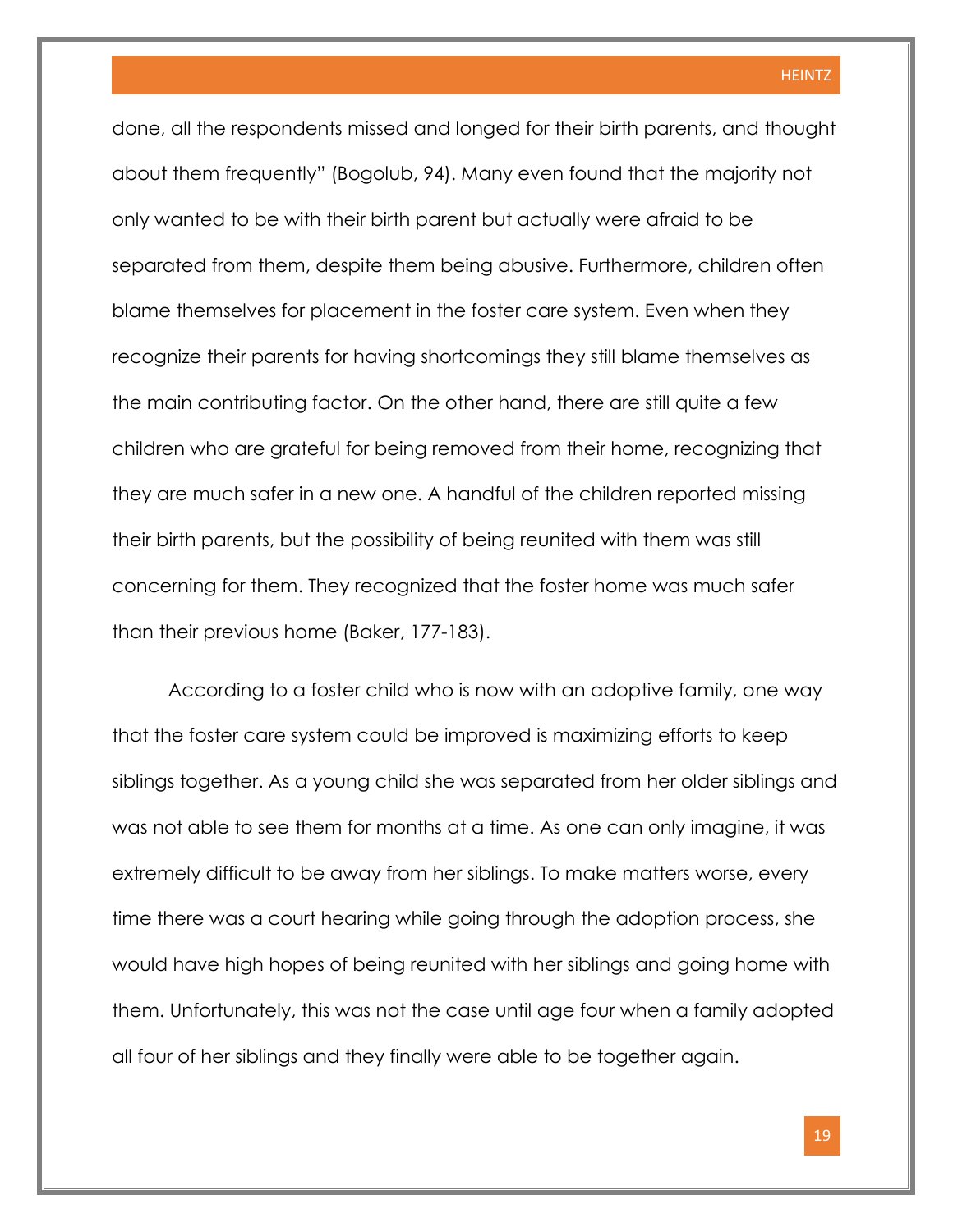#### **How the Person Raising a Child Affects Their Health and Well-being**

Although both parents and their children may have a wide range of opinions about how they feel about the foster care system, it is important to see how being separated from ones biological parents affects their health. According to the University of California, the probability of having mental and physical health problems is much higher for those who have been in the U.S. foster care system. This spans from learning disabilities, developmental delays, depression, behavioral issues, asthma and obesity. The study analyzed data from the 2011-2012 National Survey of Children's Health that included more than 900,000 kids. The demographics of the children ranged from those living in a variety of family arrangements who hadn't spent any time in foster care such as single-mother and economically disadvantaged households and compared them to those who had spent time in foster care. A logistic regression model resulted in finding that children who had been in foster care were seven times as likely to suffer from depression. They were also six times as likely to exhibit behavioral problems, five times as likely to feel anxiety, and three times as likely to have attention deficit disorder, hearing impairments and vision issues. Additionally, they were twice as likely to experience learning disabilities, developmental delays, asthma, obesity and speech problems. Kathy Turney, a UCI associate professor of sociology, even stated "This work makes an important contribution to the research community by showing for the first time that foster care children are in considerably worse health than other children. Our findings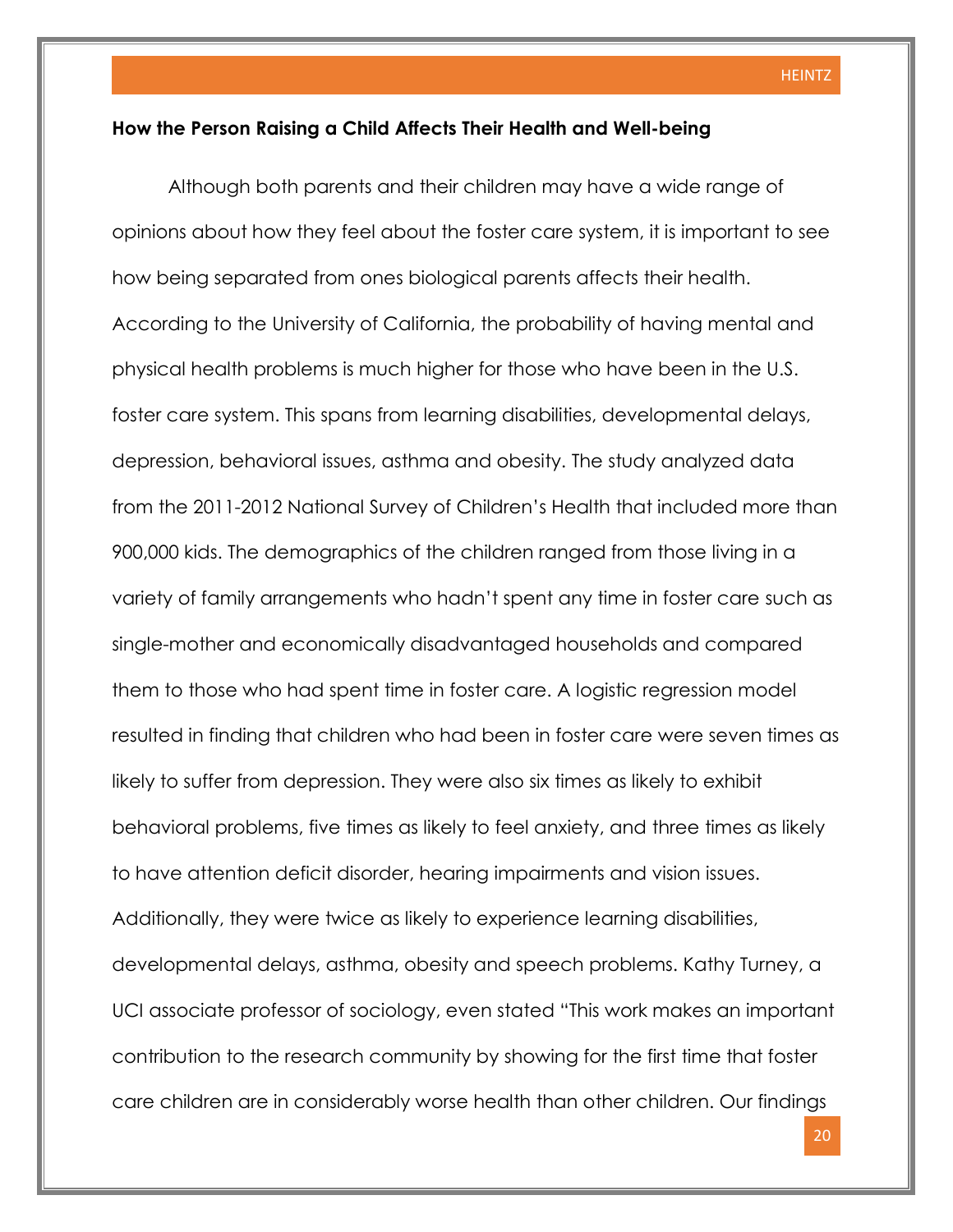also present serious implications for pediatricians by suggesting that foster care placement is a risk factor for health problems in childhood." (University of California). In fact, one social worker stated that "kids in foster care have a higher percentage of post-traumatic stress disorder than even war veterans" (Leightner).

Furthermore, decades of social research has discovered that children ultimately have the best opportunity to thrive when raised by their biological parents. One research study from 2015 found continual evidence that the most effective way to avoid poverty, abuse, school failure, criminal behavior and serious emotional problems is being raised by ones married parents (Stanton). Likewise, scholars from Princeton, Cornell and UC Berkeley used advance research designs to evaluate if the impacts a fathers absence on a child's wellbeing were causal rather than coincidental. The study found strong evidence that a father's absence does affect a children's social and emotional development in a negative way that can continue into their later life (McLanaham, 399-427).

Another study in 2010 evaluated how a parent's affection shapes someone's overall happiness. Researchers from Duke University Medical School observed around 500 infants and how their mother's interacted with them as they took several developmental tests. They then ranged the levels of attention on a five-point scale. Thirty years later, these infants were interviewed about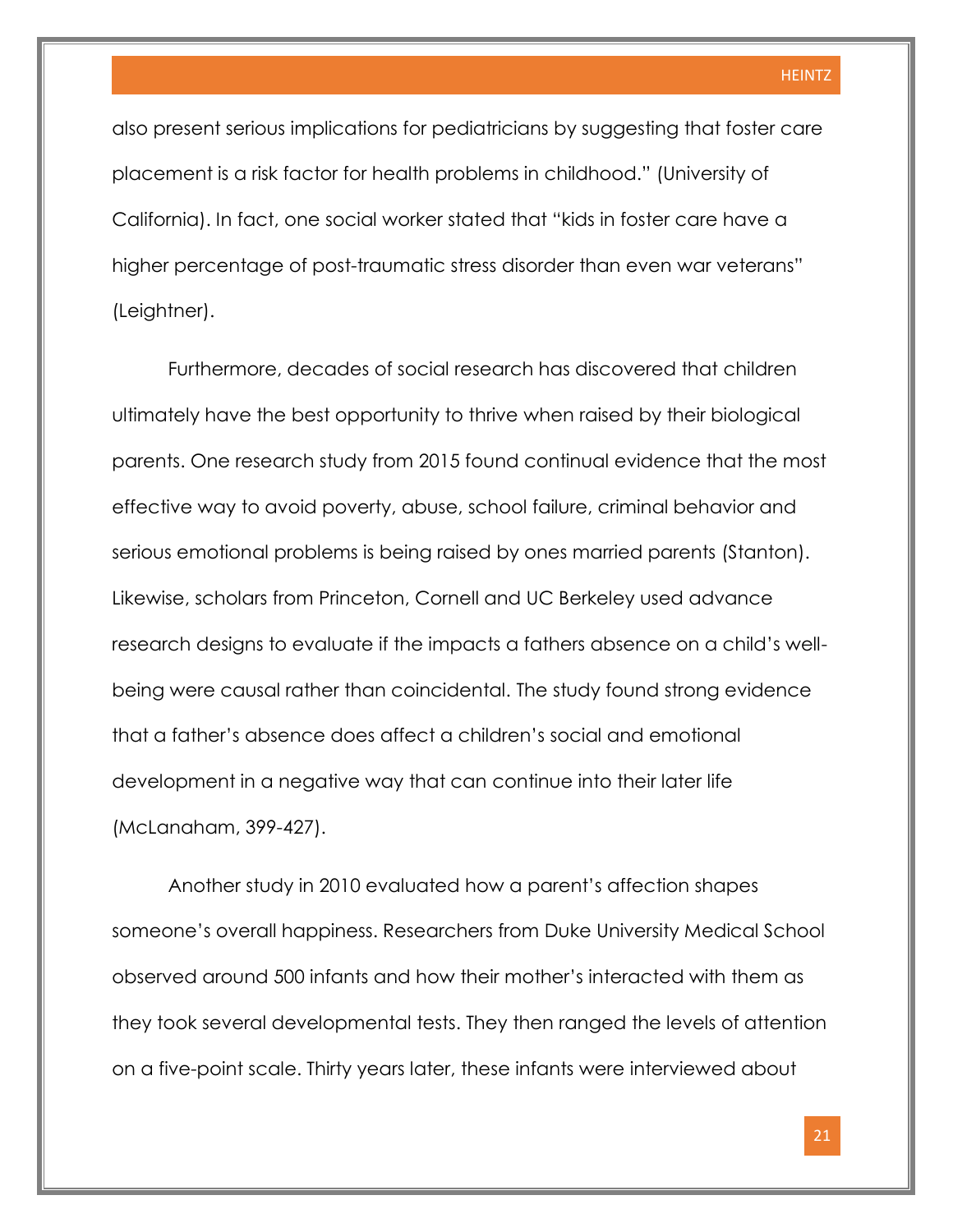their emotional health. Those who were given more affection reported feeling less stressed and anxious then those were shown less affection. Those who were shown more affection as infants also reported less signs of hostility, distressing social interactions and psychosomatic symptoms (Schwart).

#### **Birth Parents Ability to Change**

Even though a parent might wish to be with their child, it is also essential to evaluate whether or not they are capable of change in order to best provide for their child. Real change in any situation cannot be forced. It is up to each individual person to be willing to change. This has been shown to be a problem with social workers in the past as parents have denied that there is a problem and appear unwilling to change. This resistance to change can actually indicate other factors such as shame, knowing that change is actually a necessity but they lack confidence in their ability to change. This unwillingness to change can be particularly challenging for social workers when parents are frightened that their children may be removed. Parents are much more likely to deny that a problem exists if they are afraid admitting so will mean the removal of their child (Ward, 17-21). Lack of effort to regain custody of the child could also be the parent's unawareness of the issue. In some cases, the main reason for removal is the parent's addiction to drugs or alcohol. In this situation, they may be so intoxicated that they do not even realize the scale of the situation (Leightner). This circumstance shows that these parents need dire help. No one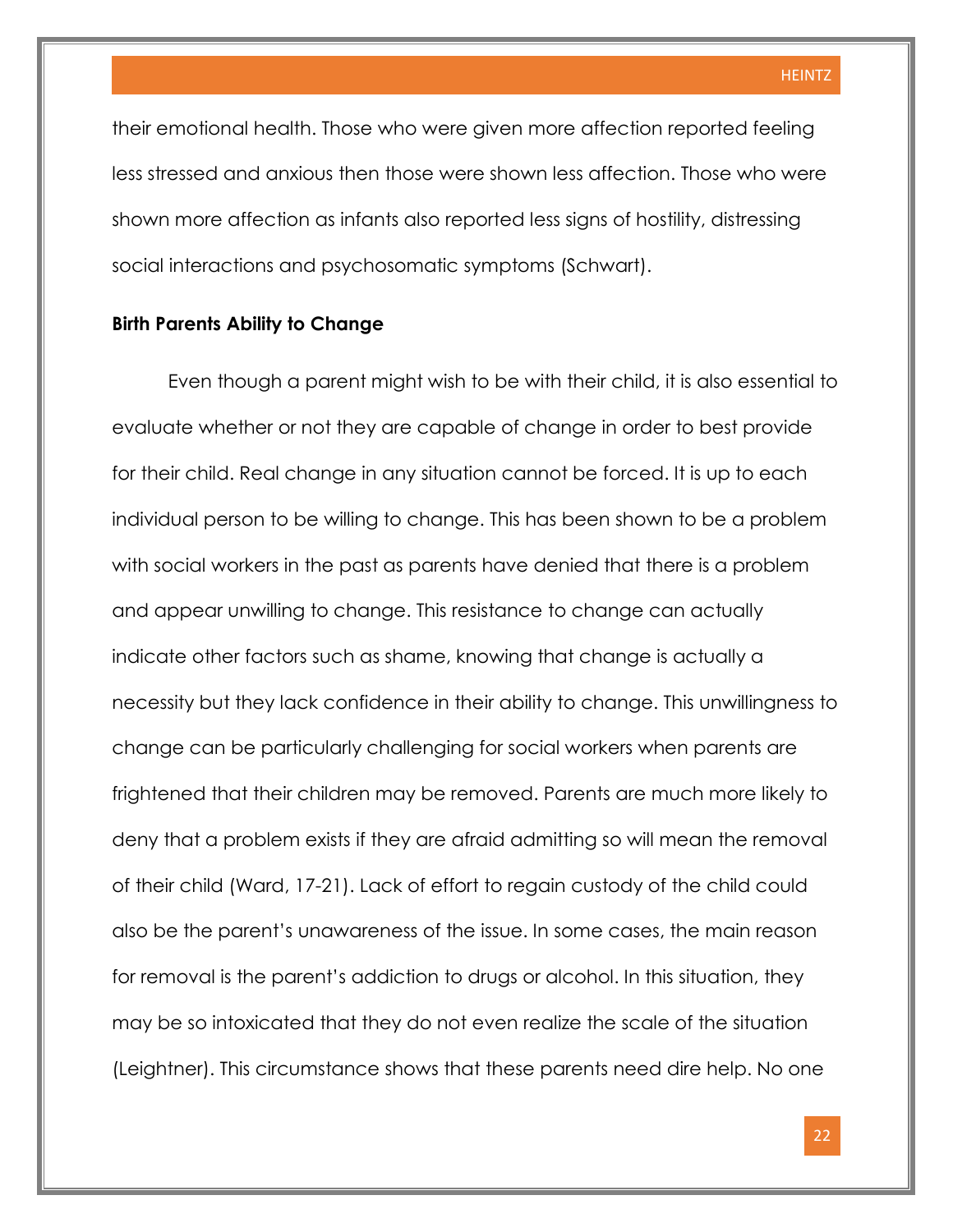wants to have an addiction, it is not a decision that someone actively makes. Therefore, this problem should be directly addressed and help should be provided for the parent. Of course one still has to take into consideration that motivational factors for change depend on the parent. However, incentive for change does appear to begin when the advantages of change outweigh the perceived disadvantages. How their children view the situation can also be highly influential to their willingness to change. It is important to be careful when pressuring change. Pressure may work for some while for others it can cause them to retreat even more deeply into their poor behaviors. Parents that have multiple problems that are in need of adjustment may be motivated to modify one area of their life while not recognizing their need for change in another. Regardless of how motivated someone is, change and recovery is a process that takes time. A person's ability to continue change is influenced by the type and number of difficulties present and whether they can be fully tackled or only alleviated. Factors that support maintaining a change include; demography, self-efficacy, having a "normal" role in society, having a positive support network, and appropriate ongoing support from professionals. On the other hand sustaining change can be disrupted by things such as stress, negative emotions, isolation, inadequate support networks and poverty. Not all interventions are beneficial. Those that fall short, fail to make sure that the children are safe or lack support for destructive behavioral patterns. Conversely, successful interventions include those designed to develop better parenting skills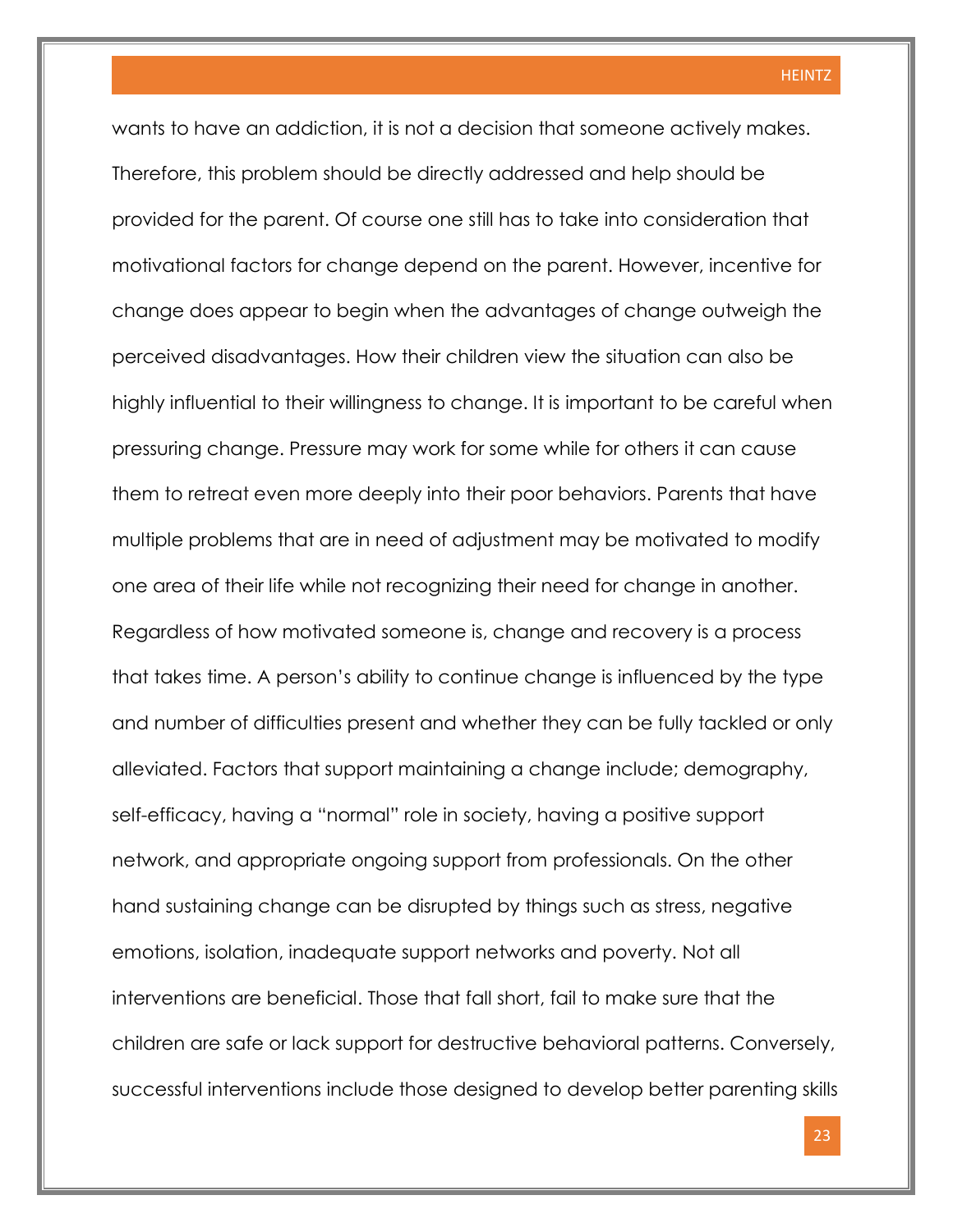and to address specific problems such as substance or domestic abuse. Some of the most valuable and successful methods are those that work to incorporate a variety of services for the entire family. This is especially the case when the parent is already dealing with a variety of long-term problems that are already having a negative effect on the children's development and their relationship with their parent (Ward, 17-21).

#### **The Reunification Process**

The goal of foster care is ultimately to reunite children with their family or provide a safe family for them to be united with. In fact the majority, 3 out of 5 foster kids, do end up returning to their home (Child Welfare Information Gateway). It is important to consider what factors work to successfully reunite families, and what do not. Understanding what factors help determine when placement from foster care back into the home is acceptable is also essential.

In order, to gain custody of their children back, the birth parents have to show that they are making progress towards removing the barriers in their life. This might include going to parenting classes, remaining drug and alcohol free, and finding employment. The birth parents are also allowed to visit their child under the supervision of a social worker. Ultimately, the court will determine whether or not it is the child's best interest to be returned to their birth parent. The more effort the parent is appearing to make, the more likely the court will rule in their favor (Woods). Unfortunately, the court system seems to rely more on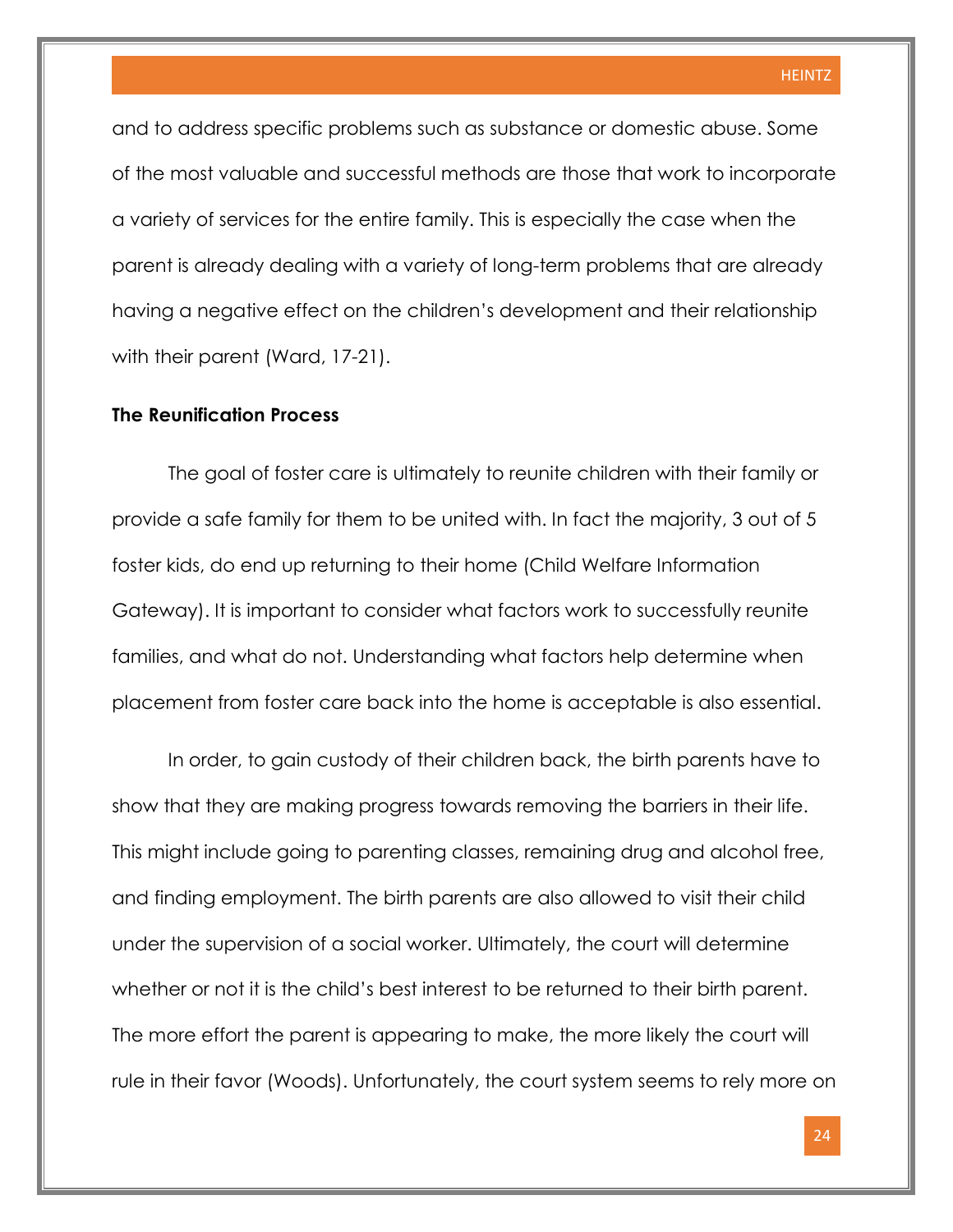facts then common sense. One particular story from a foster care parent shows how frustrating dealing with this can be. The birth father was trying to regain custody of his baby girl and was doing everything he could to look good for the court. However he had older children who refused to live with him, for various reasons. The reasons that his other children did not want to live with him were not considered as strongly, but instead they focused on the facts of whether or not he was "improving". He did show efforts in improving and therefore the court ruled in his favor. Unfortunately, as soon as he gained custody of his younger daughter, he lost his job, and lost his housing (Taylor). Although birth parents should be given the chance to regain custody of their child, what is truly more important is whether or not it is in the best interest of the child. Is someone who is unemployed and homeless really the best person to care for a newborn child? The good news is that birth parents are monitored similarly to foster parents, at least for a little while. When they are initially returned to their birth parents a social worker will check in on their homes once or twice a week for the first 4 weeks. If everything appears to be going well after the first 90 days, they will stop visiting (Woods). In the case of this particular birth father, it is very likely that his baby did not stay in his care. Although hopefully this means that the baby is now in a safe home, it is unfortunate that she had to be transferred back and forth in the system. In fact, the foster care system is a long battle, and this baby girl could still be moving from home to home.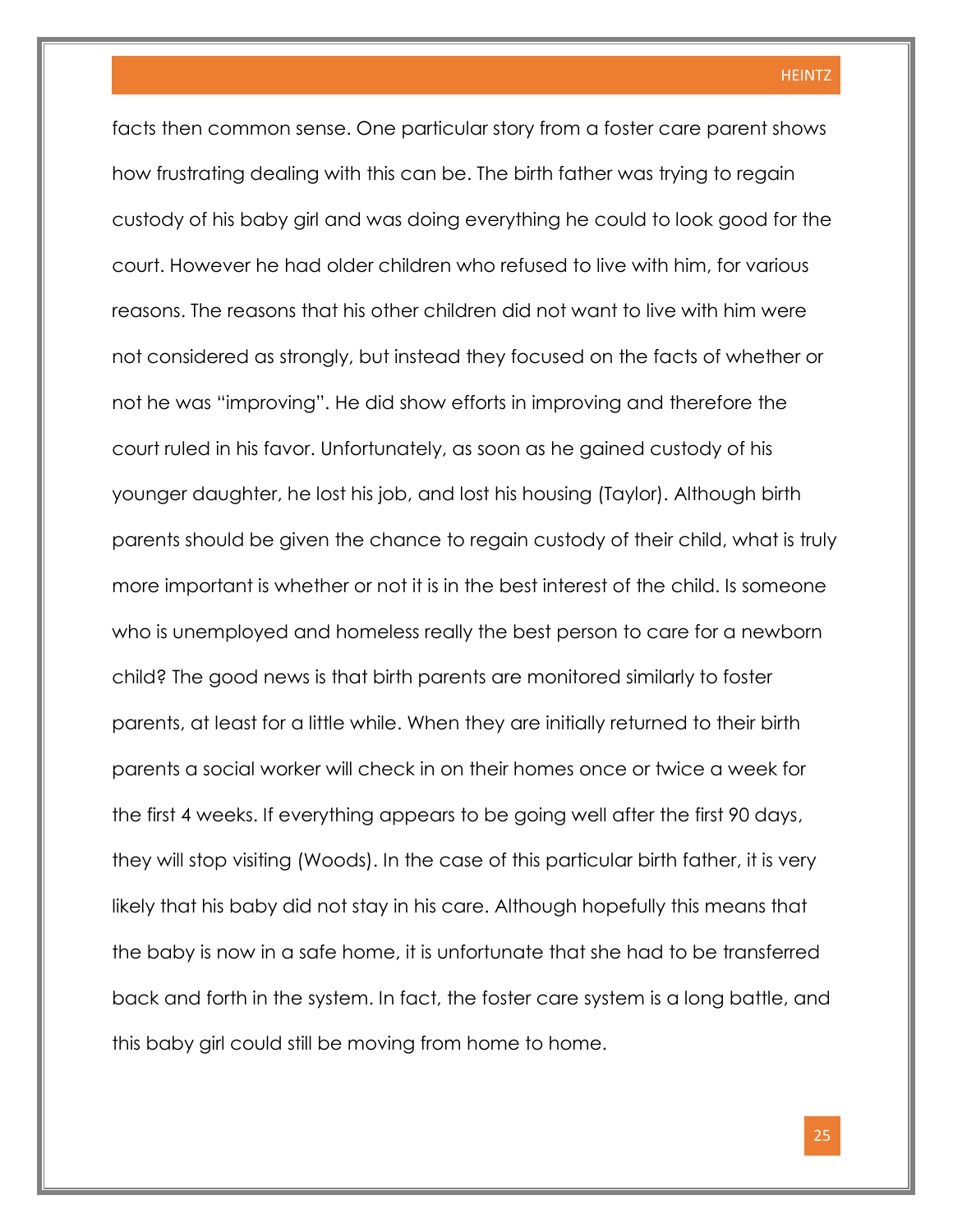Research has already told us that children staying connected to their biological parents is best for their well-being. However what does that look like in the foster care system when that knowledge is lived out? A study was done in Virginia to compare 50 children who effectively left foster care and stayed with their biological parents to 50 children who returned to the foster care system. The sample population from which the study was conducted involved children in the Richmond and Tidewater regions who before being returned to their biological parents between June 1977 and 1979 had been placed in foster care a single time. From this group 50 children were randomly selected to make up each group. One group consisting of those who had returned to foster care and the other those who had stayed with their biological parents. The case records of each child was then carefully examined along with telephone interviews of the child welfare worker most familiar with the case. The data was analyzed by computing descriptive statistics. From this study, parents whose children were returned to foster care received few community services and had little improvement in their existing problems before the child's return home. Those families with the greatest number of problems also received the shortest duration of DSS case management services both while the child was in foster care and when they were at home. Most families in this study were of low socioeconomic status. However, the families received almost no other community services other than mental health counseling and treatment. This seems backwards especially applying such models as Maslow's hierarchy of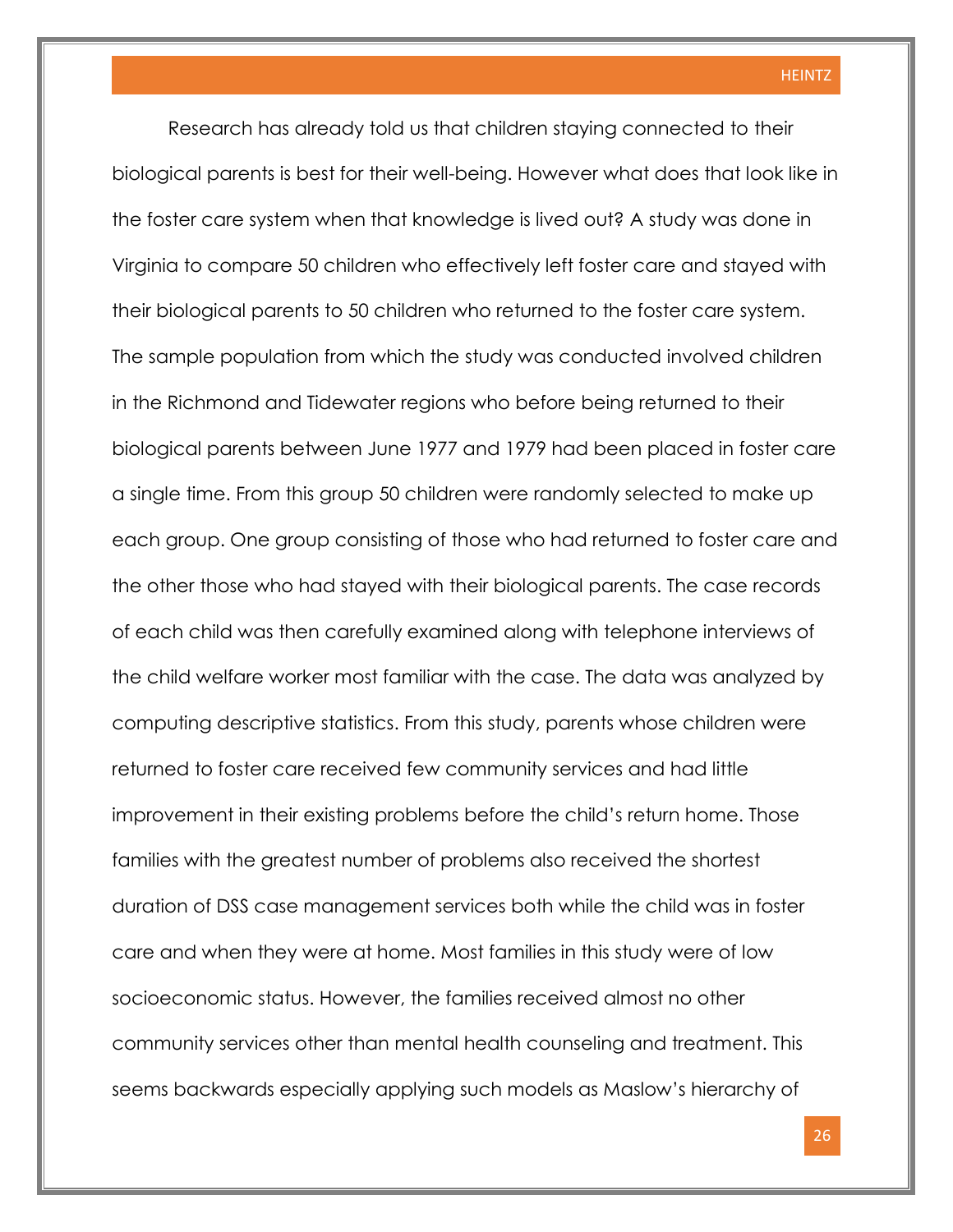needs. If the parents basic needs are not being met, how can they improve their situation? They will never be able to move up to achieving one's full potential if their basic physiological needs are not met. This study also found a relationship between re-offence and the lack of DSS service activity after a child is returned home. This suggests that DSS services should continue not when a permanent placement has been achieved, but instead only when that placement has been sufficiently monitored and supported to assure that the child's physiological and psychological needs are being met (Turner, 501-505).

A more recent study done in June of 2000, used a survey of New York State foster parents conducted by the Professional Development Program in 1993. The goal of this study was to evaluate how providing foster parents with specialized training and ongoing support would affect how successful biological parent-child reunification is. This study contains three different variables; foster parents receiving specialized training, foster parents receiving agency support and foster parents involvement in parent-child contact. The study supported the hypothesis. Those who received both specialized training and ongoing support went to considerably more visitations, and total activities than those who did not receive any training or support. Those who received either training or support, but not both, were in between the two extremes in the number of activities that they performed. By using regression analysis, it was confirmed that these observed relationships were causal. It also showed that having both training and support was the biggest variable and even outweighed being biological family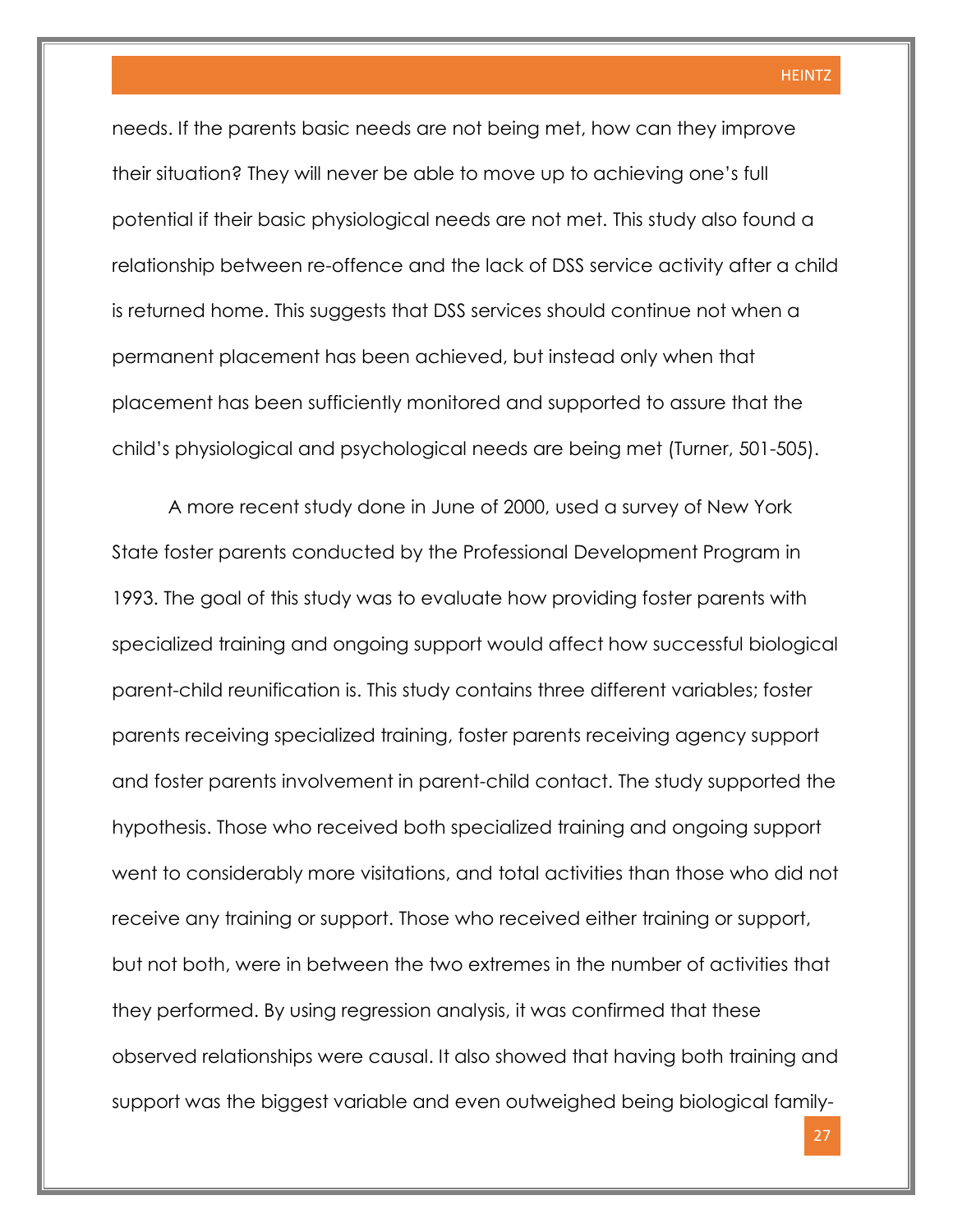oriented or being related to the foster child (Sanchirico, 185). This data again reemphasizes the strength of the idea of providing support and training for families, whether they are biological or foster families.

Providing programs to birthparents to prevent child abuse is not a new idea. The four common risk factors of abuse have also been identified as substance abuse, mental illness, domestic violence and child conduct problems. As a result, lots of prevention programs directly focus on these risk factors in order to improve parenting skills. Surprisingly, however, many of these interventions have shown very little effect on the neglect and abuse of children. Richard P. Barth, a professor and dean at the School of Social Work at the University of Maryland-Baltimore, suggests that classes should be designed to improve parenting. However, the question is whether or not these parenting programs should directly address these four re-occurring issues or just focus on improving parenting skills in hopes that these problems with stop if the parenting programs are effective. In fact, it has been shown that improving parenting skills helps reduce mental health problems according to the findings of David DeGarmo, Gerald Patterson and Marion Forgatch. A CDC of parent training programs also found that parents who are given hands on practice using their skill under the guidance of a professional are much more likely to develop that skill. The CDC along with Mark Chaffin's work found that it is way more effective to focus on parenting than multiple problems at once. This shows that overall it may be more effective to have a standard parent training program instead of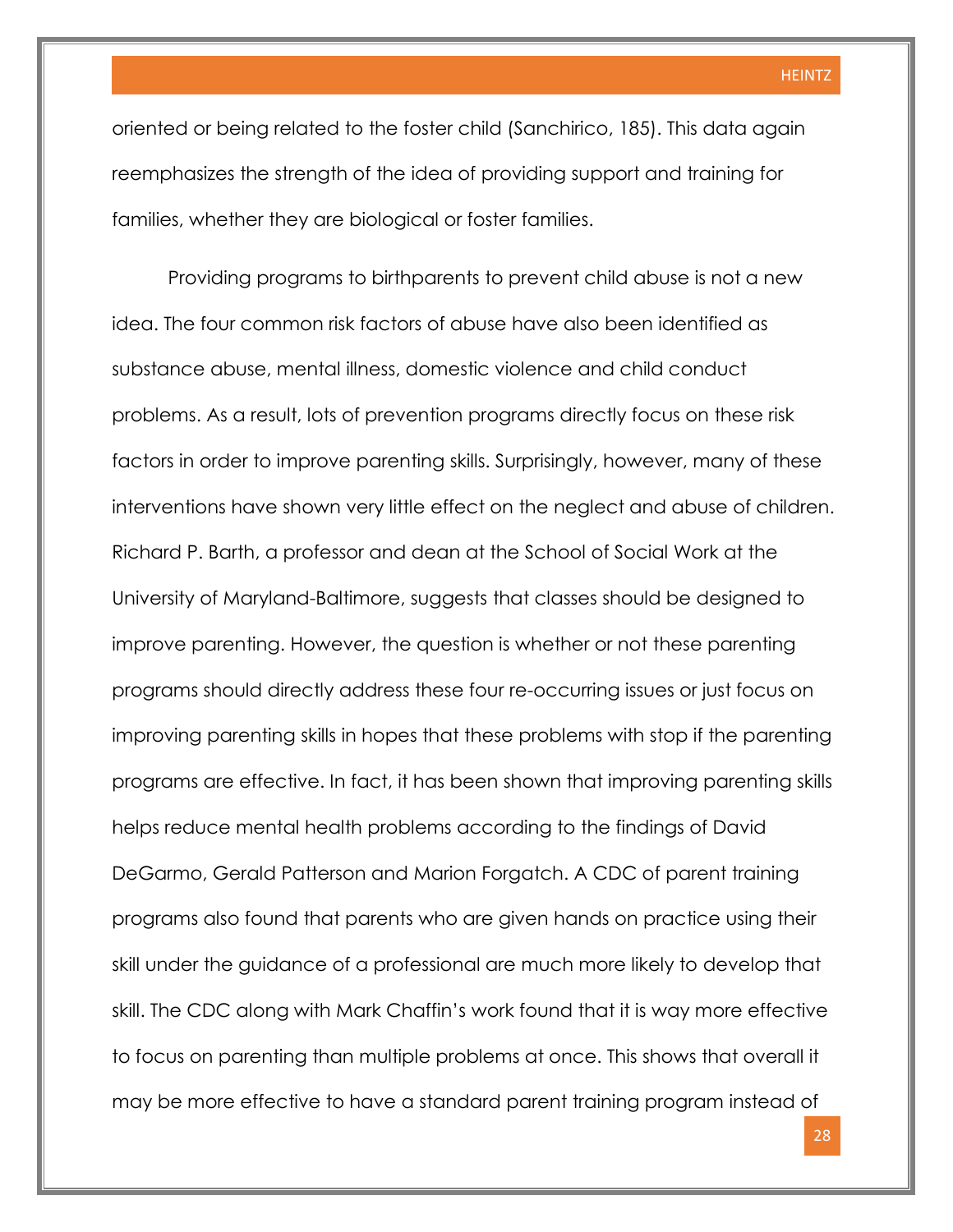mental health interventions based on who may need it (Barth). These findings go along with the research stated earlier showing how ultimately biological parents want their children back and will willingly work towards achieving that goal. It makes sense that learning parenting skills would be a great motivator to not only get their kids back, but also stop some of the negative habits that they have grown accustomed to.

#### **Case Studies of Similar Facilities**

#### Keeping Families Together

In order to successfully design a building that works to unite families and improve the foster care system, it is essential to study other facilities that have a similar objective. One such program is the Keeping Families Together program. The program focuses on keeping vulnerable families together by providing them with housing and support so that they can live safe and healthy lives. It has been thought that poverty, homelessness, mental illness and substance abuse may contribute to child neglect and abuse and lead to family separation. Families with a history of shelter stays are at a higher risk for being involved in child welfare. Keeping Families Together helps bridge this gap between homeless assistance programs and child welfare. The program started with a pilot to verify whether supportive housing with child welfare preventive services can help avoid family separation and child removal, and improve how high-risk families function. The program was launched in 2007 in New York City. Twenty nine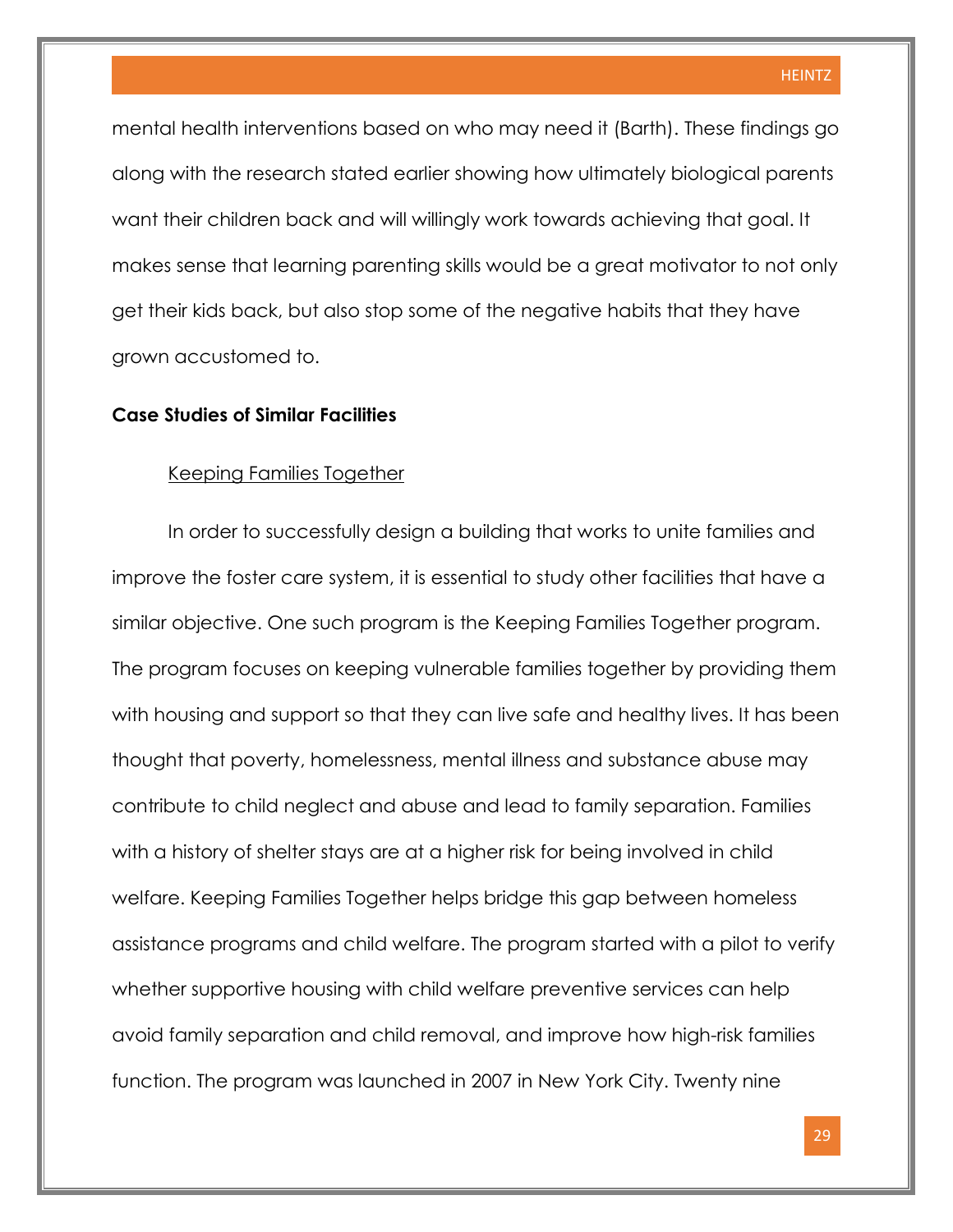families with histories of child welfare involvement, substance abuse or mental illness, interpersonal violence and trauma and homelessness were placed in the program and evaluated. About 60% of the one hundred and five children were not living with their parents when they were brought into the program. Another 40% were living in foster care and 22% had been freed for adoption. The majority of the parents at Keeping Families Together did not have supportive networks whom they could rely on. In addition, they had extremely high rates of mental health and substance abuse issues. Only 10% of the heads of the household had worked in the three years before placement. As part of the program, all of the families moved into supportive housing where they received individual case management services from social workers on site. Substance abuse treatment, medication management, parenting skills training and other services they needed were also provided. Their progress was examined at least twice a month by a case manager who would check in on them. Many had previous negative experience with government programs and were distrustful of the program. The results of the program so far have been incredible. Around 60% of the child welfare cases that were open when they entered the program were favorably resolved. Of the 29 families in the program, 26 of them remained housed and together at the pilot's end. The other three voluntarily moved out of their housing apartments. Furthermore, almost all of the families that came in with a substance abuse problem were clean and sober at the end of the trial. The children in the program who participated in school showed steady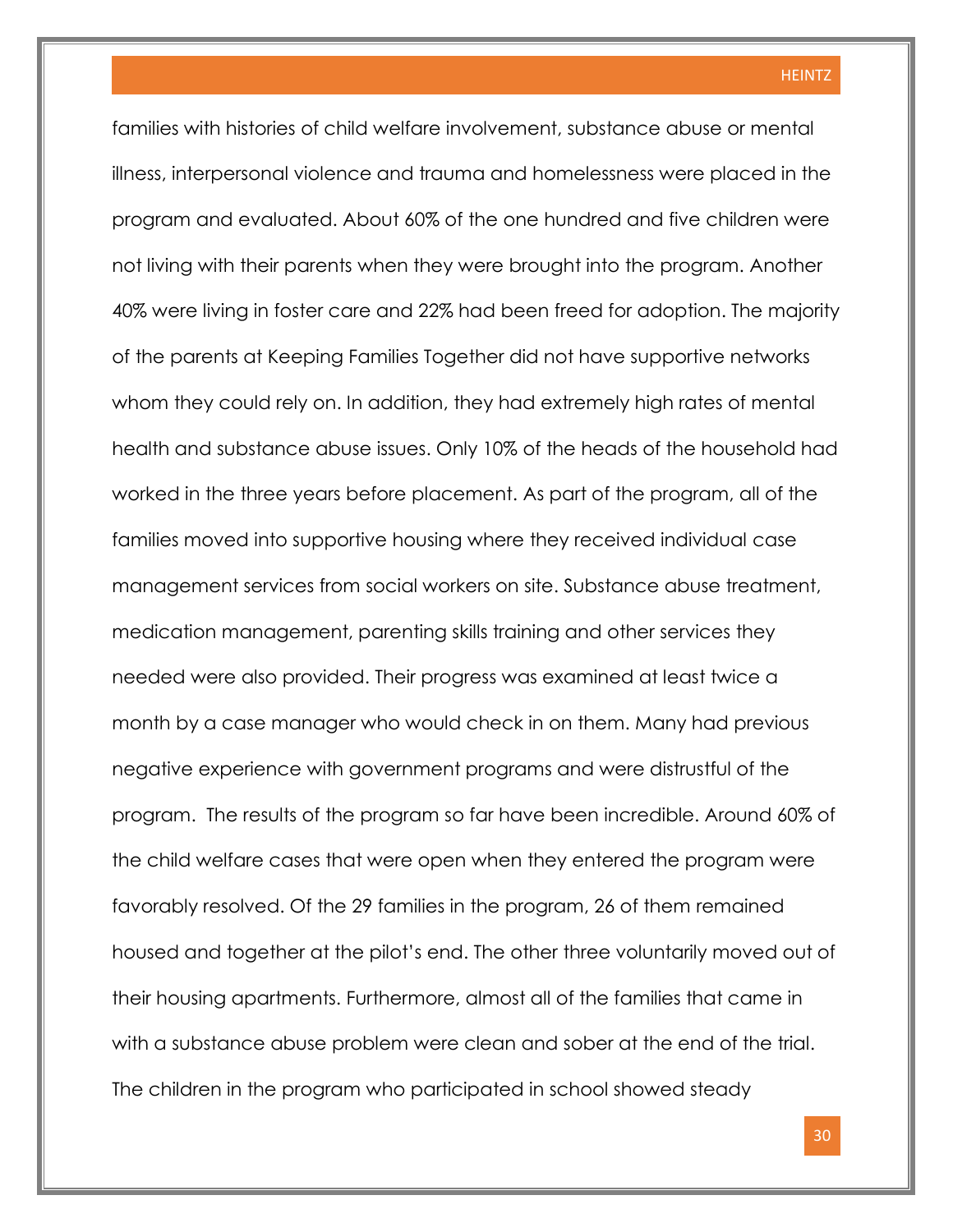increases in school attendance. The program also helped the families reconnect with their surrounding community and other family members. The parents themselves reported that the program helped them become better parents for their children. The supportive housing units differ from a shelter in that each family has their own space and furniture. It provides a home for the families instead of just a roof over their head. One struggle for a particular family was finding child care that he felt was safe for his daughter so that he could work. He did not feel that the neighborhood of the child care was safe enough and so instead stayed home to watch her (Corporation for Supportive Housing). Nancy Barrand, senior program officer at the Robert Wood Johnson Foundation stated; "supportive housing for vulnerable families can break the intergenerational cycle of poverty, homelessness and abuse. By providing families with services they need to stay together, we can protect children who otherwise might be at risk for abuse and neglect and create a better future for them" (Corporation for Supportive Housing).

#### Interfaith Housing Coalition

Another program of interest is the Interfaith Housing Coalition. This facility has very similar goals but it focuses on the homeless population instead of foster care families. It not only works to train the homeless for employment, but it also houses them while it does so. Founded in 1985 in Dallas, Texas the IHC helps about 100 families annually. The program allows everyone in the program 90 to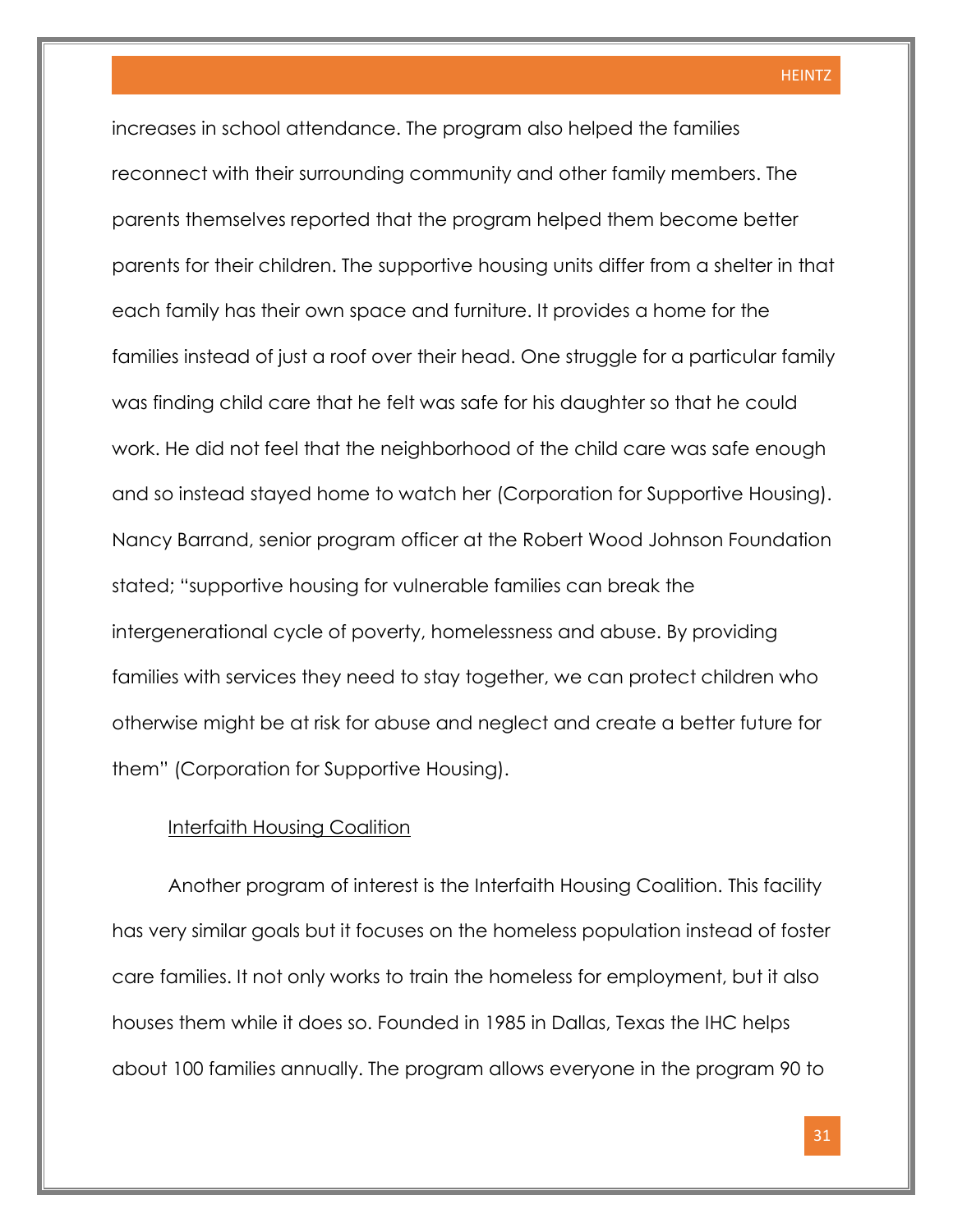120 days to complete educational training, find a job and save up money to get their own apartment. They have a high success rate, 70% successfully go through the program, showing that homeless families do have incentive to break away from their homelessness, they just need a little support (Selle).

A case study was conducted in 2016 that explored this issue further and evaluated job and life skills training programs. This study assessed the changes in social network quality, size and composition in the Moving Ahead Program (MAP) at St. Francis House in Boston. MAP includes community-style sober housing, basic services such as meals, fresh clothes, showers, and on-site medical services. It also includes rehabilitation services such as individual mental health and substance abuse counseling, detoxification referrals and training for employment and life skills. The investigation was completed using intake assessments of a random selection of 262 guests in the program. About half of the guests were women and the other half male, from a variety of different ethnic backgrounds. The majority all had one thing in common however, 86% of them identified as homeless. The assessment worked to understand the participant's mental health, substance use frequency, their social network quality and their social network size and composition. Each of these were conducted using different research techniques. Studying each individual's mental health was done through survey questions, while their substance use frequency was acquired through intake interviews. Understanding their social network size and social network quality was evaluated through the Social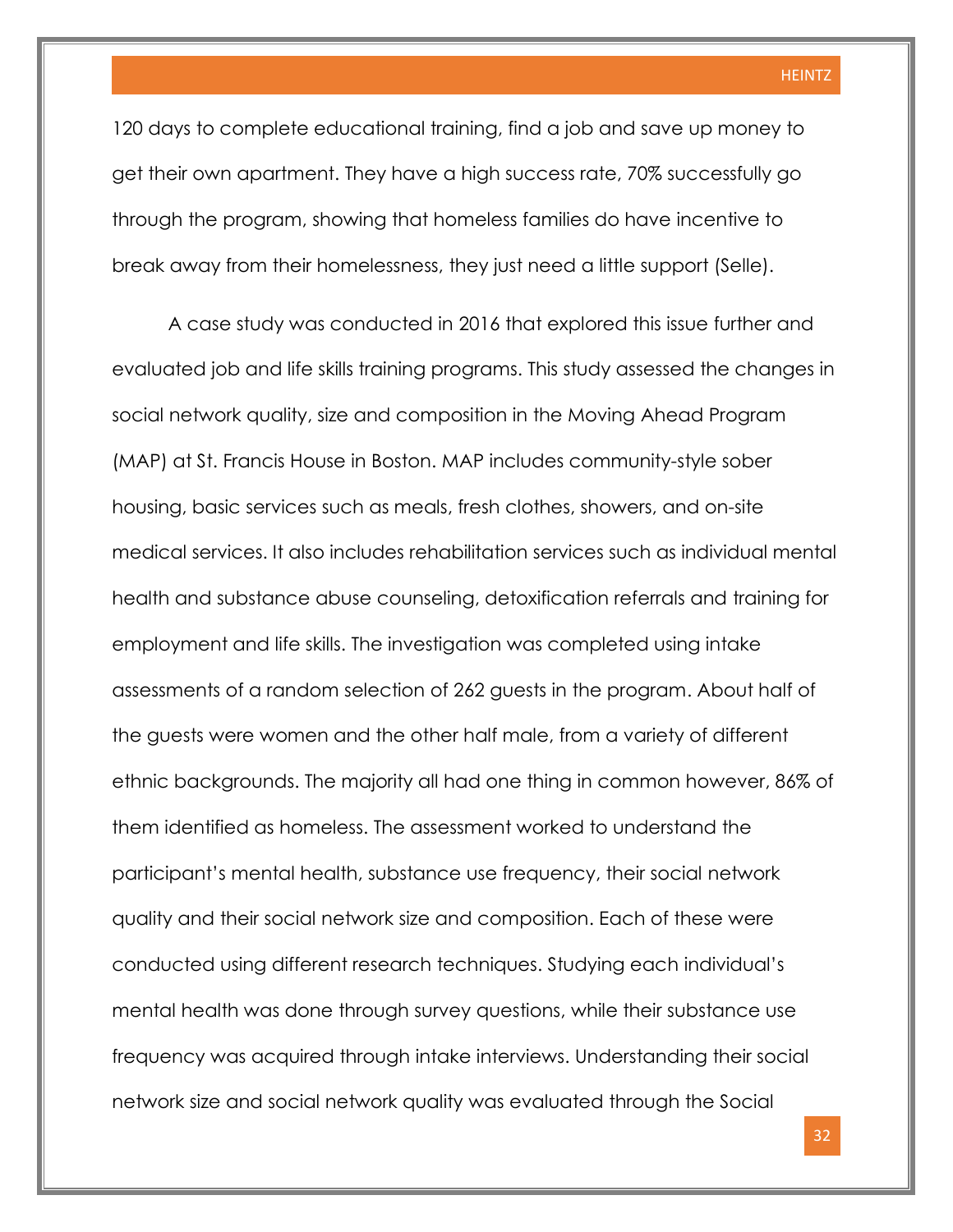Connectedness Scale-Revised. This scale worked to obtain the respondent's sense of closeness with others. It does this by having them rate their agreeance with 20 different statements related to socialization. Such as "I am able to connect with other people" in which they respond on a six-point scale ranging from one (strongly disagree) to six (strongly agree). Who they are socializing with was also studied through established procedures for measuring social network size and composition when they entered the program and when they left. Each participant provided the initials of up to 20 different people in their social networks. Then they were asked to show how probable that individual was to drink alcohol to the point of being drunk during the last six months, if they were likely to have used illegal drugs during the last six months or if they were currently homeless or unemployed. This was also evaluated using a Likert scale ranging from one (unlikely) to three (highly likely) (Gray, 799-808).

All of this data collection was done in order to understand how MAP was impacting the lives of those who went through the programs. In summary, positive changes in social network quality was found upon graduating from MAP. This result suggests that positive and supportive social networks plays a big role in being able to complete a program such as MAP. MAP is designed in a social aspect in which one works to improve job and life skills with a supportive network of people to back them up. This results not only in improving these skills, but also in increasing their health and overall well-being by improving their social network quality (Gray, 887-88).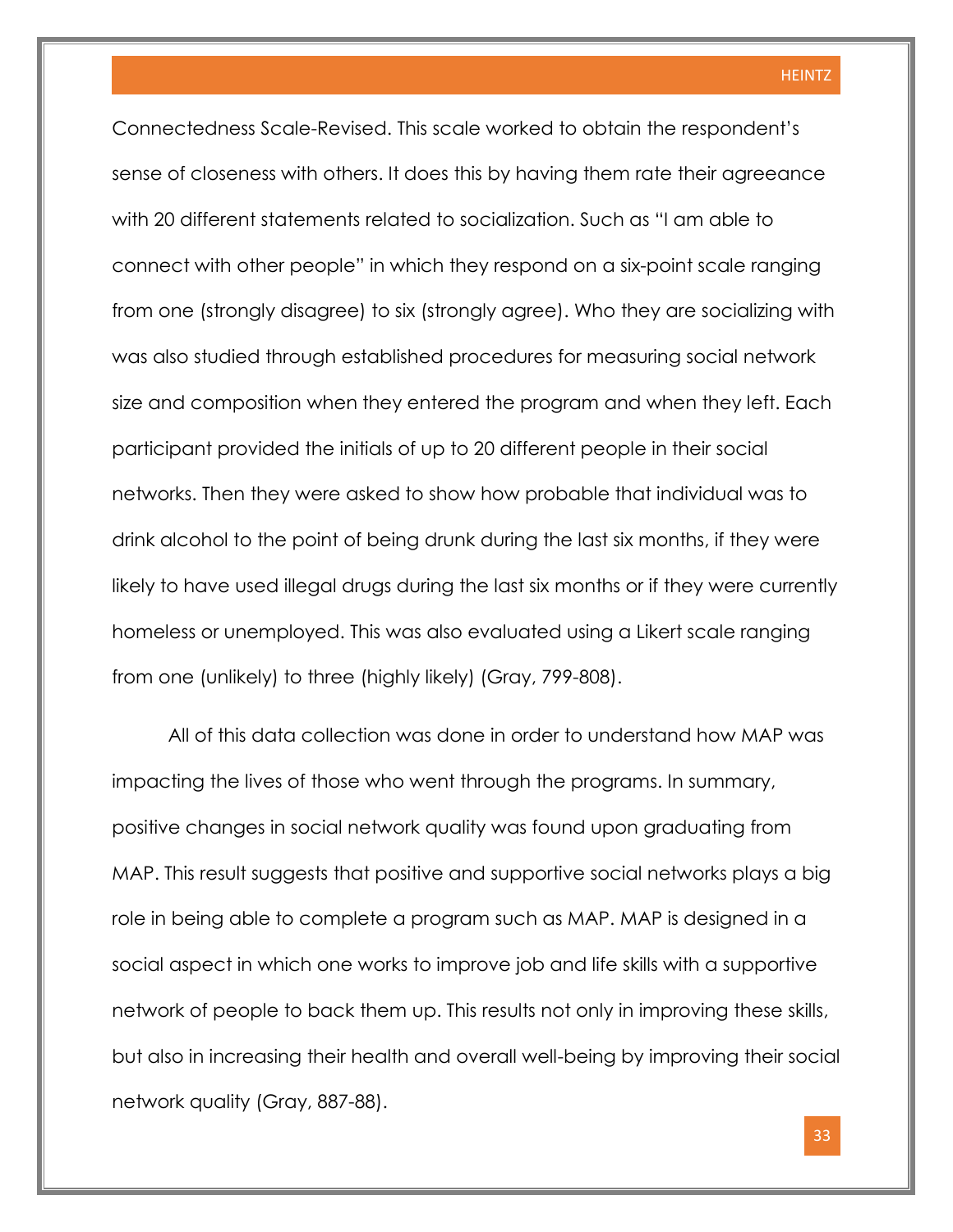Another case study evaluated a similar training program for unemployed, homeless, alcohol-dependent adults and how monetary incentives affected their achievement in the program. The participants were randomized into three different groups. The first was a no-reinforcement group in which they had full access to the training program, but they were not given incentives. The second were given incentives based on their attendance and performance. The third group was also given incentives that were also based on attendance and performance but they were only allow to participate in the program if they abstained from alcohol (Koffarnus). The results from this study help confirm previous studies that monetary incentives can promote positive behavior especially for those of low socioeconomic status or alcohol-dependent adults. This is because they often underrate benefits that do not have an immediate outcome (Bobova, Finn, Rickert, & Lucas, 51-61). This study showed that money served to motivate more engagement in the job-skills training program, and the performance quality. This is evident in comparing the reinforcement groups with the group that had no reinforcement. The rate of timing initiation, typing speed and accuracy was higher in the reinforcement group. This also shows that money served as a motivator to abstain from alcohol. The abstinence and training group completed a median of 91 steps or levels in the program, while just the training group completed 88 and the no-reinforcement group only completed an average of 10.5. This is significantly lower and shows the role that money can have. However, using money as a reinforcement may not be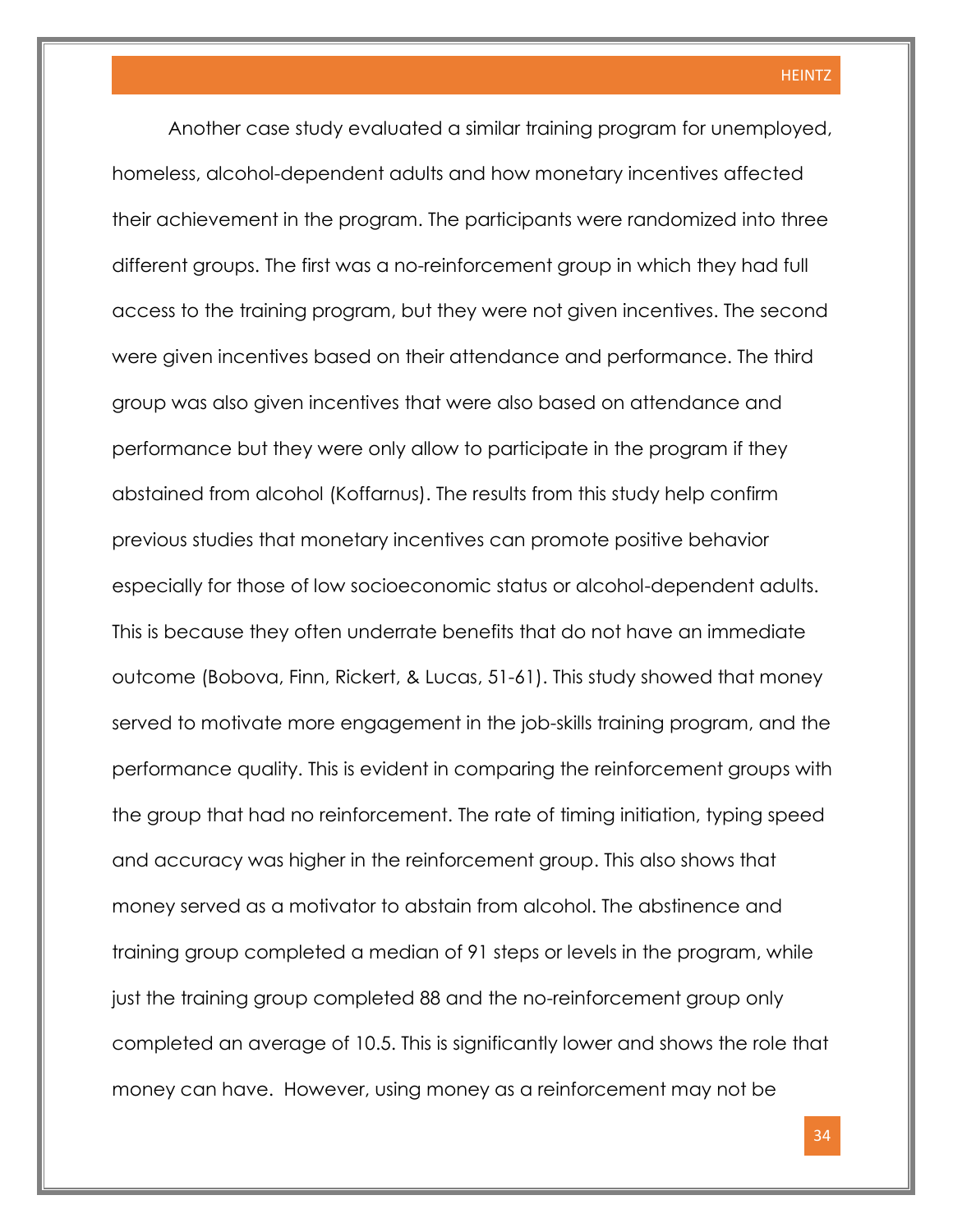necessary for every individual. This study also showed individuals that made substantial progress in the training program without any monetary incentive. There may have been other factors such as obtaining job skills that served as encouragement for them. The majority of those without the monetary incentive demonstrated less motivation and improvement in their work (Koffarnus). This case study was important to evaluate in order to understand what motivates people to change.

#### **Observations of Similar Facilities**

#### Kalamazoo Gospel Mission

Although a facility that works to unite families in the foster care system does not currently exist in the area, there are a lot of other programs and facilities that provide some of the services that such a facility would provide. One example is the Kalamazoo Gospel Mission. The Kalamazoo Gospel Mission is a local homeless shelter in the Kalamazoo area. Their facilities include a women's shelter and a men's shelter and they also provide children's ministry, job skills training, and food service. In addition, they have a resale shop, called Rescued Treasures and a car shop, Rescued Wheels. The proceeds from both of these shops help to support those staying at the mission as well as providing jobs for them. Rescued Wheels works directly with the recovery and job skills programs that the Kalamazoo Gospel Mission offers and trains the homeless to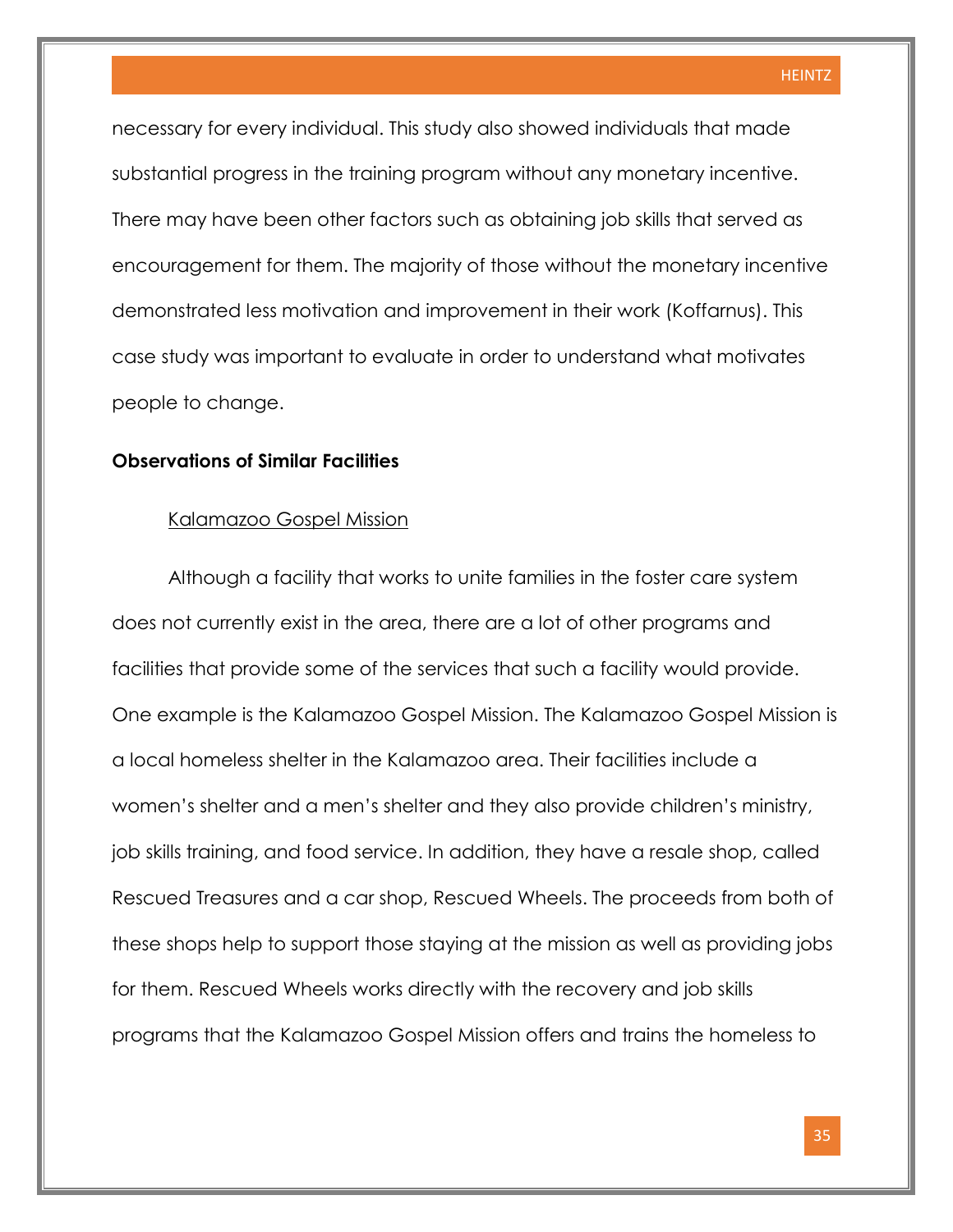receive state certifications in automotive repair so that they can find a job and support themselves.

The shelters offered at the Gospel Mission are divided into different levels. The first level is the Good Samaritan program. This program offers anyone a safe place to sleep for the evening, no questions asked. It also offers three meals a day, laundry services, hygiene products and clothing vouchers to the Rescued Treasures store. The general shelter is the second level of the program and is split into four different parts: single's dorm, women's dorm, men's shelter and family shelter. This second level offers more stability in offering a temporary place to stay for longer. The men's shelter is set up in an army-style sleeping arrangement fitting about 80 men in one room (Kalamazoo Gospel Mission).The general shelter is a 90 day program in which they have to stay clean, and drug and alcohol free. This 90 days can be extended if they are working to make progress in bettering their future. This could be getting help with an addition, finding employment, or seeking mental health services (Clubb). Along with the basic need of the Good Samaritan such as clothing and laundry, the general shelter also offers one-on-one staff support, free childcare and job and housing assistance (Kalamazoo Gospel Mission).

The Kalamazoo Gospel Mission also has a high volume of children staying with them and therefore have two programs specifically designed for children. The first is Sonshine kids which is a free activity center for infants through pre-k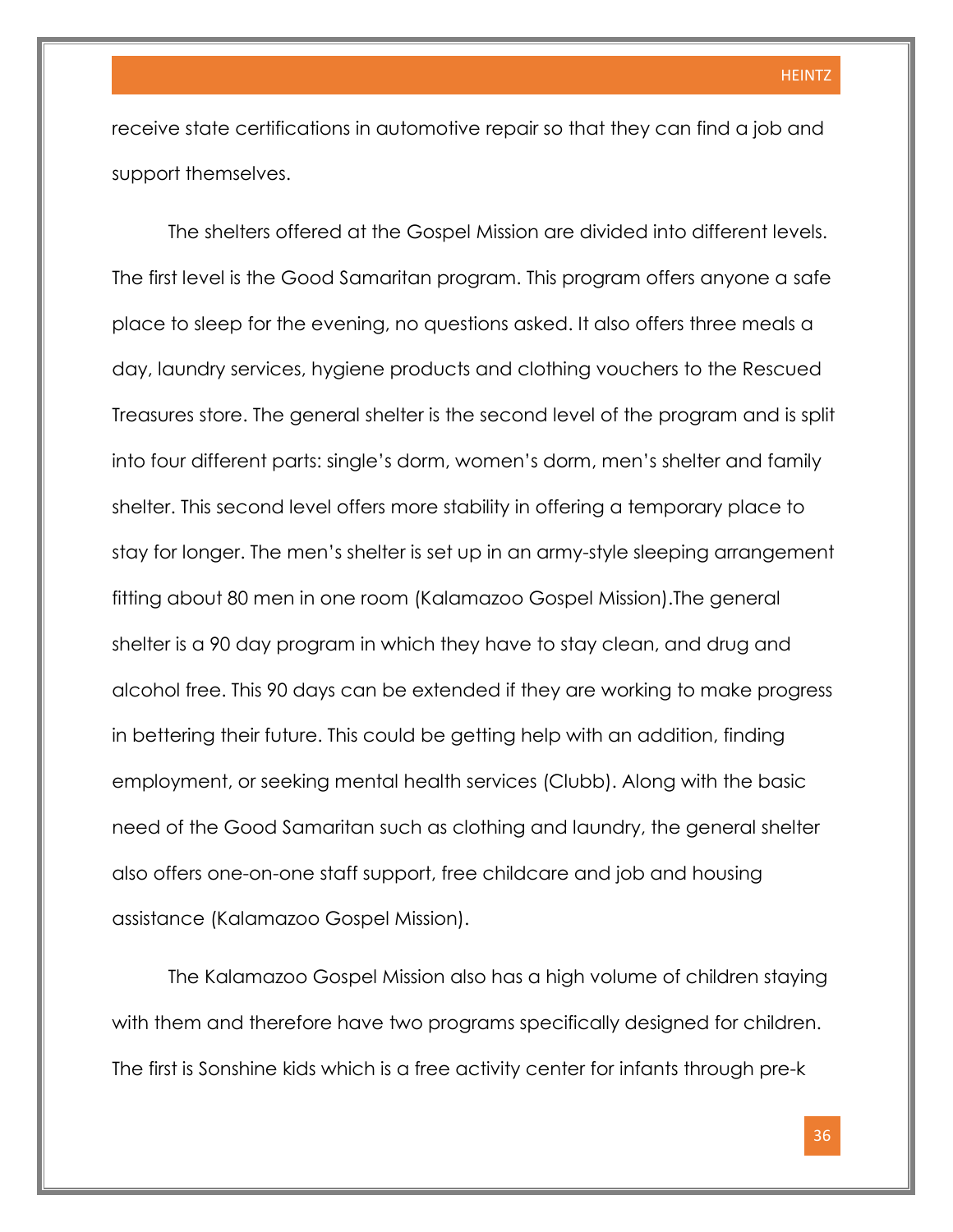and runs on Mondays through Fridays. This free service allows the children a safe place to play during the week days and allows their parents the ability to find a job and home for their family. The second program is the Creation Station program which is designed for children in kindergarten through eighth grade. This program offers after-school tutoring and helps the kids with their homework. When school is not in session, it is a day camp for students. The Gospel Mission not only serves as a shelter providing housing for the homeless but also offers a job skills training program to help them gain and obtain employment so that they can support themselves. Individuals can gain state certification and on-thejob experience. Towards the end of the program, qualifying participants are hired into a leadership position and start receiving payment for the amount of time they work each week (Kalamazoo Gospel Mission).

As the Gospel Mission is all funded through donation, it is of course unreasonable to provide a state of the arts facility. Their funds focus on providing the basic needs of the community such as food and shelter, not designing an aesthetically pleasing space. However in meeting with the Director of Development at the Gospel Mission, Tammy Clubb, and through observing the space, improvements could be made to the facility to better serve the community in meeting those basic needs. One of the biggest changes they could make to enhance their space and improve the lives of the people housed there is allowing more space for privacy and personalization. Currently, housing is arranged to fit as many people in one space as possible. This makes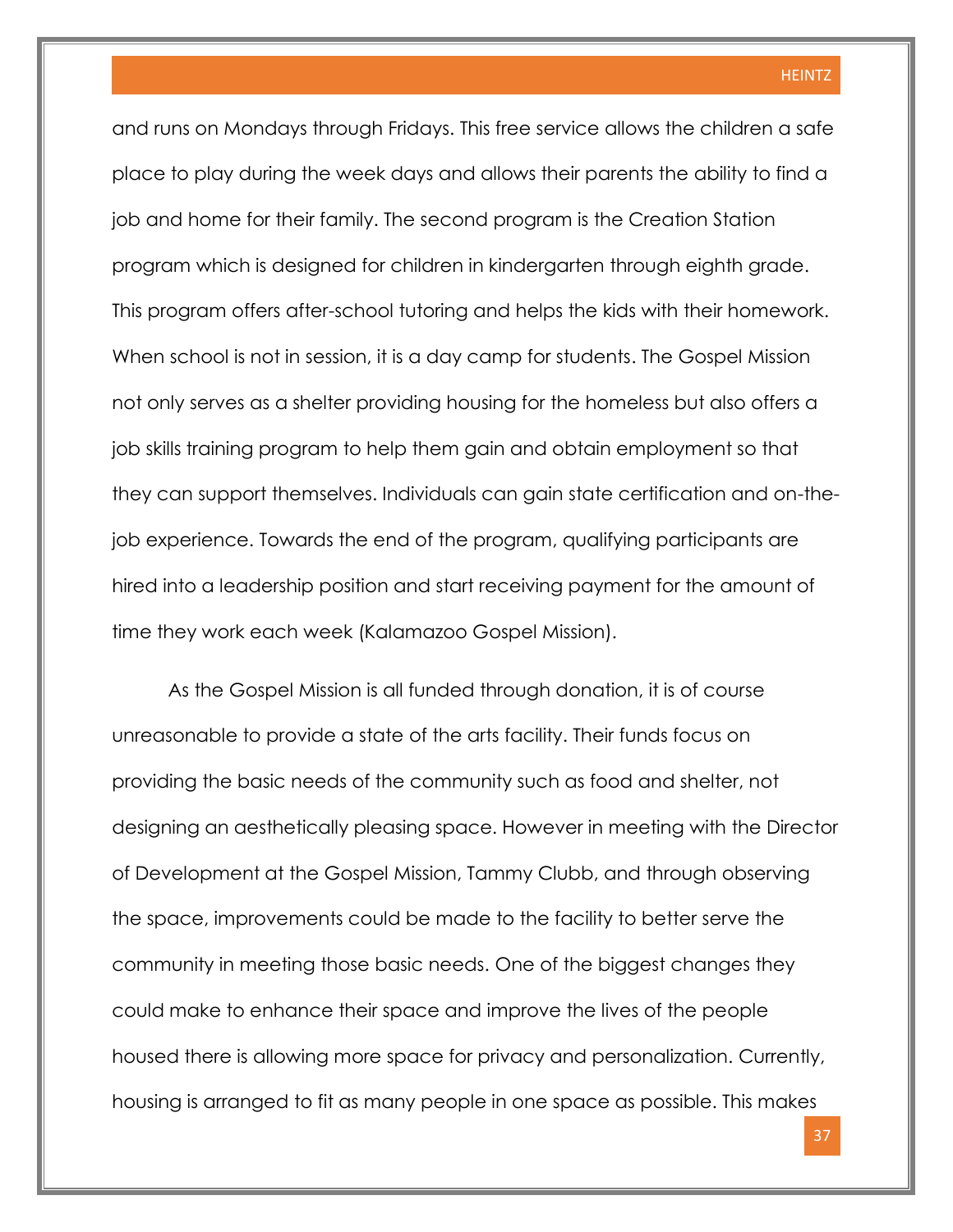sense as they want to be able to have room for anyone who may need it. The men's housing has very little privacy with the beds set up in rows, one after the other to allow room for around 80 men. Although there are also dorm style layouts for sleeping arrangement that allow for more privacy, individuals still end up sleeping with around ten people per room. Luckily families can stay together, in the shelter allowing for a little more privacy. However, they still usually share a space with another family. Logically, this makes sense as they want to be able to have room for anyone who may need it. However, the housing program goes up to 90 days and can be extended if the individual is working on making improvements. Some even end up staying there for years (Clubb). In this way, the shelter is really a temporary home for lots of people, however their facility does not reflect a home but an institution. As a result, to better promote the health and well-being of the homeless being served there, creating a more homelike setting and having areas of privacy and personalization should be considered. In order to better understand who we are, we all need a place to retreat. Privacy is actually part of our basic needs and when that need is not being met, it affects us negatively (Augustin, 230). Therefore, dividing housing in individual apartment style layouts could better the lives of those living there and make them feel more valued as individuals.

Some important takeaways from observing the space is keeping the facility clean. The Gospel Mission has an open arms policy that allows anyone who may need a place to stay that opportunity. This can create a challenge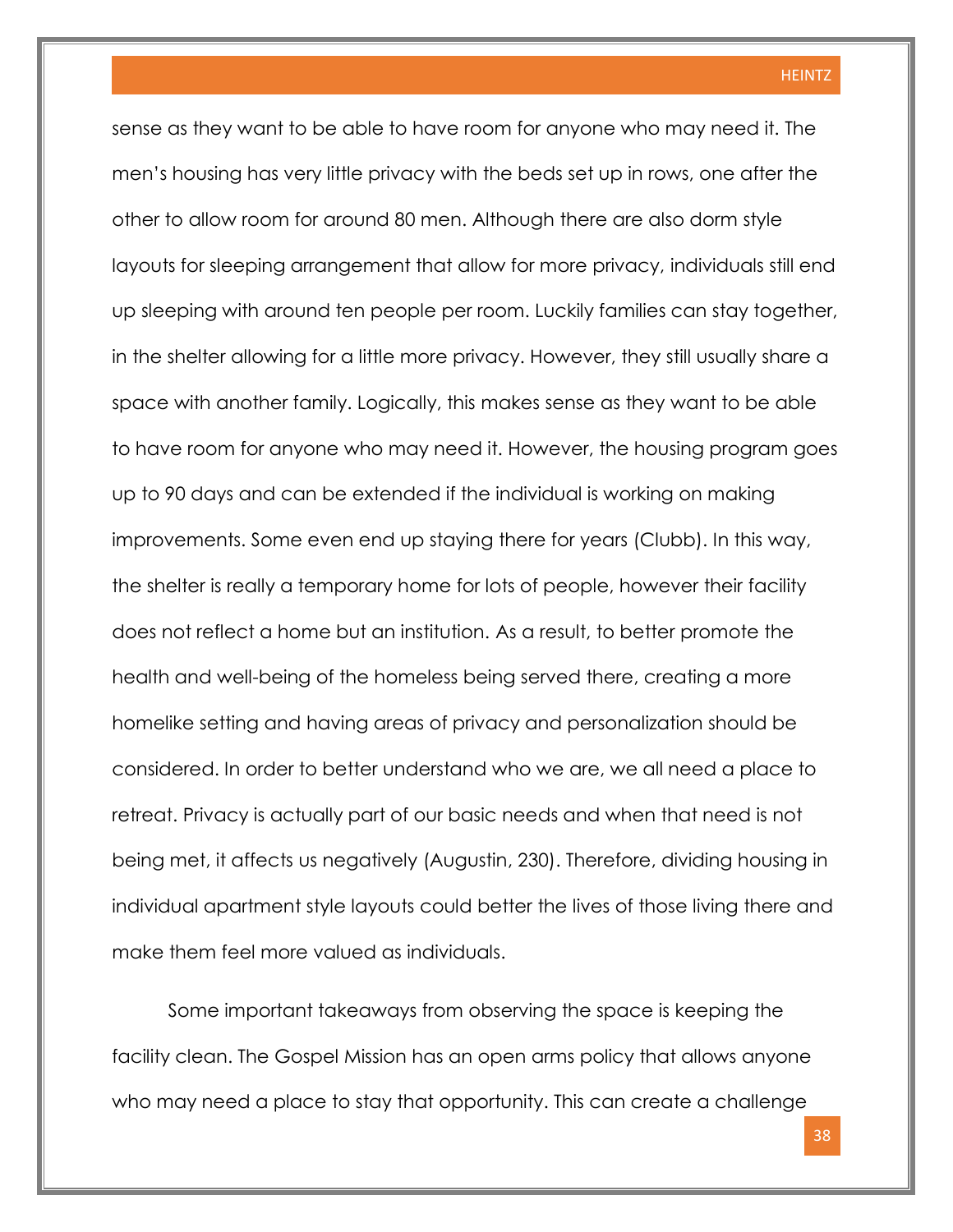when it comes to sanitation and cleanliness. The shelter has no control over what sort of bugs and dirt people may bring in through their clothing and belongings. Subsequently, delousing or getting rid of other parasites is done with all of the belongings someone brings in. Likewise, cleanliness was considered when selecting materials and furniture for the shelter. For example, the beds are all made of metal to keep bed bugs away.

#### Ask Family Services

Ask Family Services is another non-profit organization that provides services that a facility that works to unite families in the foster care system might offer. ASK's goal is to improve children's mental health and is dedicated to supporting families and youth to help reach that goal. They assist families and their children who have developmental, mood, emotional and behavioral challenges. In order to do that they have a variety of different services. These include: Family and Youth Peer Support Services, Parent and Youth Advisory Committees, Sibling, Youth and Family Support Groups, Information, Referrals and Community Resource Assistance, Stigma Reducing Presentations and Activities, Community Training Programs and State Wide Parent Mentoring. Through the program individuals are paired up with a Family Support Partner. A Family Support Partner is a parent or caregiver that have faced and overcome many barriers while trying to access services for their children with developmental, mood, behavioral, or emotional challenges. They are then able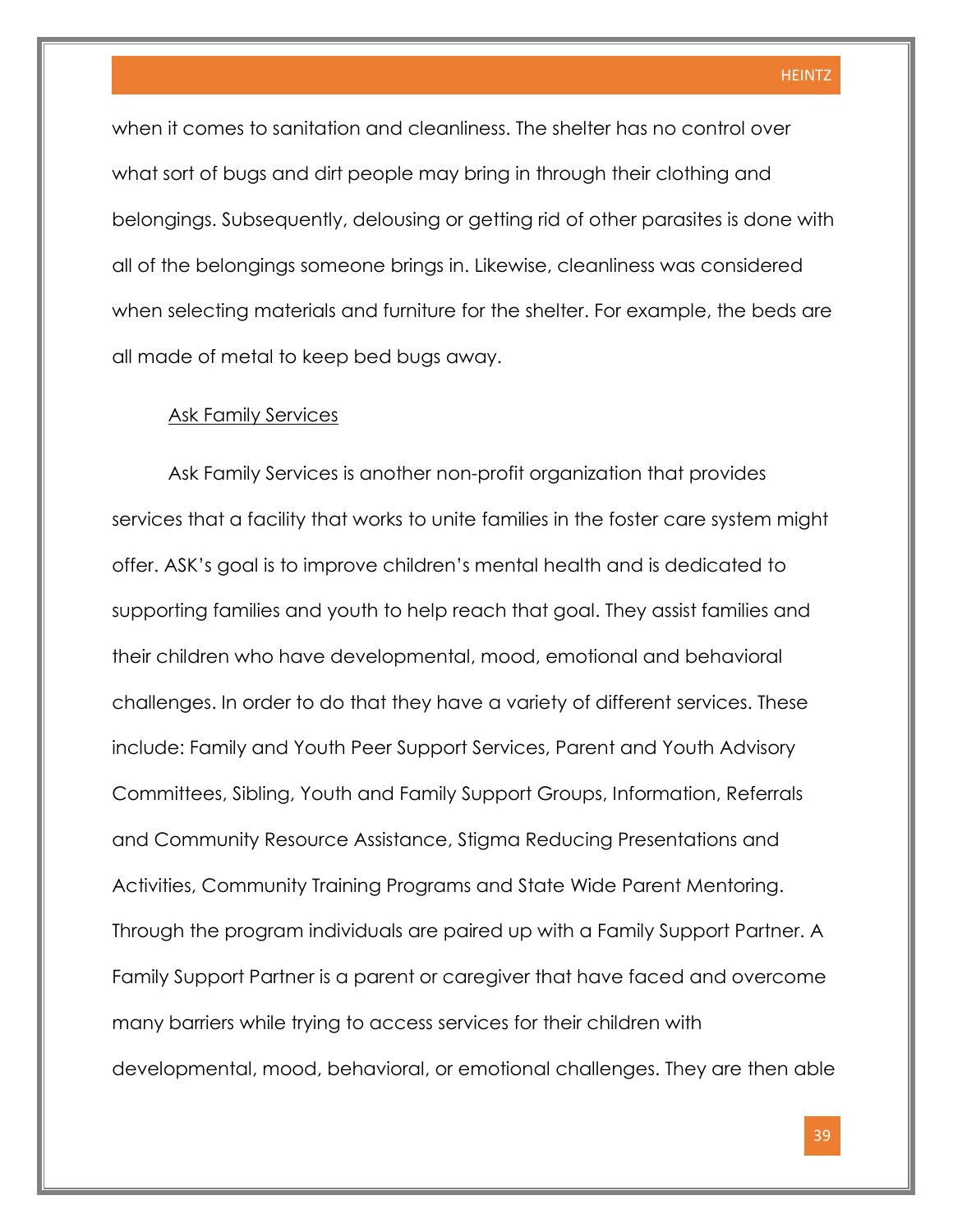to help other parents in similar situations navigate the system and care for their children. They provide parents with support training and advocacy skills. This could be helping them find and arrange different types of training, seminars, conferences, support groups or discussions to improve their knowledge in essential areas like Individualized Education Plans, Section 504 plans, evaluations, specific disabilities, parenting strategies, and local resources (ASK Family Services). ASK also has Youth Peer Support Specialists. Similarly to a Family Support Partner, Youth Peer Support Specialist are young adults who have experience as a youth with emotional, behavioral, or mood challenges. They share this experience with another youth and help empower them to reach their goals. Most importantly they provide youth with hope that they can achieve their goals and those things that are most important to them. To do this, they work directly with the youth with various skill-building activities such as exploring career options, success in school and increased community inclusion. Furthermore, youth have the opportunity to be a part of C.A.Y.M.O.V.E. (Calling All Youth Motivating Others through Voices of Experience). C.A.Y.M.O.V.E. is a group consisting of high schoolers who have experience with an emotional, mood, or behavioral challenge. This group works to improve mental health services in the community by working with professionals, parents, and community members. The mission is to educate and empower youth to advocate for themselves and improve children's mental health services. By being a part of this group, kids have the opportunity for their voice to be heard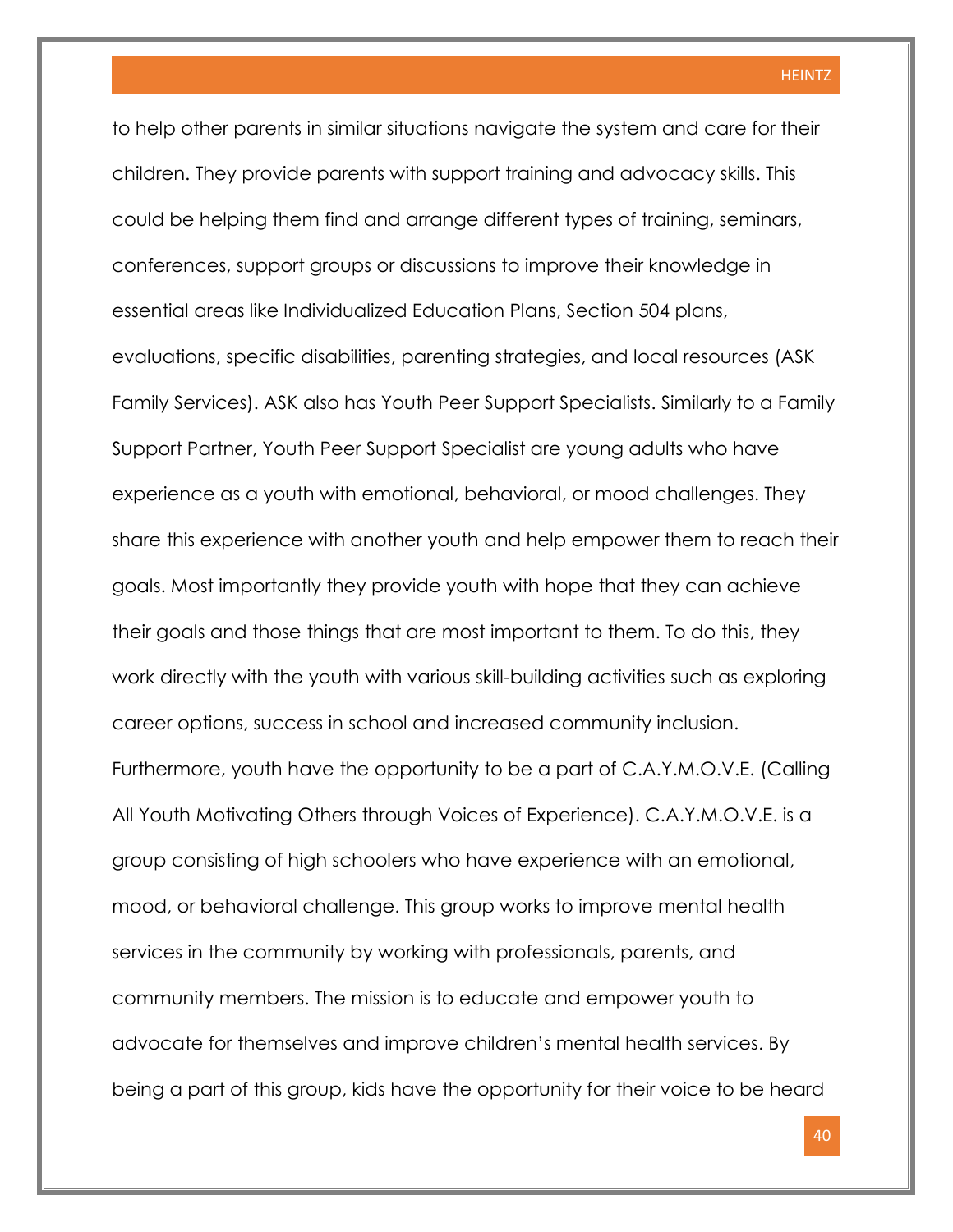by authority figures, develop healthy relationships and friendships and give back to the community (ASK Family Services).

Their actual facility is mostly used as office space for the professionals who work there. There is also an open common space that includes a seating area as well as a small kitchen for the youth to hang out and cook in. According to the Director of Operations, most of the meetings between Family Support Partners and Youth Peer Support Specialist happen off the facility where it is most convenient for each individual (Angell).

Through observing the facility and talking with the Director of Operations, Jill Angell, the significance of the location and access to outside space was recognized. Having access to parking, more exterior space for activities, and having more windows were all concerns that she would want in an ideal space. Angell also noted that the location was perfect with easy access to the hub of Kalamazoo and being along the bus line. Furthermore, through conversing with some of the office workers the importance of having a place to retreat and have private telephone conversations was noted.

#### **Psychology of Interior Design**

When designing a community center that works to keep families in the foster care system together it is valuable to note the various functions it may have. Ideally it would not only serve as a home for multiple people, but also as a learning environment, training and healthcare facility. The center would also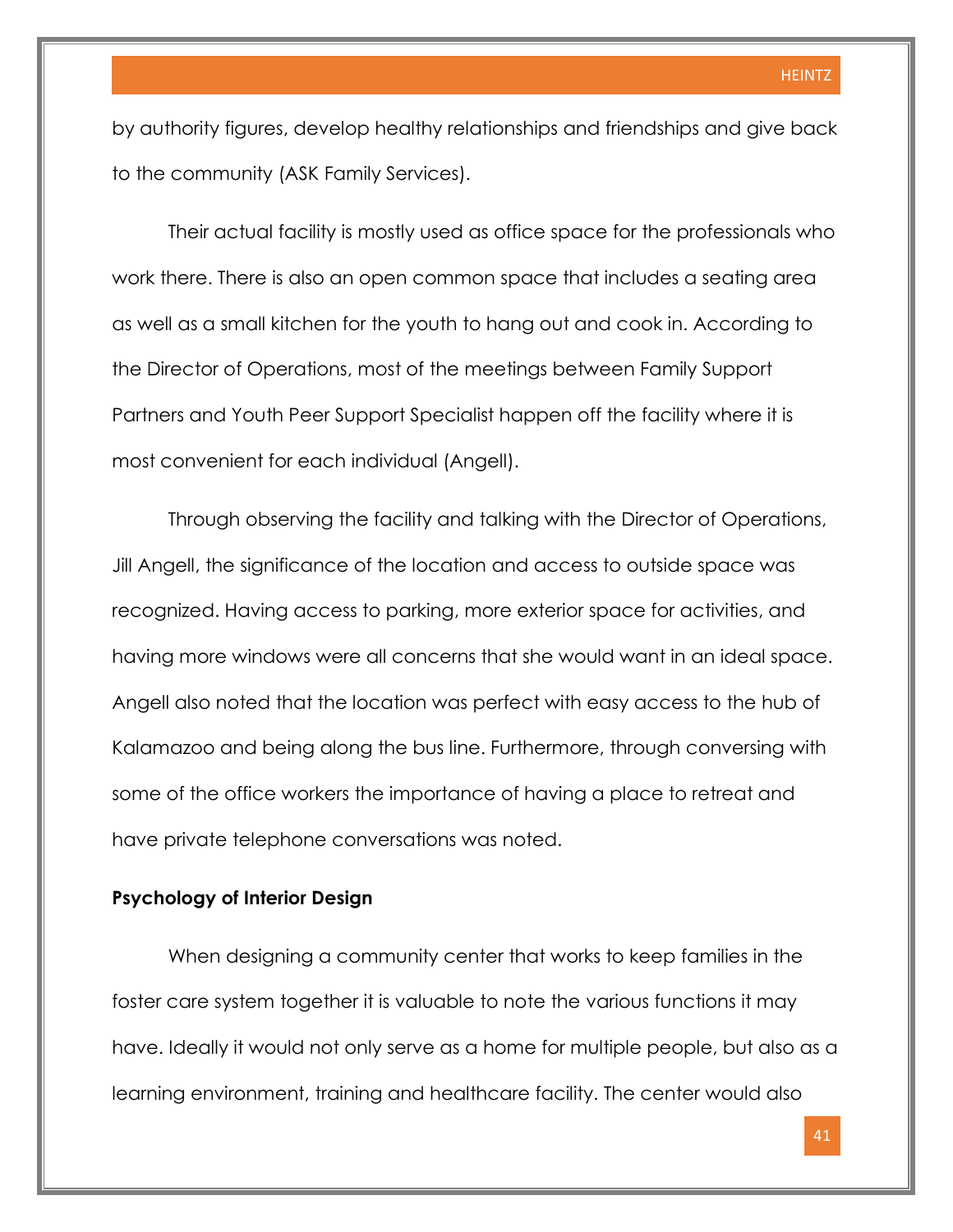serve a wide variety of users with various backgrounds, cultures, ages and occupations. Subsequently, researching both the different users and how they are affected by their environment, as well as the different functions that the building will have and how to best design them is important to create as successful of a space as possible.

With this in mind, discovering how a child is affected by their surroundings is vital. Environments with a variety of sensation-rich objects and an assortment of places for them to investigate can aid in positive cognitive development in children. This visual stimulation should be done in a multitude of ways such as shape and size differences instead of just through variations in color. Both children and adults have many of the same psychological needs such as privacy, as well as a need to socialize. Similarly to adults, children need their own space in which they can retreat and have privacy to sort out their day and better understand who they are. Even as early as age three, psychological benefits have been found from having one's own room or a clearly defined space. Having one's own space is also important to showcase who they are and discover their individual personalities. On the other hand, having areas to socialize in is also imperative. Having views of nature is also highly significant both for adults and for children. In fact, faster cognitive development has been found to be directly related to viewing nature as a small child. Just having the ability to have a view of nature or look out at something green has many benefits. Colors play a big role in children's perception to emotions. Light colors

42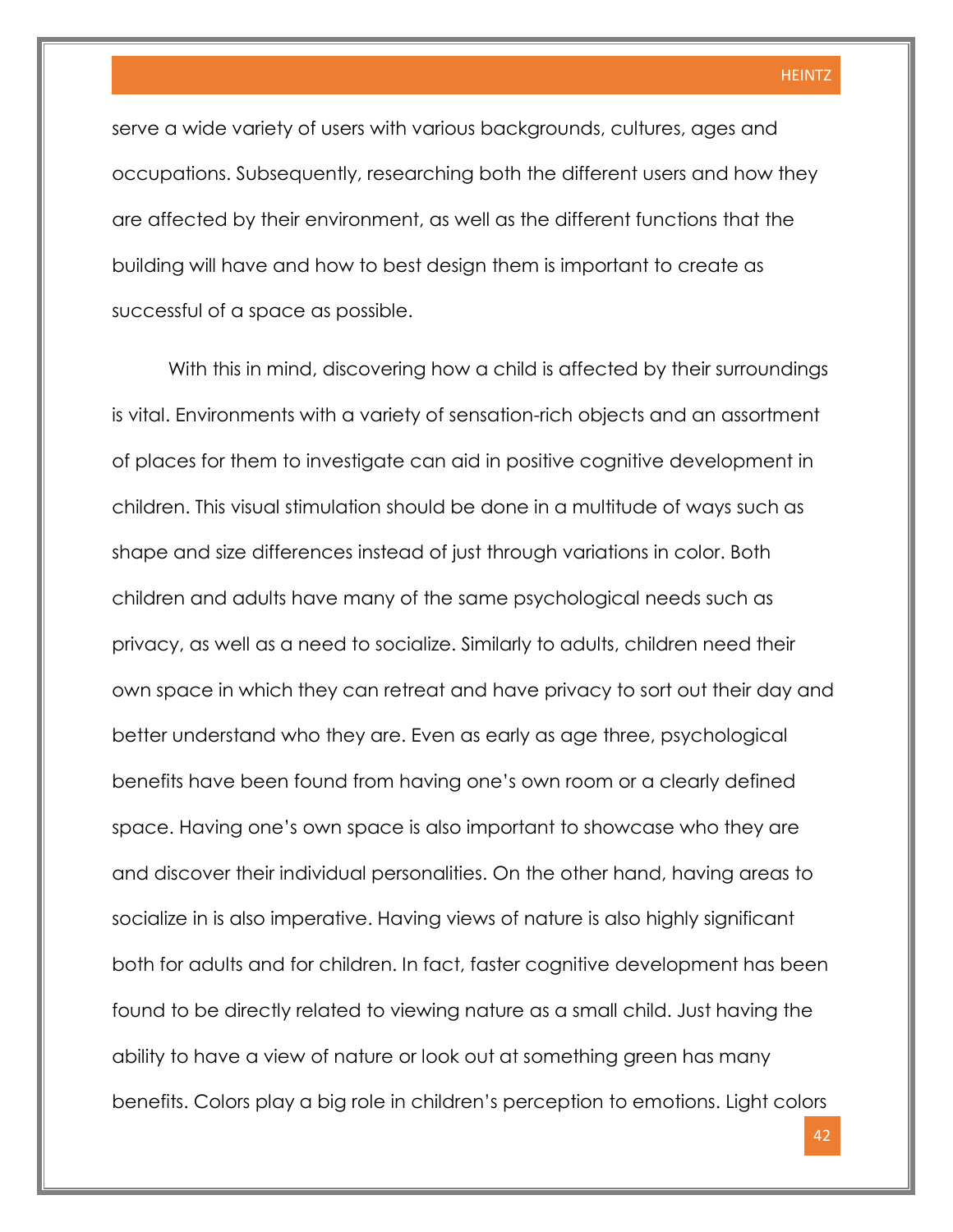are associated with positive emotions while dark colors are associated with negative emotions. Privacy, having the ability to control their environment, or the ability to personalize their living space to make it their own is still essential when creating a home environment for adults (Augustin, 173-76).

While all of us learn differently, good places to learn do have a lot of the same physical and symbolic characteristics. How an interior is designed communicates a lot to the user. If it is poorly and haphazardly designed, this communicates that the users are not valued and their learning is not supported. The opposite is also true. When it is well designed, this tells the occupant that they are cared for and their learning matters. It has been discovered that people learn the best when they are moderately energized. This is important to note when selecting which colors and materials to use in order to achieve this affect. Colors in learning environments are most effective when they are in the midrange both in saturation and brightness. For example, the lighter, less saturated greens that are so common in institutions. Red however, hinders the ability to learn new material or use information that we have already learned. There are more appropriate uses for these energizing colors in areas outside classrooms such as hallways and other circulation spaces. There are also inappropriate uses for cooler calming colors such as blue tones in a cafeteria as they suppress the appetite while warm colors stimulate the appetite. Another effective way to create an appropriately energizing environment is through a moderate variety in the different textures, shapes and types of symmetry used.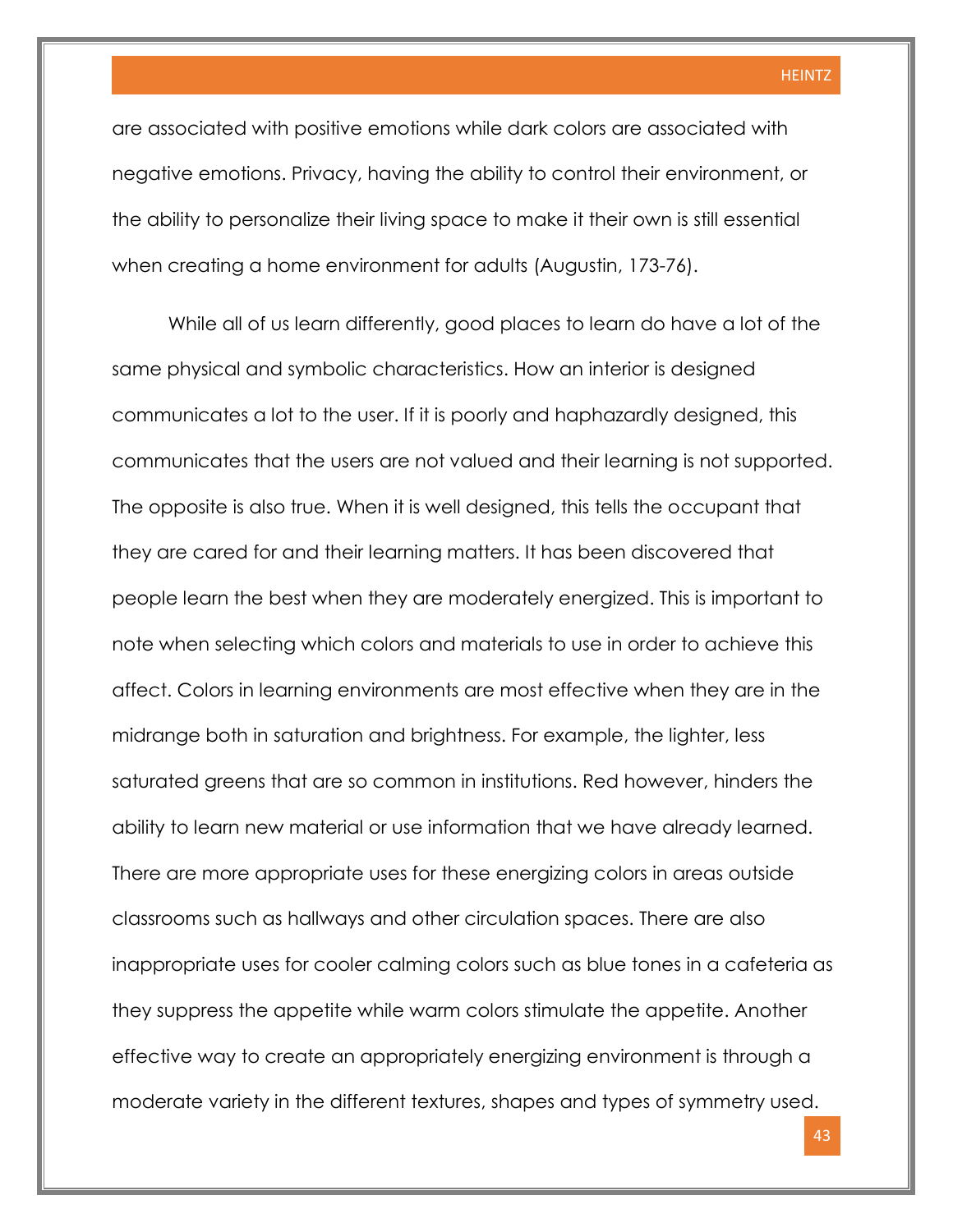However if there is too much variety and the environment is highly complex, this can be particularly challenging for young children.

Lighting is another aspect that affects a learning environment greatly. Lighting levels should be at a level that is moderately energizing. Better performance on various sorts of mental activities are influenced by different colors of light. In a classroom setting, where an assortment of mental activities take place, lighting systems that allow a range in light color and intensity are ideal. Having access to daylighting and views of nature is also vital. Natural scenes help both the student and the teacher restore their mental energy. If views are not available having green, leafy plants cause students to perform better than when they are not present. Sunlight also reduces stress by keeping our circadian rhythms properly regulated. Daylighting helps students to learn better, whether that source is through windows in the walls or through skylights. Windows that allow a view reduce both student and teacher mental exhaustion as well as stress. Full-spectrum lightbulbs just do not have the same psychological benefits as sunlight, even if they perform excellently.

The layout of a classroom also impinges on learning experiences. Nonrectangular or square classroom shapes allow several different uses of the classroom space such as group work, hands-on learning, or individual projects. However the teacher may not be able to supervise everything as easily. As one might think, different learning activities require different spaces to promote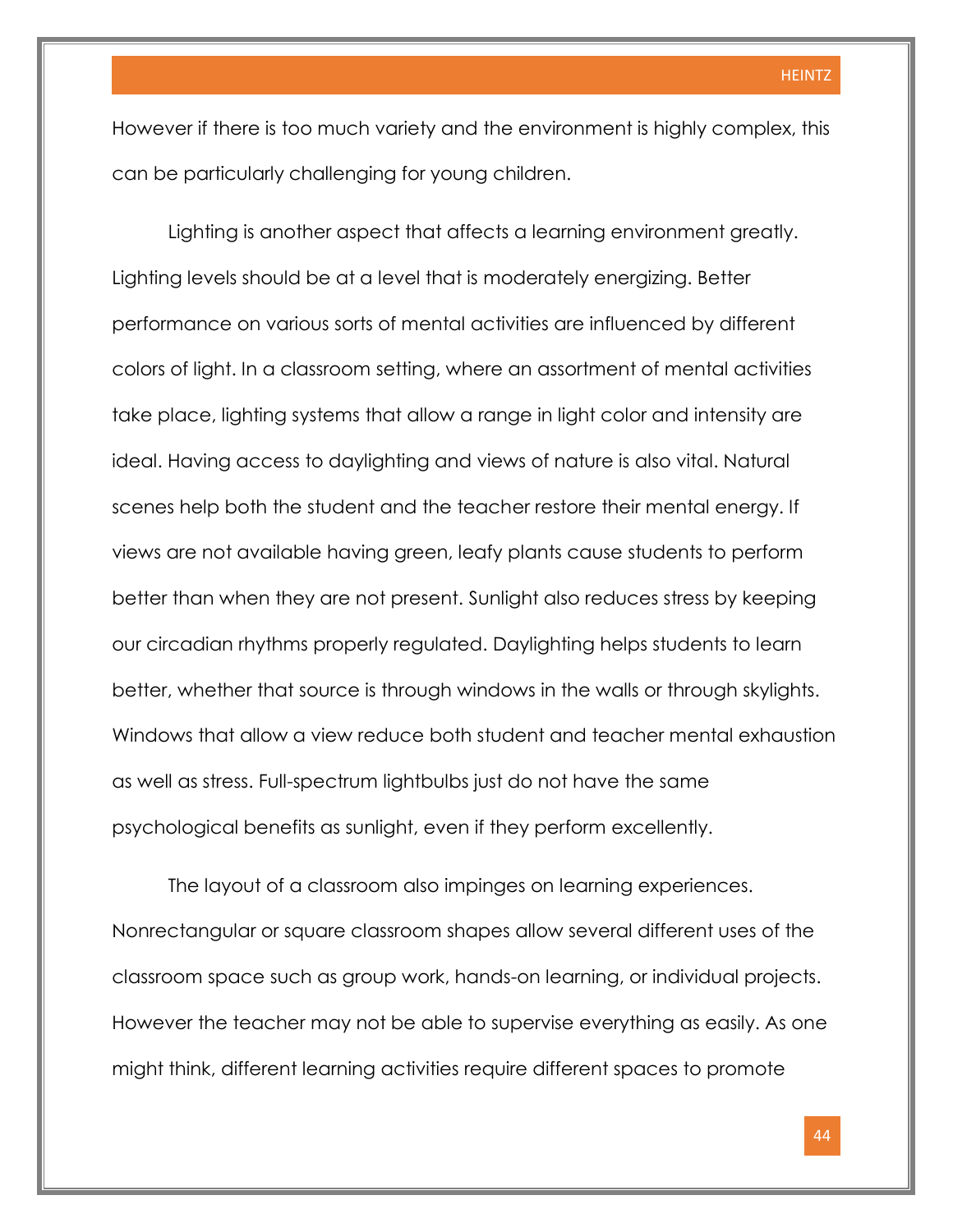them. A space set aside for reading should not look the same as a space for group work. The ability to maintain eye contact is vital for natural conversation and creating a space where group work can flow naturally. Similarly to lighting, adaptability is key in how a classroom is laid out. This means selecting furniture that is easy to move so that a space can easily be arranged for an array of activities. Adaptability is also important in order for the space to stay stimulating. As humans, we can become bored and unmotivated if the space stays the same day in and day out. Keep in mind however that it is just as bad for a space to be too stimulating as it is for it to not be stimulating enough.

Creating a homelike atmosphere has been found to create a better setting for learning, as familiar environments are relaxing. Creating an education setting to mimic a home can be done through the use of similar furniture materials as well as in the general layout of the space that would be found in a home. Furthermore, a setting feels more homelike if it includes sheltered outdoor spaces that imitate that of a residential backyard or if the architectural style is the same as the community in which it resides. Ceiling heights are another element of design that play a role in how they make people feel. Higher ceiling heights with a brighter environment are understood as public space while lower ceilings convey a more private setting. People naturally move from more public areas of space to more private ones. With this in mind one can move people through environments through the modifications of ceiling heights and lighting levels. The variations in ceiling height also have a greater effect on children of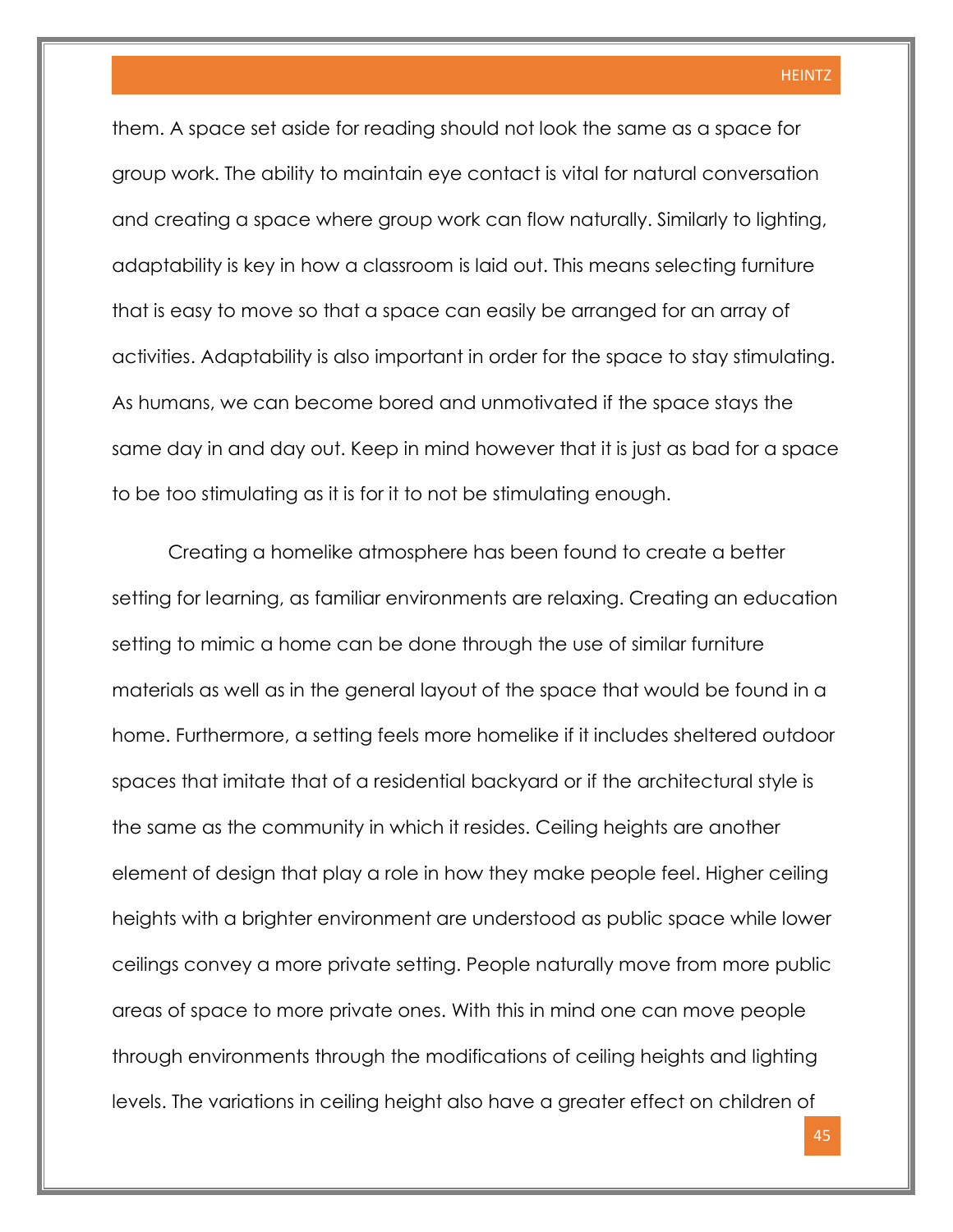preschool age. Variable ceiling heights encourage them to be friendlier and promotes feelings of comfort (Augustin, 221-28).

Designing for all users should be the mindset of the designer when designing anything. In this case it means not only considering the needs of the students in a learning environment but also those of the teachers and trainers. Just like children need their own space to be able to personalize and make their own, so do teachers. Privacy is also a basic need that we all desire and so special space that allows for a teacher to have privacy is also important (Augustin, 230).

Addiction, mental illness, and other healthcare needs are often a big problem for birthparents of foster kids. Therefore, to solve this problem through design, the facility should also serve as a healthcare and rehabilitation center for those struggling with these issues. Hence it is essential to understand how to create a space that will promote their mental and physical health. Tension is often an overwhelming feeling when in a healthcare environment so it is important to create a space that is relaxing and calming. The overall environment, design and architecture of a healthcare environment plays a significant role in a person's satisfaction with a treatment. Overall, staying away from designing an institutional like space that lacks artwork and comfort is vital in creating a space that has a more positive impression. Just as in schools, workplaces and homes, being around nature in healthcare settings restores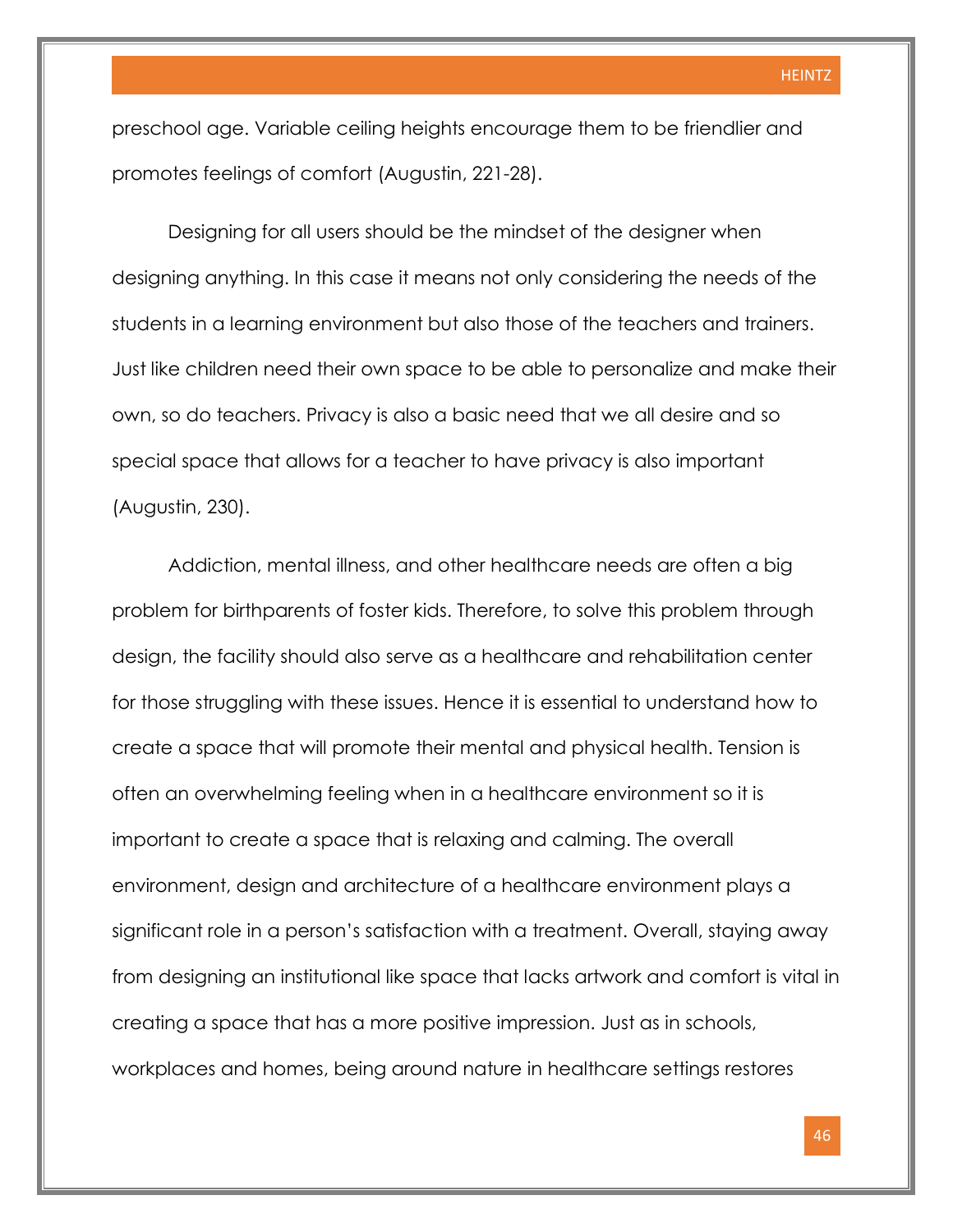mental energy and lowers stress. Views of nature has even helped speed up the recovery process from surgeries and allowed patients to require smaller doses of pain medicine. While watching a nature video, blood donors were found to have lower blood pressure than if they were to watch other videos. If scenes of nature cannot be achieved, placing calming scenes of nature through artwork or plants in the space can be effective as well. Research has shown that art displaying open pastures with trees and meadows that are outlined with a forest, gardens and calm waters are the most beneficial in a healthcare environment (Ulrich and Gilpin, 117-46). On the other hand, the worst choice for artwork in a healthcare setting is abstract or ambiguous paintings or sculptures. It would actually be better if no art was used at all. Lots of things can have negative connotations for people under extreme stress or delusion. Even things such as shiny surfaces on floors, walls and windows can create reflections that frighten people and could create a negative reaction for someone.

Lighting levels are another aspect that play a big role and even impact noise levels. Lower lighting levels can cause people to talk at lower levels while brighter areas are more stimulating and cause people to talk louder. Lower lighting levels can help private areas be kept quieter. Stress levels are also directly related to noise levels. Higher noise levels can cause higher stress levels, and emotional exhaustion. Noise from conversations is the most stressful background noise. This is why it is important to create both areas with higher noise levels where people can socialize and ones with lower noise levels so that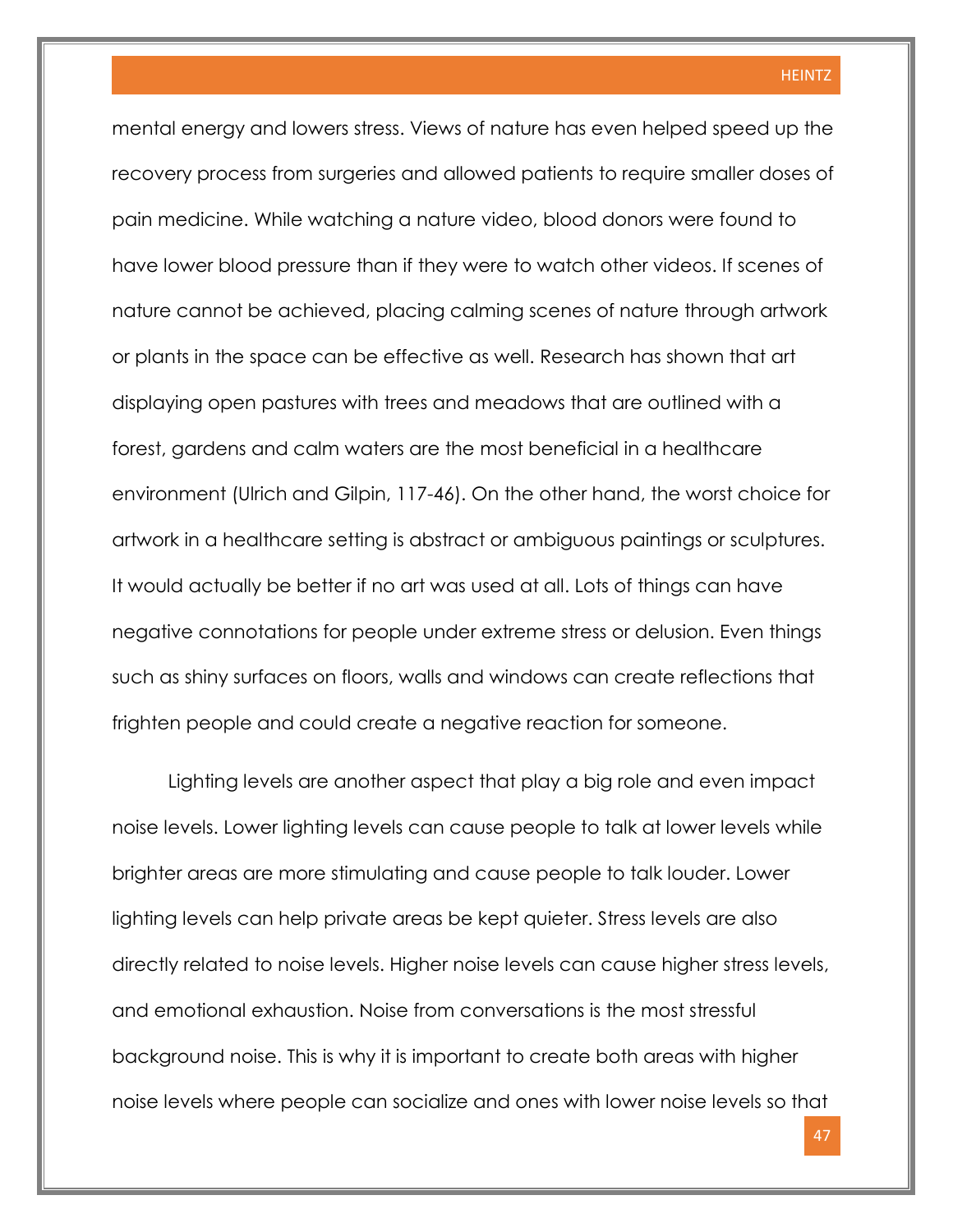people can have a private conversation. Eliminating noise altogether can cause anxiety too. Echoing is another problem in building design. It causes users to have trouble relaxing and often they have to speak louder to understand each other. It also effects stress levels. In fact, one study showed that staff felt less stressed at work after sound-dampening ceiling tiles were installed. Therefore creating a space that has materials that muffle and absorb sound so that it is at a level that is not distracting but also not too quiet is essential. This can be done by installing sound insulation in walls and ceilings to make sure structural noises such as closing doors are reduced. Paying attention to the affect that the specified flooring has on noise levels is also important. Softer flooring like carpet, or rubber tiles could also help reduce sound levels (Augustin, 238).

Just as with children, areas of refuge and privacy are also a necessity for adults especially for rehabilitation. Patients need time and space to be able to reflect on their lives and manage the complex situations that are happening in their daily life. Talking privately with a medical professional or counselor is often a huge part of a rehabilitation center, therefore patients need a space to feel more comfortable with sharing and talking to their medical professional. Allowing patients the ability to make their own decisions and feel as if they are in control is also significant. As humans, when we lack control we are more susceptible to becoming stressed, depressed and therefore our immune systems become more susceptible to disease. Allowing patients to have more control over their environment such as controlling light levels, temperature or who they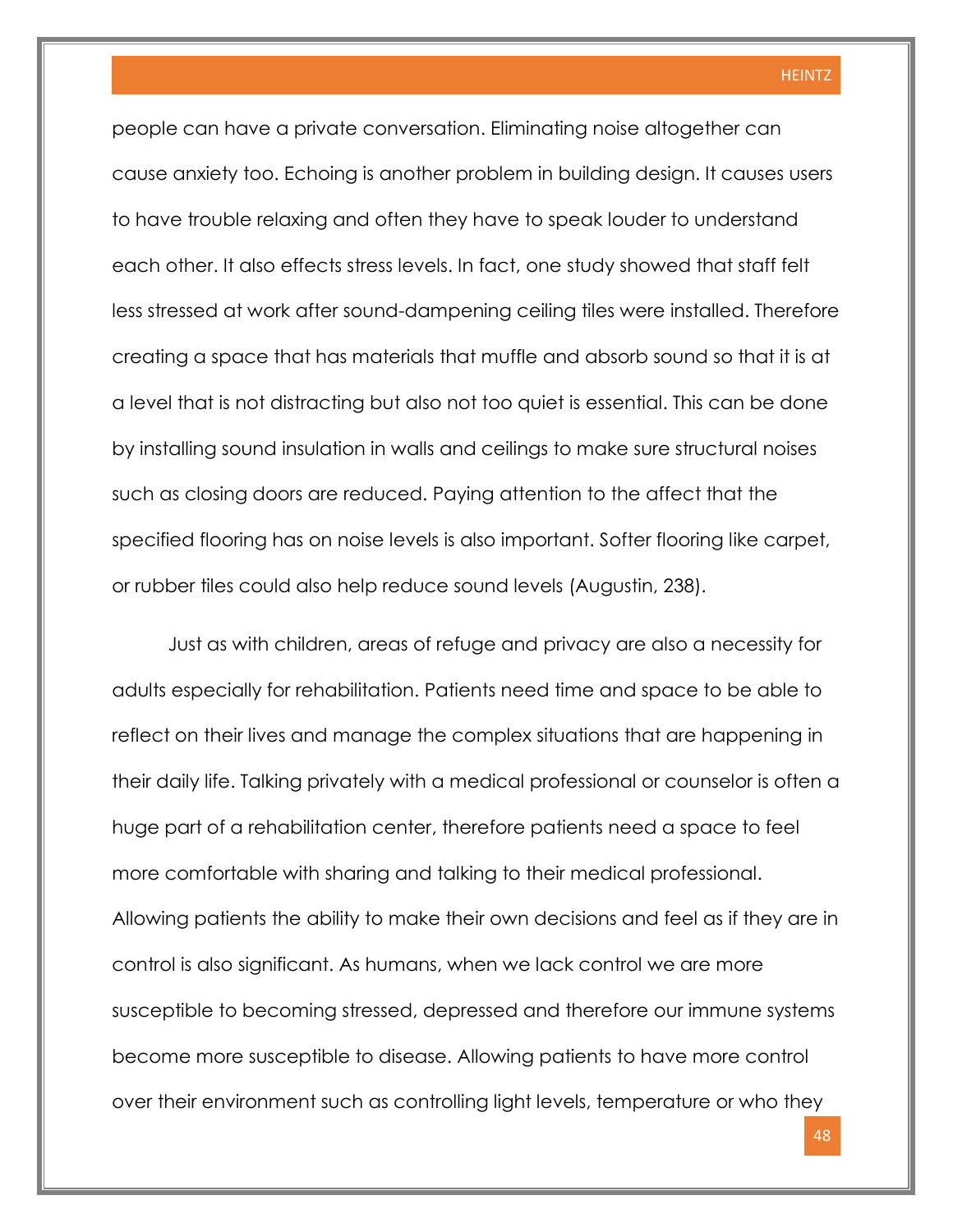socialize with can make them feel more at home. Having the ability to personalize an area also creates positive psychological outcomes (Augustin 239).

The needs of medical professionals require consideration also. They also naturally desire control so giving them the ability to change work surface heights, lighting and temperature should also be a design goal. Rehabilitation centers and healthcare centers have naturally stressful and tense environments and most people do not want to be in them. This is why it is essential to create as pleasant and calming of a physical environment as possible to better enhance the lives of the individuals who are there (Augustin, 240-21).

#### **Design Solution**

In conclusion, people can do amazing things when they are surrounded by support and community that can help break down the barriers in front of them. One of the key takeaways from this research is the success of partnering with other services to provide the best assistance for someone as a whole. There are many programs and services that exist to try and help support struggling parents, the homeless, those struggling with addiction, those with mental health issues, or those who are seeking employment. However it is rare to find a facility that addresses all of these issues, even though they are often correlated and there are lots of individuals who are struggling with more than one of them.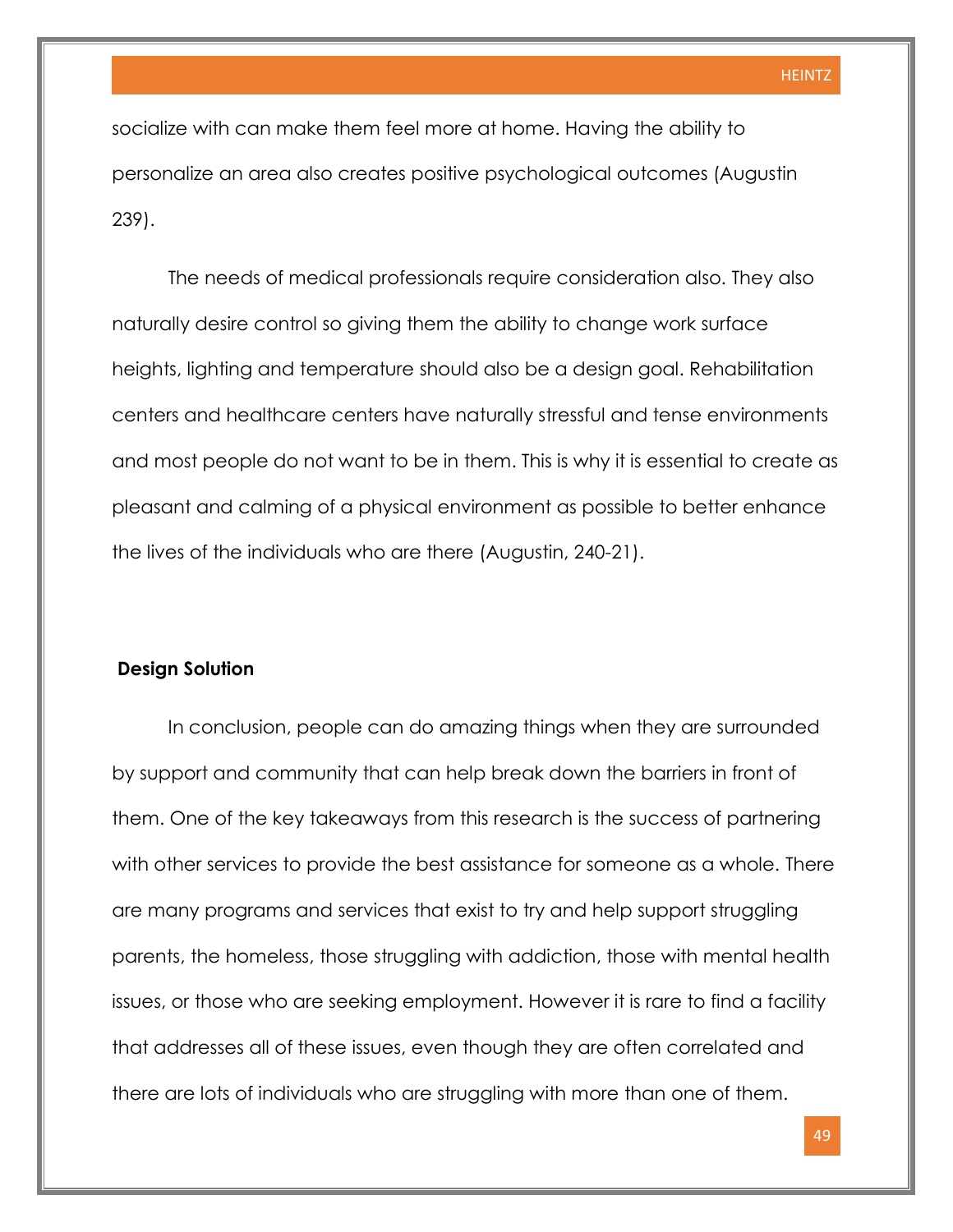Understanding the foster care system and the challenges within it is essential in order to help solve the problem through interior design. Research has shown that the majority of families that have children in the foster care system of are low socioeconomic status (Turner, 501-505). Therefore, designing a center that can meet their basic physiological needs can help them advance on Maslow's hierarchy of needs and help support themselves as well as their family. This being said, my solution would be to create modular housing along with a community center as a way for families to live together and learn to work together as a family, while still having the ongoing support of the community center to guide them. In this way the housing can work as a transitional point that will eventually lead them to successful independent living. This community center would not only develop independent living skills, but also provide training in order to obtain and maintain employment. It would also focus on providing parenting skills and coming alongside each individual to help them become the best person they can be. The main reasons children are placed in the foster care system are neglect, drug or alcohol abuse, physical abuse, child behavior problem and inadequate housing ((The AFCARS Report, 2016). As a result, this center would work to tackle these challenges by offering drug and alcohol programs, teaching work and life skills, helping parents find a job, educating them in family and life advice, and providing counseling, literacy training, and the motivation to be successful.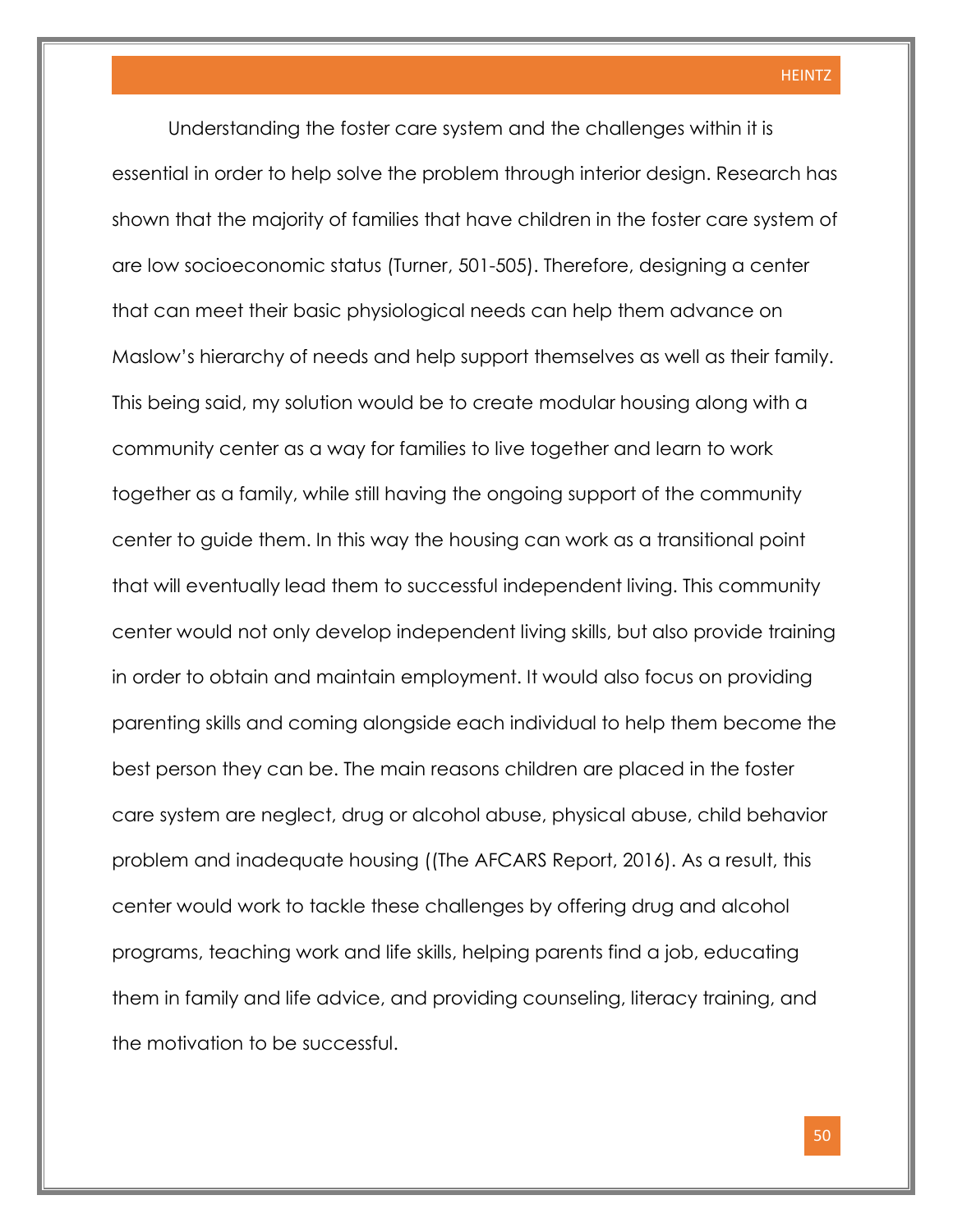It is important to understand that the reunification of children with their birthparents will not work in every case. Ultimately no one can force someone to change, it is up to each individual. For those cases, finding a foster care or adoptive parent would be one of the best options. Therefore, the facility would be designed with training for foster care parents as well. Parenting is a difficult and challenging task especially when that child is not biologically yours. Therefore having a supportive facility to walk beside foster parents and build them up would not only help them succeed but provide the best care for the children as well. A child going through the foster care system is going through a lot of life changes and adjusting to new environments as well as new parents could be quite daunting. As a result, this center would also be a way for children to bond with their potential adoption or foster parents before they transition into a new home. The foster care parents can bond with the children as a family before the children are introduced to yet another new environment.

As stated earlier some of the existing problems with the foster care system include: inconsistencies with the placement of the kids, placement in foster care homes that are not safe, splitting up siblings, children that "age out" of the system without support systems in place, foster children getting switched from home to home, not enough social workers or foster parents and children being removed and returned too quickly to unstable environments. A community center designed to keep families together would help solve these problems. Most children would not have to be placed with foster care homes, as they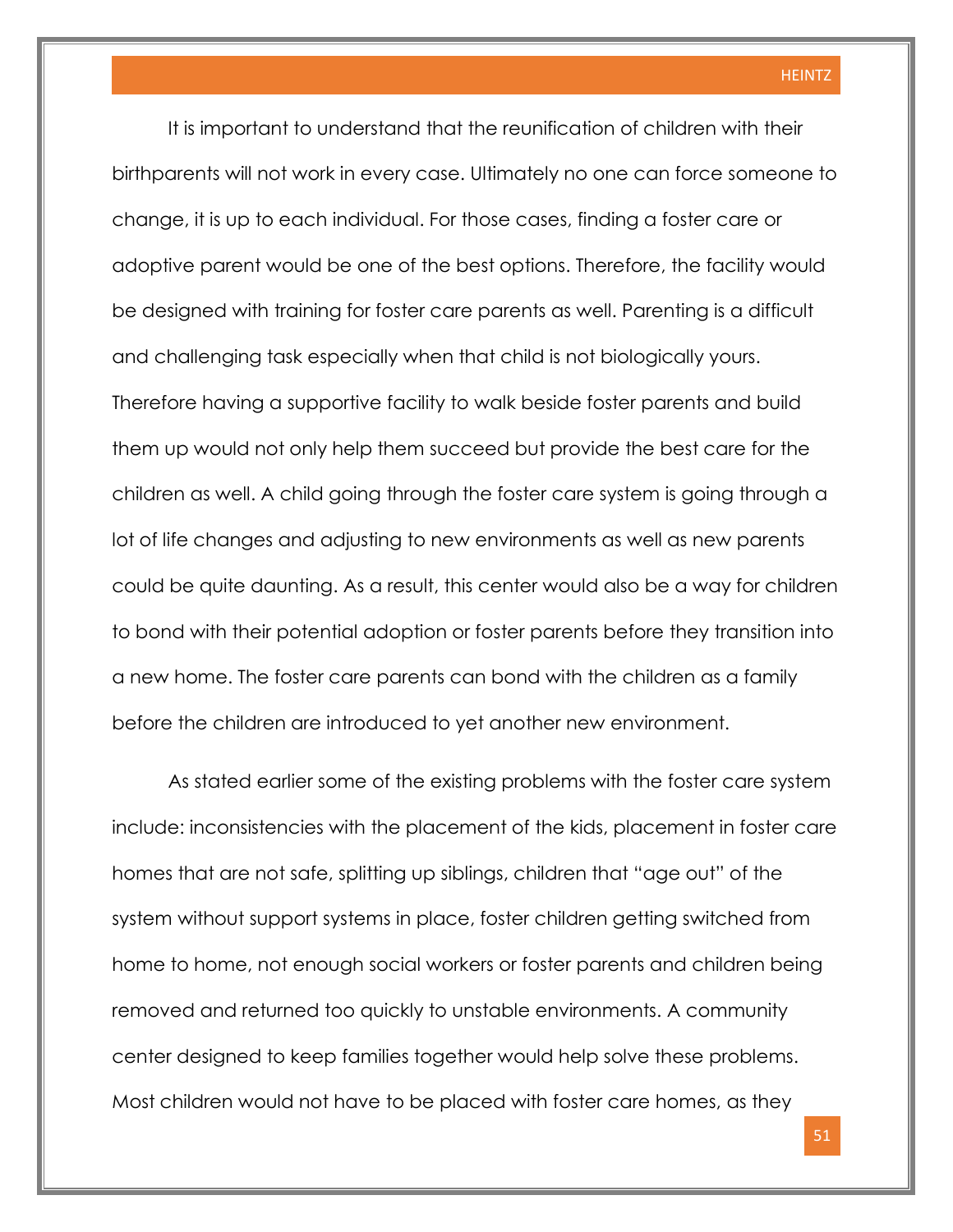would stay together as a family so siblings would not have to be split up. This facility could also provide a home for the kids that "age out" of the system. Furthermore, children would not have to jump from home to home but could stay in the same housing unit in the community center. Finally, not as many foster parents would be needed to care for the children because their parents would be the ones caring for them.

Overall, support and community are key. If these are kept at the forefront maybe how the foster care system is run can be changed for the better.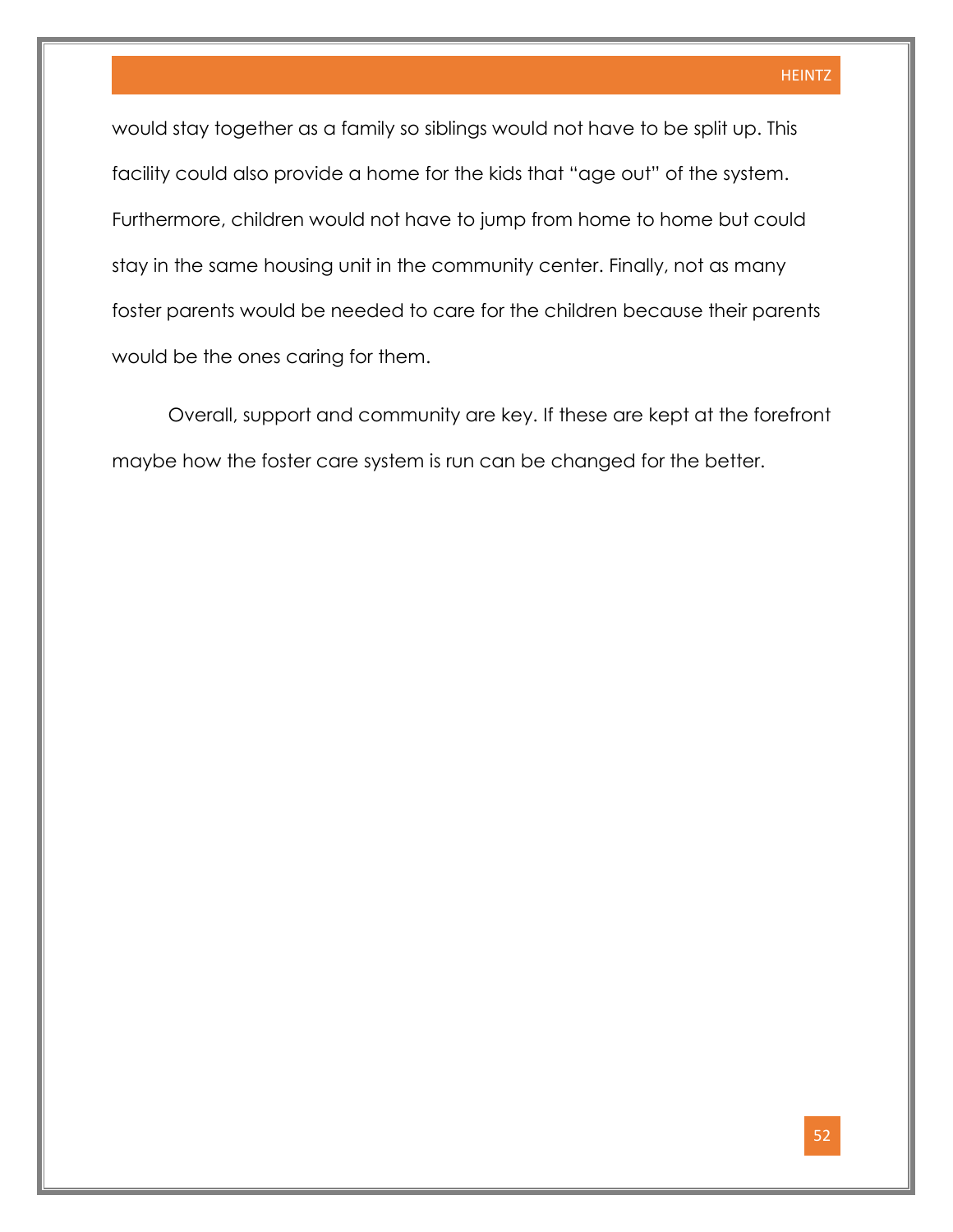#### Works Cited

- Angell, Jill. Director of Operations, ASK Family Services Personal Interview. 3 Oct. 2018.
- Ask Family Services: Sharing Experiences Strength & Hope, Psonoma Design Group, www.askforkids.org/services. Accessed 3 Oct. 2018.
- Augustin, Sally. Place Advantage Applied Psychology for Interior Architecture. John Wiley & Sons Inc., 2009.
- Baker, Amy J., et al. Foster children's views of their birth parents: A review of the literature. Vol. 67, Elsevier Ltd, 2016, pp. 177-83, adoption.com/differentperspectives-of-the-foster-care-system. Accessed 12 Sept. 2018.
- Barth, Richard P. "Preventing Child Abuse and Neglect with Parent Training: Evidence and Opportunities." The Future of Children 19.2 (2009) ProQuest. Web. 17 Sep. 2018.

Bobova, L., Finn, P. R., Rickert, M. E., & Lucas, J. (2009). Disinhibitory psychopathology and delay discounting in alcohol dependence: Personality and cognitive correlates. Experimental and Clinical Psychopharmacology, 17, 51–61. doi: [10.1037/a0014503](https://doi-org.libproxy.library.wmich.edu/10.1037/a0014503)

- Boes, Isabel. Foster Child Personal Interview. 2 Oct. 2018.
- Child protective services investigations and the transition to foster care: Children's views Families in Society, 81 (1) (2008), pp. 90-99
- Child Welfare Information Gateway. (2016). Reunification: Bringing your children home from foster care. Washington, DC: U.S. Department of Health and Human Services, Children's Bureau.
- Clubb, Tammy. Director of Development, Kalamazoo Gospel Mission Personal Interview. 2 Oct. 2018.
- Corporation for Supportive Housing, . "Keeping Families Together." Corporation for Supportive Housing, Robert Wood Johnson Foundation, www.csh.org/wpcontent/uploads/2011/12/Tool\_KeepingFamiliesTogether Brochure.pdf. Accessed 30 Sept. 2018.
- Council on Foster Care, Adoption, and Kinship Care, and Committee on Early Childhood. "Health Care of Youth Aging Out of Foster Care." Pediatrics, vol. 130, no. 6, 2012,

pediatrics.aappublications.org.libproxy.library.wmich.edu/content/130/6/ 1170. Accessed 26 Sept. 2018.

Forster, Cindy. Foster Parent Personal Interview. 26 Sept. 2018.

Fowler, Patrick, Katherine Marcal, Jinjin Zhang, Orin Day, and John Landsverk. "Homelessness and Aging out of Foster Care: A National Comparison of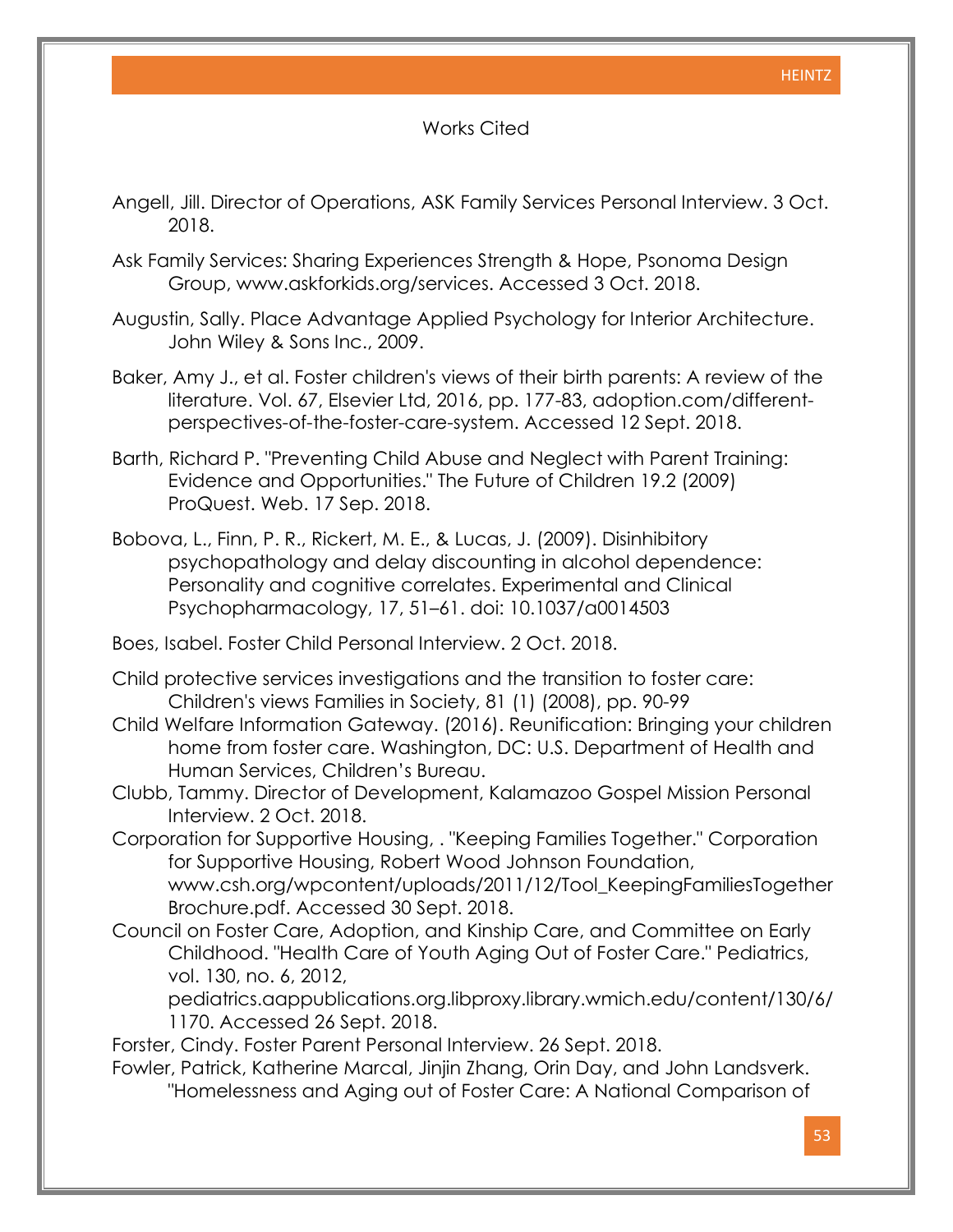Child Welfare-involved Adolescents." Children and Youth Services Review 77 (2017): 27. Web.

- Gray, Heather, Shaffer, Paige, Nelson, Sarah, and Shaffer, Howard. "Changing Social Networks Among Homeless Individuals: A Prospective Evaluation of a Job- and Life-Skills Training Program." Community Mental Health Journal 52.7 (2016): 799-808. Web.
- Groark, C. J., McCall, R. B., Fish, L. and, (2011), Characteristics of environments, caregivers, and children in three Central American orphanages. Infant Ment. Health J., 32: 232-250. doi[:10.1002/imhj.20292](https://doi-org.libproxy.library.wmich.edu/10.1002/imhj.20292)
- Hamilton, Ronicak. Director of the Sieta Scholars Program Center for Fostering Success Western Michigan University Personal Interview. 26 Sept. 2018.
- Harper, Eric. "Protecting Children From Abuse and Neglect: Trends and Issues." Legislative Analyst's Office, edited by Mark C. Newton, 8 Aug. 2013, lao.ca.gov/reports/2013/ssrv/child-neglect/child-neglect-080813.aspx. Accessed 3 Oct. 2018.

Heintz, Marissa. "Foster Care Survey". Questionaire. 25 Sept. 2018

- Kalamazoo Gospel Mission, www.kzoogospel.org/. Accessed 3 Oct. 2018. Koffarnus, Mikhail N., et al. "Monetary incentives to reinforce engagement and achievement in job-skills training program for homeless, unemployed adults." Journal of Applied Behavioral Analysis, vol. 46, 2013, pp. 582-91, onlinelibrary.wiley.com/doi/full/10.1002/jaba.60. Accessed 25 Sept. 2018.
- Legal Aid of Northwest Texas, , and CPS Family Helpline for Strong Families & Safe Children. "Child Protective Services Article 4 of 7: The Removal Process." Texas Law Help.org, 2001, texaslawhelp.org/article/childprotective-services-article-4-7-removal-process#toc-2. Accessed 25 Sept. 2018.

Leightner, Abigail. Foster Care Specialist Personal Interview. 1 Oct. 2018.

McLanahan, Sara, et al. "The Causal Effects of Father Absence." HHS Public Access, vol. 39, July 2013, pp. 399-427,

[www.ncbi.nlm.nih.gov/pmc/articles/PMC3904543/pdf/nihms547588.pdf.](http://www.ncbi.nlm.nih.gov/pmc/articles/PMC3904543/pdf/nihms547588.pdf.%20Accessed%2013%20Sept.%202018)  [Accessed 13 Sept. 2018.](http://www.ncbi.nlm.nih.gov/pmc/articles/PMC3904543/pdf/nihms547588.pdf.%20Accessed%2013%20Sept.%202018)

- National Adoption Center, "What is Foster Care." National Adoption Center, www.adopt.org/what-foster-care. Accessed 27 Sept. 2018.
- Office of the Auditor General, "Report Highlights Special Performance Audit." Department of Economic Security, Oct. 2002, www.azauditor.gov/sites/default/files/02-10Highlights.pdf. Accessed 25 Sept. 2018.
- "Preliminary FY1 2015 Estimates as of June 2016 No. 23." The AFCARS Report, June 2016, www.acf.hhs.gov/sites/default/files/cb/afcarsreport23.pdf. Accessed 12 Sept. 2018.
- Rosas, J., & McCall, R.B. (2009). Characteristics of institutions, interventions, and children's development. Unpublished manuscript. Pittsburgh, PA: University of Pittsburgh Office of ChildDevelopment.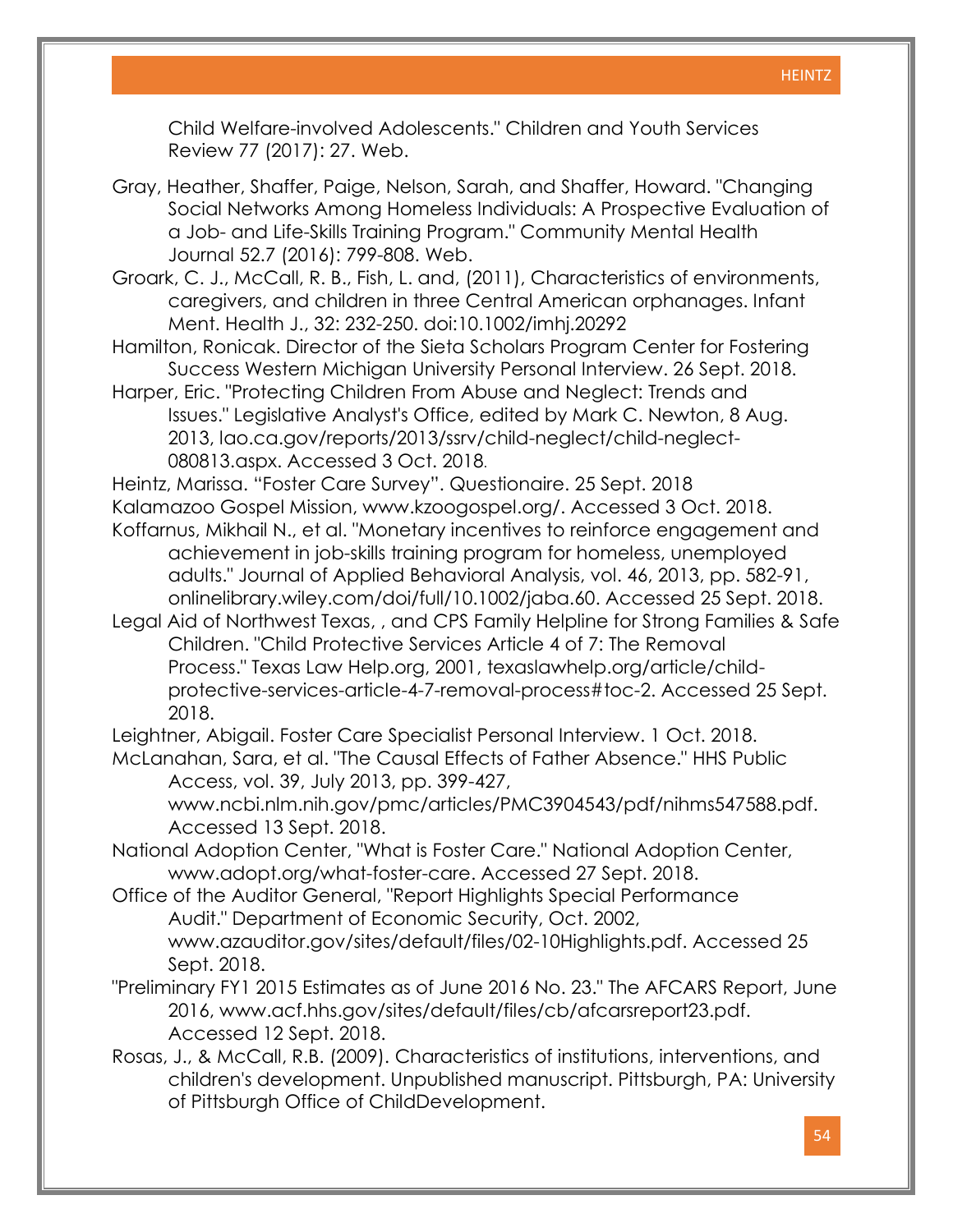Sanchirico, A. & Jablonka, K. Child and Adolescent Social Work Journal (2000) 17: 185. https://doi-

org.libproxy.library.wmich.edu/10.1023/A:1007583813448 Schwandt, Jamie. "Different Perspectives of the Foster Care

System." Adoption.com, 1 Dec. 2017, adoption.com/differentperspectives-of-the-foster-care-system. Accessed 12 Sept. 2018.

Schwartz, Sandi. "How a parent's affection shapes a child's happiness for life." Motherly, 2010, [www.mother.ly/child/how-a-parents-affection](http://www.mother.ly/child/how-a-parents-affection-shapes-a-childs-happiness-for-life.%20Accessed%2013%20Sept.%202018)[shapes-a-childs-happiness-for-life. Accessed 13 Sept. 2018.](http://www.mother.ly/child/how-a-parents-affection-shapes-a-childs-happiness-for-life.%20Accessed%2013%20Sept.%202018)

Selle, Robert R. "Homelessness Healer." The World & I 03 2001: 44- 7. ProQuest. Web. 24 Sep. 2018.

Stanton, Glenn T. "Family Formation and Poverty: A History of Academic Inquiry and Its Major Findings." The Family in America, 2015, familyinamerica.org/files/3214/5806/3564/Stanton.pdf. Accessed 13 Sept. 2018.

- St. Petersburg–USA Orphanage Research Team. (2005). Characteristics of children, caregivers, and orphanages for young children in St. Petersburg, Russian Federation. Journal of Applied Developmental Psychology, 26, 477–506.
- St. Petersburg–USA Orphanage Research Team. (2008). The effects of early social‐emotional and relationship experience on the development of young orphanage children. Monographs of the Society for Research in Child Development, 73(3, Serial No. 291), 1–262.
- Takayama, John I., et al. "Relationship Between Reason for Placement and Medical Findings Among Children in Foster Care." Pediatrics, vol. 101, no. 2, Feb. 1998, pp. 201-07,

pediatrics.aappublications.org/content/101/2/201.short?casa\_token=XoQ 8fc8qqbQAAAAA:yg0KAE6HCnv8zfCo7Os-

ZQOxDj7yQHkuOjnPwNdTg1PokRbkeyM\_qvyticCZClShOKBQubDKVTs. Accessed 12 Sept. 2018.

Taylor, Melissa. Foster Parent Personal Interview. 1 Oct. 2018.

- Timms, J., & Thoburn, J. (2003). Your shout! A survey of the views of 706 children and young people in public care. London: NSPCC
- Turner, J. (1984). Reuniting Children in Foster Care with Their Biological Parents. Social Work, 29(6), 501-505. Retrieved from <http://www.jstor.org.libproxy.library.wmich.edu/stable/23713781>
- Ulrich, R, and Gilpin, L. (2003. "Healing Arts." In S. Frampton, L. Gilpin, and P. Charmel (eds.), Putting Patients First. San Francisco:Jossey-Bass, 117-145.

University of California, Irvine. "Foster care children at much greater risk of physical, mental health problems." ScienceDaily. ScienceDaily, 17